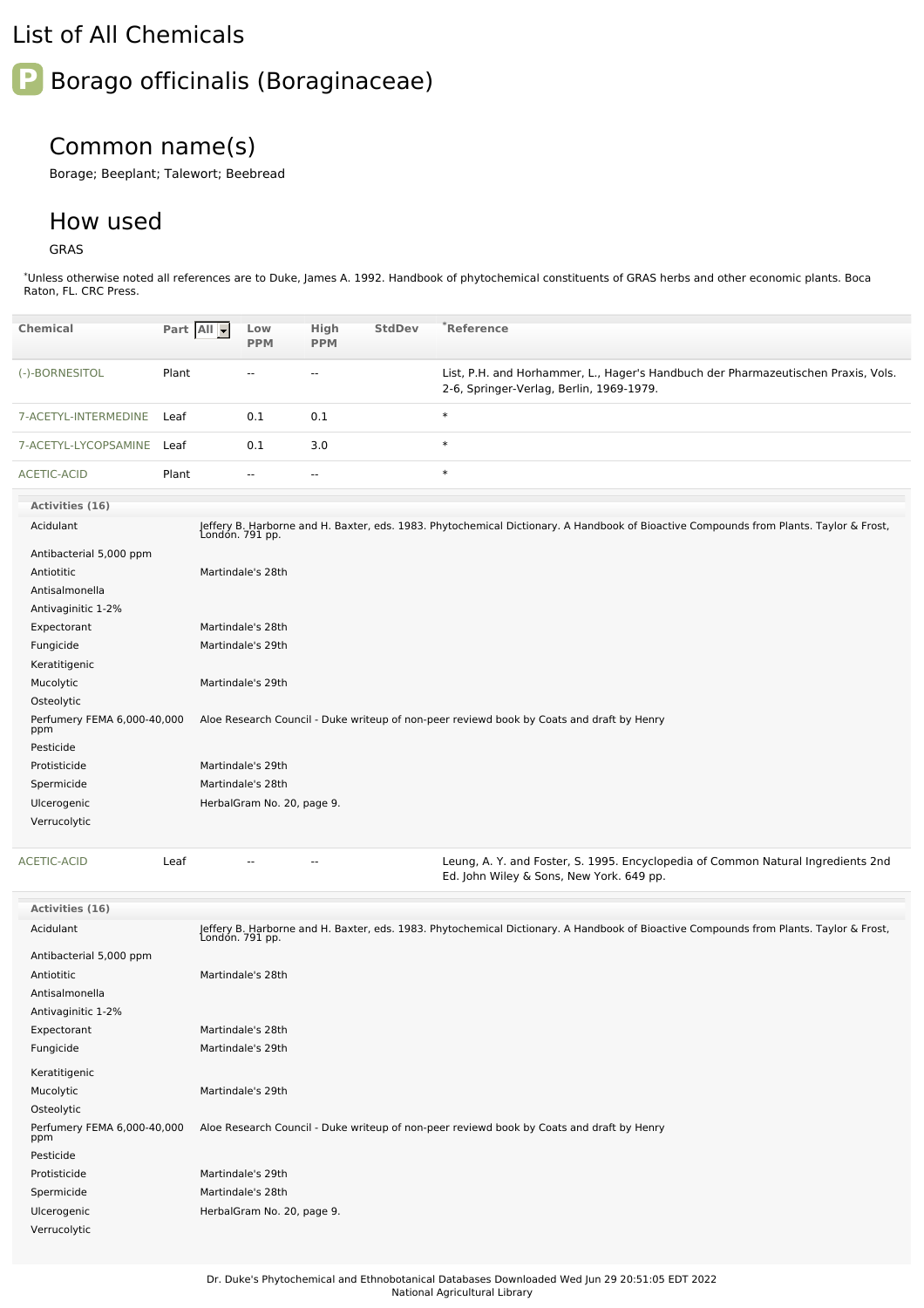| ACETYLINTERMEDINE            | Shoot  |                | $\sim$                     |         | Jim Duke's personal files.                                                                                                       |
|------------------------------|--------|----------------|----------------------------|---------|----------------------------------------------------------------------------------------------------------------------------------|
| Activities (1)               |        |                |                            |         |                                                                                                                                  |
| Mutagenic 5 mM               |        |                |                            |         | Wichtl, M. 1984. Teedrogen. Ein Handbuch fur Apotheker und Arzte. Wissenschaftliche Verlagsgesellscharft. mbH Stuttgart. 393 pp. |
| <b>ACETYLLYCOPSAMINE</b>     | Shoot  |                | --                         |         | Jim Duke's personal files.                                                                                                       |
| Activities (1)               |        |                |                            |         |                                                                                                                                  |
| Mutagenic 5 mM               |        |                |                            |         | Wichtl, M. 1984. Teedrogen. Ein Handbuch fur Apotheker und Arzte. Wissenschaftliche Verlagsgesellscharft. mbH Stuttgart. 393 pp. |
| <b>ALANINE</b>               | Leaf   |                | $-$                        |         | Jim Duke's personal files.                                                                                                       |
| Activities (3)               |        |                |                            |         |                                                                                                                                  |
| Antioxidant                  |        |                |                            |         | Larson, R.A. 1987. Review Article Number 30. The Antioxidants of Higher Plants. Phytochemistry. 27: 969-978.                     |
| Cancer-Preventive            |        |                |                            |         | Stitt, P. A. Why George Should Eat Broccoli. Dougherty Co, Milwaukee, WI, 1990, 399 pp.                                          |
| Oxidant                      |        |                |                            |         | Larson, R.A. 1987. Review Article Number 30. The Antioxidants of Higher Plants. Phytochemistry. 27: 969-978.                     |
| <b>ALKALOIDS</b>             | Leaf   | 2.0            | 8.0                        | $-0.61$ | $\ast$                                                                                                                           |
| <b>ALKALOIDS</b>             | Plant  | 2.0            | 98.0                       | $-0.44$ | $\ast$                                                                                                                           |
| <b>ALKALOIDS</b>             | Seed   | $\overline{a}$ | 300.0                      | $-0.8$  | $\ast$                                                                                                                           |
| <b>ALLANTOIN</b>             | Embryo | $\sim$ $\sim$  | $\sim$ $\sim$              |         | Jim Duke's personal files.                                                                                                       |
| Activities (12)              |        |                |                            |         |                                                                                                                                  |
| Antidandruff                 |        |                |                            |         | A.L.L. Hunting. Encyclopedia of Shampoo Ingredients. Micelle Press, Cranford NJ. 467 pp.                                         |
| Antiinflammatory             |        |                |                            |         |                                                                                                                                  |
| Antioxidant                  |        |                |                            |         |                                                                                                                                  |
| Antipeptic 30-130 mg/man/day |        |                | 25 Dispensatory            |         |                                                                                                                                  |
| Antipsoriac 2%               |        |                | Martindale's 28th          |         |                                                                                                                                  |
| Antiradicular                |        |                |                            |         |                                                                                                                                  |
| Antiulcer                    |        |                |                            |         |                                                                                                                                  |
| Immunostimulant              |        |                |                            |         |                                                                                                                                  |
| Keratolytic                  |        |                | Martindale's 28th          |         |                                                                                                                                  |
| Sunscreen 0.10%              |        |                | Jim Duke's personal files. |         |                                                                                                                                  |
| Suppurative                  |        |                |                            |         |                                                                                                                                  |
| Vulnerary                    |        |                |                            |         |                                                                                                                                  |
| <b>ALLANTOIN</b>             | Seed   | --             | 423.0                      | $-1.0$  | Jim Duke's personal files.                                                                                                       |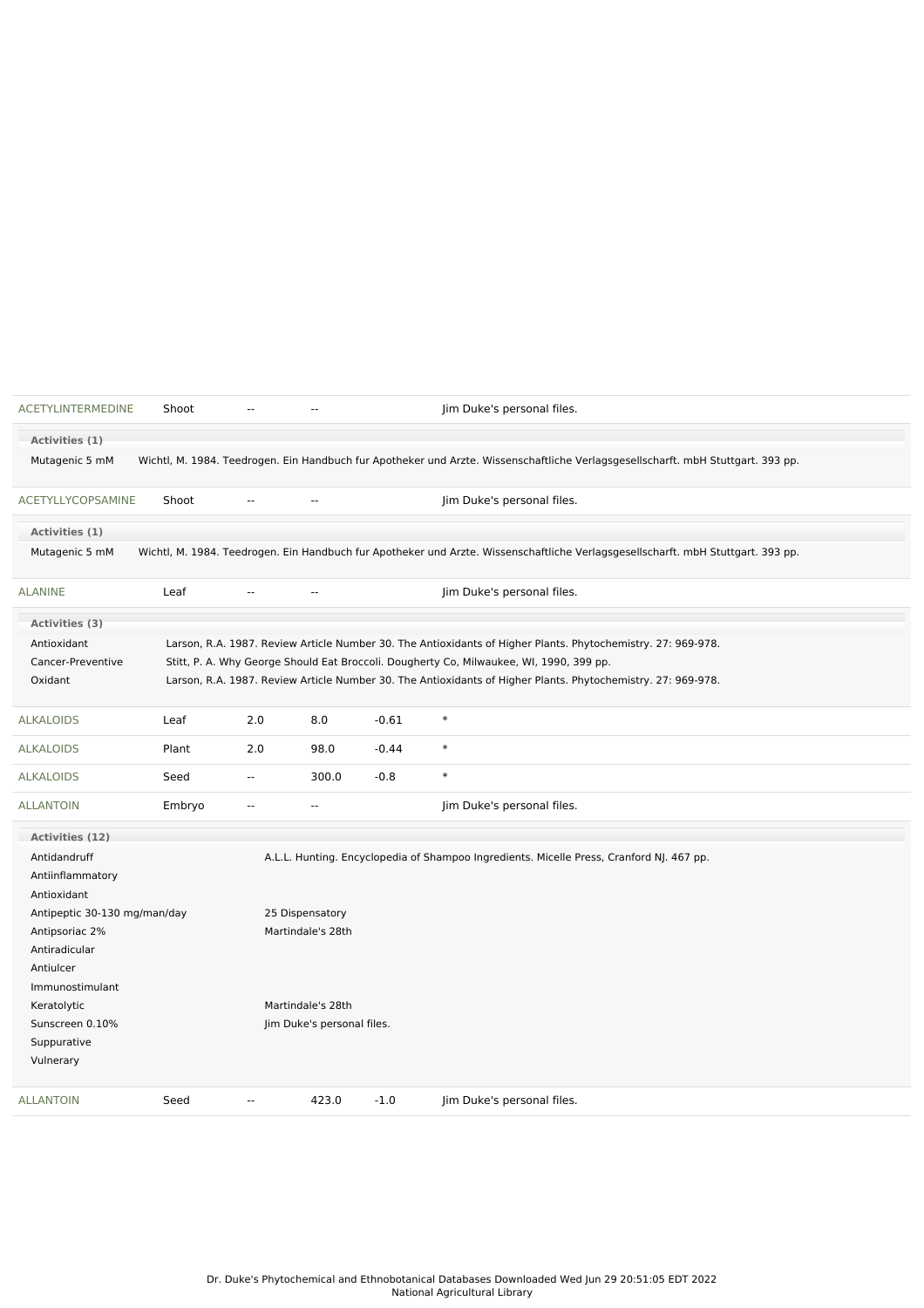| <b>Activities (12)</b>       |                                     |                                                                                          |
|------------------------------|-------------------------------------|------------------------------------------------------------------------------------------|
| Antidandruff                 |                                     | A.L.L. Hunting. Encyclopedia of Shampoo Ingredients. Micelle Press, Cranford NJ. 467 pp. |
| Antiinflammatory             |                                     |                                                                                          |
| Antioxidant                  |                                     |                                                                                          |
| Antipeptic 30-130 mg/man/day |                                     | 25 Dispensatory                                                                          |
| Antipsoriac 2%               |                                     | Martindale's 28th                                                                        |
| Antiradicular                |                                     |                                                                                          |
| Antiulcer                    |                                     |                                                                                          |
| Immunostimulant              |                                     |                                                                                          |
| Keratolytic                  |                                     | Martindale's 28th                                                                        |
|                              |                                     |                                                                                          |
| Sunscreen 0.10%              |                                     | Jim Duke's personal files.                                                               |
| Suppurative                  |                                     |                                                                                          |
| Vulnerary                    |                                     |                                                                                          |
| <b>ALLANTOIN</b>             | Sprout                              | $\ast$<br>$-$                                                                            |
|                              | Seedling                            |                                                                                          |
| Activities (12)              |                                     |                                                                                          |
| Antidandruff                 |                                     | A.L.L. Hunting. Encyclopedia of Shampoo Ingredients. Micelle Press, Cranford NJ. 467 pp. |
| Antiinflammatory             |                                     |                                                                                          |
| Antioxidant                  |                                     |                                                                                          |
| Antipeptic 30-130 mg/man/day |                                     | 25 Dispensatory                                                                          |
|                              |                                     |                                                                                          |
| Antipsoriac 2%               |                                     | Martindale's 28th                                                                        |
| Antiradicular                |                                     |                                                                                          |
| Antiulcer                    |                                     |                                                                                          |
| Immunostimulant              |                                     |                                                                                          |
| Keratolytic                  |                                     | Martindale's 28th                                                                        |
| Sunscreen 0.10%              |                                     | Jim Duke's personal files.                                                               |
| Suppurative                  |                                     |                                                                                          |
| Vulnerary                    |                                     |                                                                                          |
|                              |                                     |                                                                                          |
| <b>ALLANTOIN</b>             | Root<br>$\sim$                      | 49.0<br>$-0.71$<br>Jim Duke's personal files.                                            |
|                              |                                     |                                                                                          |
| Activities (12)              |                                     |                                                                                          |
| Antidandruff                 |                                     | A.L.L. Hunting. Encyclopedia of Shampoo Ingredients. Micelle Press, Cranford NJ. 467 pp. |
| Antiinflammatory             |                                     |                                                                                          |
|                              |                                     |                                                                                          |
| Antioxidant                  |                                     |                                                                                          |
| Antipeptic 30-130 mg/man/day |                                     | 25 Dispensatory                                                                          |
| Antipsoriac 2%               |                                     | Martindale's 28th                                                                        |
| Antiradicular                |                                     |                                                                                          |
| Antiulcer                    |                                     |                                                                                          |
| Immunostimulant              |                                     |                                                                                          |
| Keratolytic                  |                                     | Martindale's 28th                                                                        |
| Sunscreen 0.10%              |                                     | Jim Duke's personal files.                                                               |
| Suppurative                  |                                     |                                                                                          |
| Vulnerary                    |                                     |                                                                                          |
|                              |                                     |                                                                                          |
| <b>ALLANTOIN</b>             | Leaf<br>$\overline{\phantom{a}}$    | 61.0<br>$-1.0$<br>Jim Duke's personal files.                                             |
| Activities (12)              |                                     |                                                                                          |
|                              |                                     |                                                                                          |
| Antidandruff                 |                                     | A.L.L. Hunting. Encyclopedia of Shampoo Ingredients. Micelle Press, Cranford NJ. 467 pp. |
| Antiinflammatory             |                                     |                                                                                          |
| Antioxidant                  |                                     |                                                                                          |
| Antipeptic 30-130 mg/man/day |                                     | 25 Dispensatory                                                                          |
| Antipsoriac 2%               |                                     | Martindale's 28th                                                                        |
| Antiradicular                |                                     |                                                                                          |
| Antiulcer                    |                                     |                                                                                          |
| Immunostimulant              |                                     |                                                                                          |
| Keratolytic                  |                                     | Martindale's 28th                                                                        |
| Sunscreen 0.10%              |                                     | Jim Duke's personal files.                                                               |
| Suppurative                  |                                     |                                                                                          |
|                              |                                     |                                                                                          |
| Vulnerary                    |                                     |                                                                                          |
| <b>ALLANTOIN</b>             | Rhizome<br>$\overline{\phantom{a}}$ | Jim Duke's personal files.<br>--                                                         |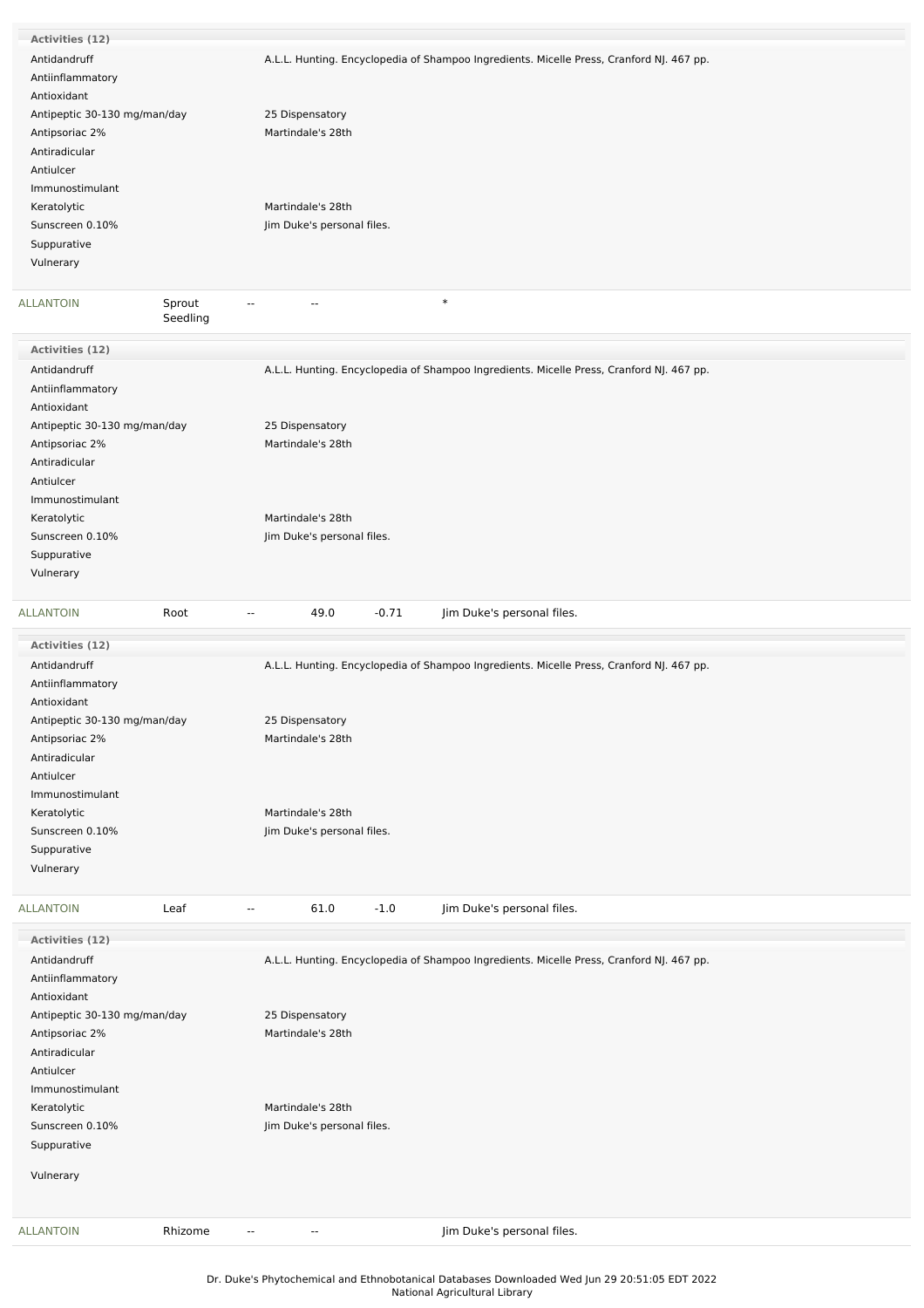| Activities (12)                                     |                        |                            |         |                                                                                                                                                                                                        |
|-----------------------------------------------------|------------------------|----------------------------|---------|--------------------------------------------------------------------------------------------------------------------------------------------------------------------------------------------------------|
| Antidandruff                                        |                        |                            |         | A.L.L. Hunting. Encyclopedia of Shampoo Ingredients. Micelle Press, Cranford NJ. 467 pp.                                                                                                               |
| Antiinflammatory                                    |                        |                            |         |                                                                                                                                                                                                        |
| Antioxidant                                         |                        |                            |         |                                                                                                                                                                                                        |
| Antipeptic 30-130 mg/man/day                        |                        | 25 Dispensatory            |         |                                                                                                                                                                                                        |
| Antipsoriac 2%                                      |                        | Martindale's 28th          |         |                                                                                                                                                                                                        |
| Antiradicular                                       |                        |                            |         |                                                                                                                                                                                                        |
| Antiulcer                                           |                        |                            |         |                                                                                                                                                                                                        |
| Immunostimulant                                     |                        |                            |         |                                                                                                                                                                                                        |
| Keratolytic                                         |                        | Martindale's 28th          |         |                                                                                                                                                                                                        |
| Sunscreen 0.10%                                     |                        | Jim Duke's personal files. |         |                                                                                                                                                                                                        |
| Suppurative                                         |                        |                            |         |                                                                                                                                                                                                        |
| Vulnerary                                           |                        |                            |         |                                                                                                                                                                                                        |
|                                                     |                        |                            |         |                                                                                                                                                                                                        |
| ALPHA-LINOLENIC-ACID<br>Oil                         | Seed Essent.<br>$\sim$ |                            |         | Jim Duke's personal files.                                                                                                                                                                             |
| Activities (15)                                     |                        |                            |         |                                                                                                                                                                                                        |
| 5-Alpha-Reductase-Inhibitor                         |                        |                            |         |                                                                                                                                                                                                        |
| Antiaggregant                                       |                        |                            |         | Cunane, S. and Thompson, L. U., eds. 1995. Flaxseed in Human Nutrition. AOCS Press, Champaign IL. 384 pp.                                                                                              |
| Antihypertensive                                    |                        |                            |         |                                                                                                                                                                                                        |
| Antiinflammatory IC50=42 uM                         |                        |                            |         |                                                                                                                                                                                                        |
| Antileukotriene-D4 IC50=42 uM                       |                        |                            |         |                                                                                                                                                                                                        |
| Antimenorrhagic                                     |                        |                            |         |                                                                                                                                                                                                        |
|                                                     |                        |                            |         | Pizzorno, J.E. and Murray, M.T. 1985. A Textbook of Natural Medicine. John Bastyr College Publications, Seattle, Washington<br>(Looseleaf).                                                            |
| Antimetastatic                                      |                        |                            |         | Cunane, S. and Thompson, L. U., eds. 1995. Flaxseed in Human Nutrition. AOCS Press, Champaign IL. 384 pp.                                                                                              |
| Antiprostatitic                                     | (Looseleaf).           |                            |         | Pizzorno, J.E. and Murray, M.T. 1985. A Textbook of Natural Medicine. John Bastyr College Publications, Seattle, Washington                                                                            |
| Cancer-Preventive                                   |                        |                            |         | Stitt, P. A. Why George Should Eat Broccoli. Dougherty Co, Milwaukee, WI, 1990, 399 pp.                                                                                                                |
| Hypotensive                                         |                        |                            |         | Cunane, S. and Thompson, L. U., eds. 1995. Flaxseed in Human Nutrition. AOCS Press, Champaign IL. 384 pp.                                                                                              |
| Immunostimulant 0.12 ml/man/day                     |                        |                            |         | Cunane, S. and Thompson, L. U., eds. 1995. Flaxseed in Human Nutrition. AOCS Press, Champaign IL. 384 pp.                                                                                              |
|                                                     |                        |                            |         |                                                                                                                                                                                                        |
| Lymphocytogenic 0.5 ug/ml<br>Propecic               |                        |                            |         | Cunane, S. and Thompson, L. U., eds. 1995. Flaxseed in Human Nutrition. AOCS Press, Champaign IL. 384 pp.                                                                                              |
|                                                     |                        |                            |         |                                                                                                                                                                                                        |
| Prostaglandin-Synthesis-Inhibitor<br>39.5 g/day/hmn |                        |                            |         | Ferretti, A., Flanagan, V. P. 1996. Antithromboxane Activity of Dietary Alpha-linolenic Acid: A Pilot Study. Prostaglandins Leukotrienes<br>Essential Fatty Acids, 54(6): 451-455. ARS, USDA.          |
| Vasodilator                                         |                        |                            |         |                                                                                                                                                                                                        |
|                                                     |                        |                            |         |                                                                                                                                                                                                        |
| <b>AMABILINE</b><br>Shoot                           |                        | ۵.                         |         | Jim Duke's personal files.                                                                                                                                                                             |
|                                                     |                        |                            |         |                                                                                                                                                                                                        |
| Activities (1)                                      |                        |                            |         |                                                                                                                                                                                                        |
|                                                     |                        |                            |         | Hepatotoxic Jeffery B. Harborne and H. Baxter, eds. 1983. Phytochemical Dictionary. A Handbook of Bioactive Compounds from Plants. Taylor & Frost, London. 791 pp.                                     |
|                                                     |                        |                            |         |                                                                                                                                                                                                        |
| <b>AMABILINE</b><br>Leaf                            | 0.1                    | 3.0                        |         | $\ast$                                                                                                                                                                                                 |
| Activities (1)                                      |                        |                            |         |                                                                                                                                                                                                        |
|                                                     |                        |                            |         | Hepatotoxic Jeffery B. Harborne and H. Baxter, eds. 1983. Phytochemical Dictionary. A Handbook of Bioactive Compounds from Plants. Taylor & Frost, London. 791 pp.                                     |
|                                                     |                        |                            |         |                                                                                                                                                                                                        |
|                                                     |                        |                            |         |                                                                                                                                                                                                        |
| <b>AMABILINE</b><br>Seed                            |                        | 20.0                       |         | Jim Duke's personal files.                                                                                                                                                                             |
| Activities (1)                                      |                        |                            |         |                                                                                                                                                                                                        |
|                                                     |                        |                            |         | Hepatotoxic Jeffery B. Harborne and H. Baxter, eds. 1983. Phytochemical Dictionary. A Handbook of Bioactive Compounds from Plants. Taylor & Frost, London. 791 pp.                                     |
|                                                     |                        |                            |         |                                                                                                                                                                                                        |
| Plant<br>ARABINOSE                                  |                        | --                         |         | List, P.H. and Horhammer, L., Hager's Handbuch der Pharmazeutischen Praxis, Vols.<br>2-6, Springer-Verlag, Berlin, 1969-1979.                                                                          |
| ASCORBIC-ACID<br>Shoot                              | $\sim$ $\sim$          | 39.0                       | $-0.37$ | Jim Duke's personal files.                                                                                                                                                                             |
| <b>Activities (112)</b>                             |                        |                            |         |                                                                                                                                                                                                        |
| Acidulant FEMA 6,000                                |                        |                            |         | Aloe Research Council - Duke writeup of non-peer reviewd book by Coats and draft by Henry                                                                                                              |
| Aldose-Reductase-Inhibitor                          |                        |                            |         |                                                                                                                                                                                                        |
|                                                     |                        |                            |         | Challem, J., Berkson, Burt, and Smith, Melissa Dianne. 2000. Syndrome X - The complete nutritional program to prevent and reservse<br>insulin resistance. John Wiley & Sons, New York. 272 pp. \$24.95 |
| Analgesic 5-10 g/day                                |                        |                            |         |                                                                                                                                                                                                        |
| Angiotensin-Receptor-Blocker                        |                        |                            |         |                                                                                                                                                                                                        |
| AntiAGE 2,000 mg/day                                |                        |                            |         | Challem, J., Berkson, Burt, and Smith, Melissa Dianne. 2000. Syndrome X - The complete nutritional program to prevent and reservse<br>insulin resistance. John Wiley & Sons, New York. 272 pp. \$24.95 |
|                                                     |                        |                            |         |                                                                                                                                                                                                        |
| AntiCFS 500-1,000 mg                                |                        |                            |         |                                                                                                                                                                                                        |
| AntiCTS 1,000 mg 3x/day                             |                        |                            |         |                                                                                                                                                                                                        |
| AntiCrohn's 50-100<br>mg/day/orl/man                | Martindale's 29th      |                            |         |                                                                                                                                                                                                        |
| AntiLyme 500-2,000 mg                               |                        |                            |         |                                                                                                                                                                                                        |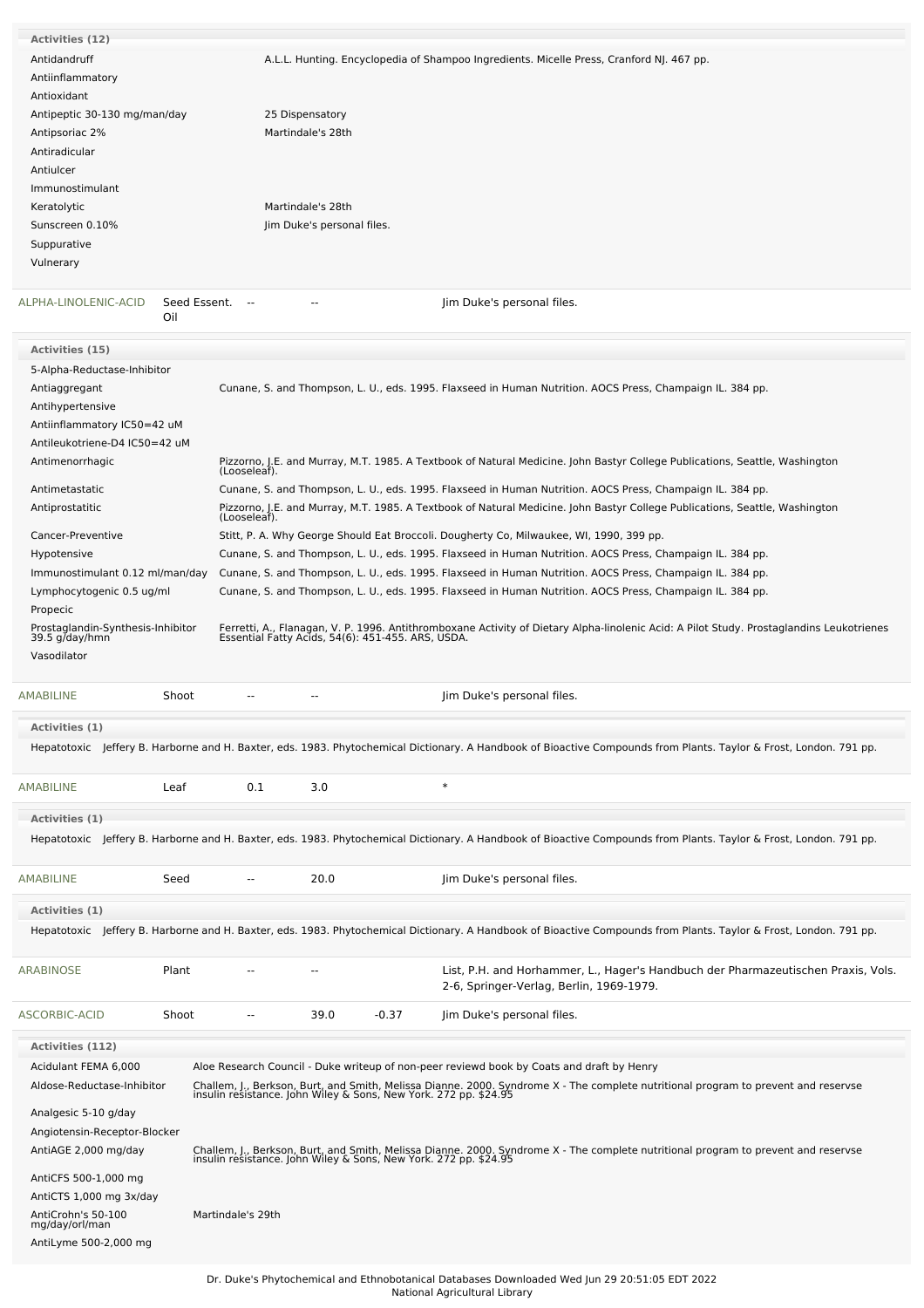| AntiRaynaud's 500 mg 1-<br>2x/day                                                                          |                                                                                                                                                                                                                                                                                  |
|------------------------------------------------------------------------------------------------------------|----------------------------------------------------------------------------------------------------------------------------------------------------------------------------------------------------------------------------------------------------------------------------------|
| Antiaggregant                                                                                              | Challem, J., Berkson, Burt, and Smith, Melissa Dianne. 2000. Syndrome X - The complete nutritional program to prevent and reservse<br>insulin resistance. John Wiley & Sons, New York. 272 pp. \$24.95                                                                           |
| Antiaging 400 mg/day<br>Antiallergic<br>Antialzheimeran 2,000-6,000<br>mg/day<br>Antiarthritic 0.2-1 g/day |                                                                                                                                                                                                                                                                                  |
| Antiasthmatic 1,000 mg/day<br>Antiatherosclerotic                                                          | Werbach, M. 1993. Healing with Food. Harper Collins, New York, 443 pp.                                                                                                                                                                                                           |
| Antibacterial                                                                                              | Davies, S., and Stewart, A. 1990. Nutritional Medicine. Avon Books, New York. 509pp.                                                                                                                                                                                             |
| Anticataract 350 mg/day<br>Anticataract 400 mg/day                                                         | Werbach, M. 1993. Healing with Food. Harper Collins, New York, 443 pp.<br>Challem, J., Berkson, Burt, and Smith, Melissa Dianne. 2000. Syndrome X - The complete nutritional program to prevent and reservse<br>insulin resistance. John Wiley & Sons, New York. 272 pp. \$24.95 |
| Anticataract 1 g 3x/day                                                                                    |                                                                                                                                                                                                                                                                                  |
| Anticervicaldysplasic 1,000-<br>2,000 mg/day<br>Anticlimacteric 500-5,000                                  |                                                                                                                                                                                                                                                                                  |
| mg/day                                                                                                     |                                                                                                                                                                                                                                                                                  |
| Anticold 1-2 g/man/day<br>Antidecubitic 500<br>mg/man/2x/day                                               | Martindale's 28th                                                                                                                                                                                                                                                                |
| Antidementia                                                                                               |                                                                                                                                                                                                                                                                                  |
| Antidepressant 2,000 mg/day<br>Antidiabetic                                                                | Werbach, M. 1993. Healing with Food. Harper Collins, New York, 443 pp.<br>Challem, J., Berkson, Burt, and Smith, Melissa Dianne. 2000. Syndrome X - The complete nutritional program to prevent and reservse<br>insulin resistance. John Wiley & Sons, New York. 272 pp. \$24.95 |
| Antidote (Aluminum)                                                                                        | Economic & Medicinal Plant Research, 6: 189.                                                                                                                                                                                                                                     |
| Antidote (Cadmium)                                                                                         | Davies, S., and Stewart, A. 1990. Nutritional Medicine. Avon Books, New York. 509pp.                                                                                                                                                                                             |
| Antidote (Lead)<br>Antidote (Paraquat)                                                                     | Davies, S., and Stewart, A. 1990. Nutritional Medicine. Avon Books, New York. 509pp.<br>Martindale's 28th                                                                                                                                                                        |
| Antieczemic 3.5-5 g/day                                                                                    | Werbach, M. 1993. Healing with Food. Harper Collins, New York, 443 pp.                                                                                                                                                                                                           |
| Antiedemic 1 g/man/day                                                                                     | Davies, S., and Stewart, A. 1990. Nutritional Medicine. Avon Books, New York. 509pp.                                                                                                                                                                                             |
| Antiencephalitic                                                                                           | Davies, S., and Stewart, A. 1990. Nutritional Medicine. Avon Books, New York. 509pp.                                                                                                                                                                                             |
| Antiendometriotic 2,000<br>mg/day                                                                          |                                                                                                                                                                                                                                                                                  |
| Antifatigue 500-1,000 mg                                                                                   |                                                                                                                                                                                                                                                                                  |
| Antifibrotic 1,000-2,000 mg<br>Antigallstone 1,000-3,000<br>mg/day                                         |                                                                                                                                                                                                                                                                                  |
| Antigastritic                                                                                              |                                                                                                                                                                                                                                                                                  |
| Antigingivitic                                                                                             |                                                                                                                                                                                                                                                                                  |
| Antiglaucomic 2 g/day<br>Antihangover 1,000 mg                                                             | Werbach, M. 1993. Healing with Food. Harper Collins, New York, 443 pp.                                                                                                                                                                                                           |
| Antihemorrhagic 1 g/man/day                                                                                | Davies, S., and Stewart, A. 1990. Nutritional Medicine. Avon Books, New York. 509pp.                                                                                                                                                                                             |
| Antihepatitic 2-6 g/man/day                                                                                | Davies, S., and Stewart, A. 1990. Nutritional Medicine. Avon Books, New York. 509pp.                                                                                                                                                                                             |
| Antihepatotoxic                                                                                            | Economic & Medicinal Plant Research, 6: 189.                                                                                                                                                                                                                                     |
| Antiherpetic 1-5 g/day                                                                                     |                                                                                                                                                                                                                                                                                  |
| Antihistaminic 2 g/day orl<br>man                                                                          |                                                                                                                                                                                                                                                                                  |
| Antihypertensive                                                                                           |                                                                                                                                                                                                                                                                                  |
| Antiinfertility 1 g/day<br>Antiinflammatory                                                                | Werbach, M. 1993. Healing with Food. Harper Collins, New York, 443 pp.<br>Pizzorno, J.E. and Murray, M.T. 1985. A Textbook of Natural Medicine. John Bastyr College Publications, Seattle, Washington (Looseleaf).                                                               |
| Antilepric 1.5 g/man/day<br>Antilithic 1,000-3,000 mg/day                                                  | Martindale's 28th                                                                                                                                                                                                                                                                |
| Antimaculitic                                                                                              |                                                                                                                                                                                                                                                                                  |
| Antimeasles                                                                                                | Davies, S., and Stewart, A. 1990. Nutritional Medicine. Avon Books, New York. 509pp.                                                                                                                                                                                             |
| Antimenopausal 500-5,000<br>mg/day                                                                         |                                                                                                                                                                                                                                                                                  |
| Antimigraine                                                                                               | Martindale's 29th                                                                                                                                                                                                                                                                |
| Antimutagenic                                                                                              | Economic & Medicinal Plant Research, 6: 235.                                                                                                                                                                                                                                     |
| Antineuramidase<br>Antinitrosic 1 g/man/day                                                                | Martindale's 28th                                                                                                                                                                                                                                                                |
| Antiobesity 1 g 3x/day                                                                                     | Werbach, M. 1993. Healing with Food. Harper Collins, New York, 443 pp.                                                                                                                                                                                                           |
| Antiorchitic                                                                                               | Davies, S., and Stewart, A. 1990. Nutritional Medicine. Avon Books, New York. 509pp.                                                                                                                                                                                             |
| Antiosteoarthritic 1 g 2x/day<br>Antiosteoporotic 500 mg/day                                               | Werbach, M. 1993. Healing with Food. Harper Collins, New York, 443 pp.                                                                                                                                                                                                           |
| Antioxidant 100 ppm                                                                                        |                                                                                                                                                                                                                                                                                  |
| Antiparkinsonian 1 g 2-3x/day<br>Antiparotitic                                                             | Davies, S., and Stewart, A. 1990. Nutritional Medicine. Avon Books, New York. 509pp.                                                                                                                                                                                             |
| Antiperiodontitic 1 g 2x/day                                                                               | Werbach, M. 1993. Healing with Food. Harper Collins, New York, 443 pp.                                                                                                                                                                                                           |
| Antipneumonic                                                                                              | Pizzorno, J.E. and Murray, M.T. 1985. A Textbook of Natural Medicine. John Bastyr College Publications, Seattle, Washington (Looseleaf).                                                                                                                                         |
| Antipodriac                                                                                                | Davies, S., and Stewart, A. 1990. Nutritional Medicine. Avon Books, New York. 509pp.                                                                                                                                                                                             |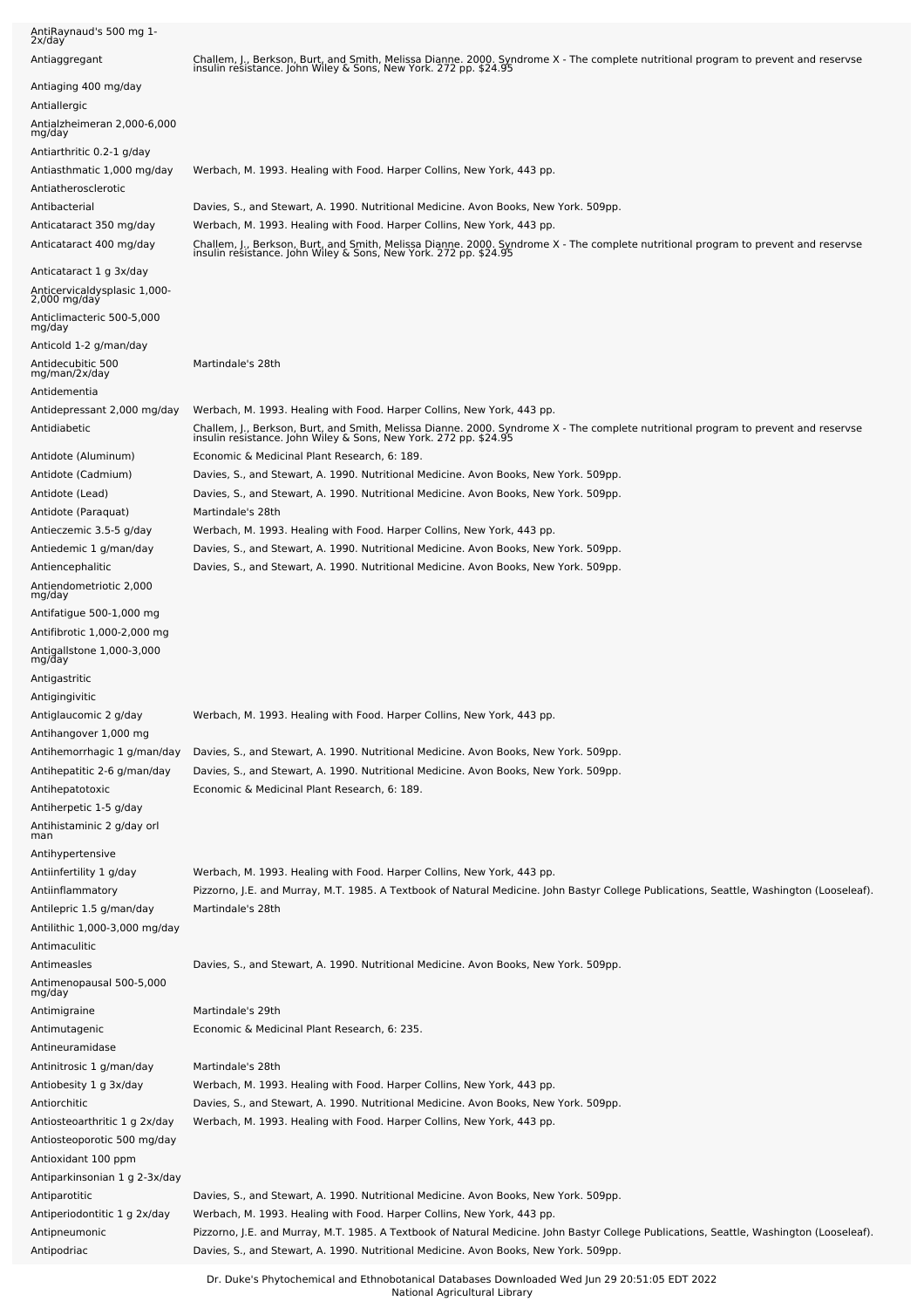| Antipoliomyelitic                             | Davies, S., and Stewart, A. 1990. Nutritional Medicine. Avon Books, New York. 509pp.                                                                                                                   |
|-----------------------------------------------|--------------------------------------------------------------------------------------------------------------------------------------------------------------------------------------------------------|
| Antipyretic                                   | Economic & Medicinal Plant Research, 6: 189.                                                                                                                                                           |
| Antiradicular                                 | Challem, J., Berkson, Burt, and Smith, Melissa Dianne. 2000. Syndrome X - The complete nutritional program to prevent and reservse<br>insulin resistance. John Wiley & Sons, New York. 272 pp. \$24.95 |
| Antiretinotic                                 |                                                                                                                                                                                                        |
| Antirheumatic                                 |                                                                                                                                                                                                        |
| Antirhinitic 1,000 mg 3x/day                  |                                                                                                                                                                                                        |
| Antiscorbutic 10 mg/man/day                   | Martindale's 28th                                                                                                                                                                                      |
| Antiseptic MIC=3.3-217<br>mg/ml               | Martindale's 28th                                                                                                                                                                                      |
| Antiseptic 4-8 g/day                          | Challem, J., Berkson, Burt, and Smith, Melissa Dianne. 2000. Syndrome X - The complete nutritional program to prevent and reservse<br>insulin resistance. John Wiley & Sons, New York. 272 pp. \$24.95 |
| Antishingles                                  | Davies, S., and Stewart, A. 1990. Nutritional Medicine. Avon Books, New York. 509pp.                                                                                                                   |
| Antispasmodic 500-5,000<br>mg/day             |                                                                                                                                                                                                        |
| Antistress 500-1,000 mg                       |                                                                                                                                                                                                        |
| Antisyndrome-X 1-4 g/day                      | Challem, J., Berkson, Burt, and Smith, Melissa Dianne. 2000. Syndrome X - The complete nutritional program to prevent and reservse<br>insulin resistance. John Wiley & Sons, New York. 272 pp. \$24.95 |
| Antitumor (Gastric)                           |                                                                                                                                                                                                        |
| Antitumor (Lung)                              |                                                                                                                                                                                                        |
| Antiulcer                                     |                                                                                                                                                                                                        |
| Antiviral 1-5 g/day                           |                                                                                                                                                                                                        |
| Apoptotic 1-10 mM                             | Pizzorno, J.E. and Murray, M.T. 1985. A Textbook of Natural Medicine. John Bastyr College Publications, Seattle, Washington (Looseleaf).                                                               |
| Asthma-preventive 1,000<br>mg/day/orl         |                                                                                                                                                                                                        |
| Beta-Adrenergic Receptor<br>Blocker           |                                                                                                                                                                                                        |
| Beta-Glucuronidase-Inhibitor                  |                                                                                                                                                                                                        |
| 1.5 g/day/man                                 |                                                                                                                                                                                                        |
| Calcium-Antagonist                            |                                                                                                                                                                                                        |
| Cancer-Preventive                             | Stitt, P. A. Why George Should Eat Broccoli. Dougherty Co, Milwaukee, WI, 1990, 399 pp.                                                                                                                |
| Cardioprotective                              |                                                                                                                                                                                                        |
| Cold-preventive 1-2 g/day                     | Davies, S., and Stewart, A. 1990. Nutritional Medicine. Avon Books, New York. 509pp.                                                                                                                   |
| Collagenic                                    |                                                                                                                                                                                                        |
| Detoxicant                                    |                                                                                                                                                                                                        |
| Diuretic 700 mg/man/orl<br>Fistula-Preventive | Pizzorno, J.E. and Murray, M.T. 1985. A Textbook of Natural Medicine. John Bastyr College Publications, Seattle, Washington (Looseleaf).                                                               |
| Hypocholesterolemic 300-                      | Davies, S., and Stewart, A. 1990. Nutritional Medicine. Avon Books, New York. 509pp.                                                                                                                   |
| $1,000$ mg/day                                |                                                                                                                                                                                                        |
| Hypoglycemic                                  | Challem, J., Berkson, Burt, and Smith, Melissa Dianne. 2000. Syndrome X - The complete nutritional program to prevent and reservse<br>insulin resistance. John Wiley & Sons, New York. 272 pp. \$24.95 |
| Hypotensive 1,000                             |                                                                                                                                                                                                        |
| mg/man/day                                    |                                                                                                                                                                                                        |
| Immunomodulator<br>Immunostimulant            |                                                                                                                                                                                                        |
|                                               | Challem, J., Berkson, Burt, and Smith, Melissa Dianne. 2000. Syndrome X - The complete nutritional program to prevent and reservse<br>insulin resistance. John Wiley & Sons, New York. 272 pp. \$24.95 |
| Interferonogenic                              | Pizzorno, J.E. and Murray, M.T. 1985. A Textbook of Natural Medicine. John Bastyr College Publications, Seattle, Washington (Looseleaf).                                                               |
| Lithogenic                                    | Davies, S., and Stewart, A. 1990. Nutritional Medicine. Avon Books, New York. 509pp.                                                                                                                   |
| Mucolytic 1 g/woman/day                       | Martindale's 28th                                                                                                                                                                                      |
| Pesticide                                     |                                                                                                                                                                                                        |
| Uricosuric 4 g/man/day<br>Urinary-Acidulant   | Davies, S., and Stewart, A. 1990. Nutritional Medicine. Avon Books, New York. 509pp.<br>Martindale's 29th                                                                                              |
| Vasodilator                                   |                                                                                                                                                                                                        |
| Vulnerary                                     | Pizzorno, J.E. and Murray, M.T. 1985. A Textbook of Natural Medicine. John Bastyr College Publications, Seattle, Washington (Looseleaf).                                                               |
|                                               |                                                                                                                                                                                                        |
| ASCORBIC-ACID<br>Leaf                         | 0.02<br>$\ast$<br>30.0<br>5005.0                                                                                                                                                                       |
|                                               |                                                                                                                                                                                                        |
| <b>Activities (112)</b>                       |                                                                                                                                                                                                        |
| Acidulant FEMA 6,000                          | Aloe Research Council - Duke writeup of non-peer reviewd book by Coats and draft by Henry                                                                                                              |
| Aldose-Reductase-Inhibitor                    | Challem, J., Berkson, Burt, and Smith, Melissa Dianne. 2000. Syndrome X - The complete nutritional program to prevent and reservse<br>insulin resistance. John Wiley & Sons, New York. 272 pp. \$24.95 |
| Analgesic 5-10 g/day                          |                                                                                                                                                                                                        |
| Angiotensin-Receptor-Blocker                  |                                                                                                                                                                                                        |
| AntiAGE 2,000 mg/day                          | Challem, J., Berkson, Burt, and Smith, Melissa Dianne. 2000. Syndrome X - The complete nutritional program to prevent and reservse<br>insulin resistance. John Wiley & Sons, New York. 272 pp. \$24.95 |
| AntiCFS 500-1,000 mg                          |                                                                                                                                                                                                        |
| AntiCTS 1,000 mg 3x/day                       |                                                                                                                                                                                                        |
| AntiCrohn's 50-100                            | Martindale's 29th                                                                                                                                                                                      |
| mg/day/orl/man<br>AntiLyme 500-2,000 mg       |                                                                                                                                                                                                        |
| AntiRaynaud's 500 mg 1-                       |                                                                                                                                                                                                        |
| 2x/day                                        |                                                                                                                                                                                                        |
| Antiaggregant                                 | Challem, J., Berkson, Burt, and Smith, Melissa Dianne. 2000. Syndrome X - The complete nutritional program to prevent and reservse<br>insulin resistance. John Wiley & Sons, New York. 272 pp. \$24.95 |
| Antiaging 400 mg/day                          |                                                                                                                                                                                                        |
|                                               |                                                                                                                                                                                                        |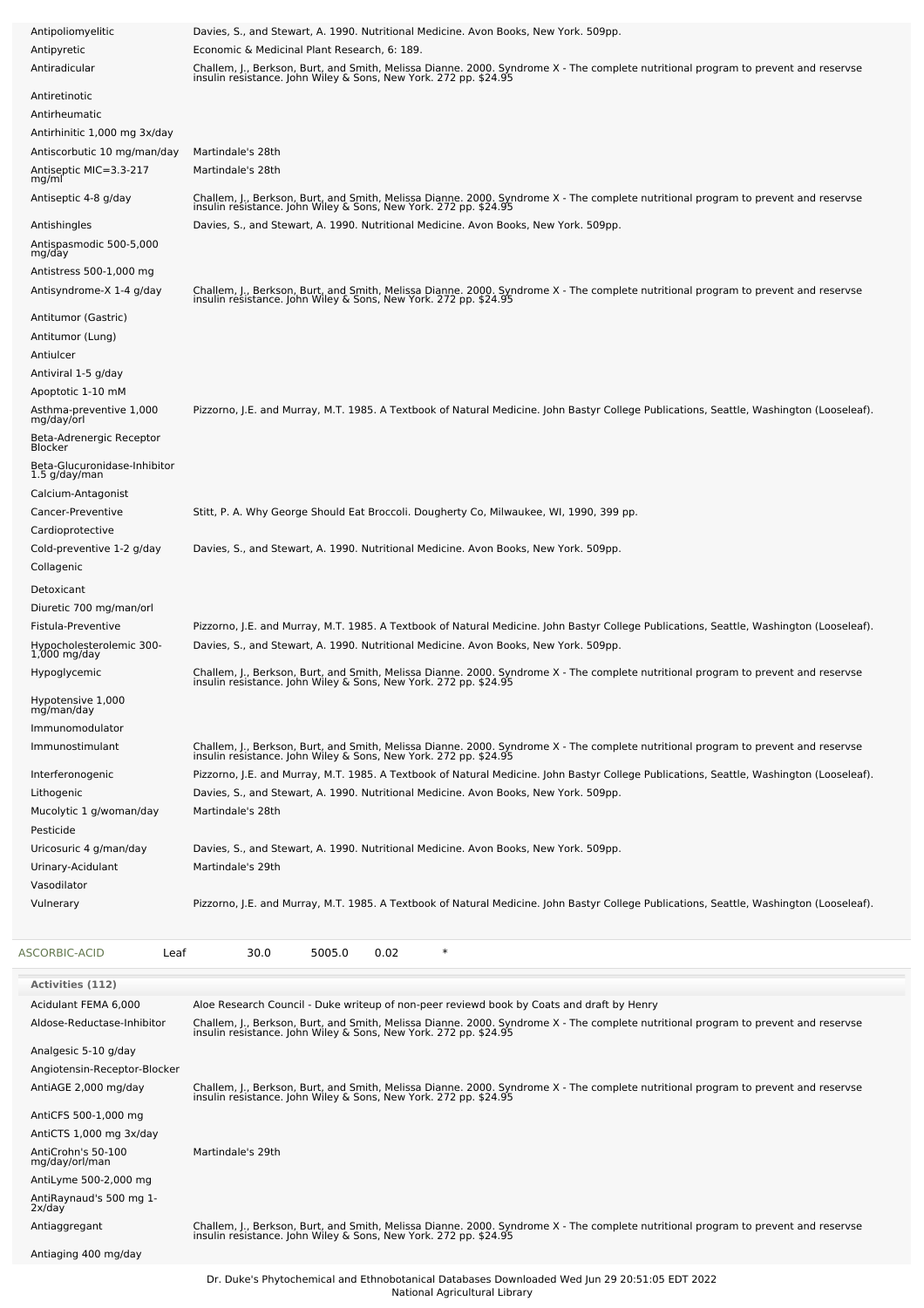| Antiallergic                                              |                                                                                                                                                                                                        |
|-----------------------------------------------------------|--------------------------------------------------------------------------------------------------------------------------------------------------------------------------------------------------------|
| Antialzheimeran 2,000-6,000<br>mg/day                     |                                                                                                                                                                                                        |
| Antiarthritic 0.2-1 g/day                                 |                                                                                                                                                                                                        |
| Antiasthmatic 1,000 mg/day                                | Werbach, M. 1993. Healing with Food. Harper Collins, New York, 443 pp.                                                                                                                                 |
| Antiatherosclerotic                                       |                                                                                                                                                                                                        |
| Antibacterial                                             | Davies, S., and Stewart, A. 1990. Nutritional Medicine. Avon Books, New York. 509pp.                                                                                                                   |
| Anticataract 350 mg/day                                   | Werbach, M. 1993. Healing with Food. Harper Collins, New York, 443 pp.                                                                                                                                 |
| Anticataract 400 mg/day                                   | Challem, J., Berkson, Burt, and Smith, Melissa Dianne. 2000. Syndrome X - The complete nutritional program to prevent and reservse<br>insulin resistance. John Wiley & Sons, New York. 272 pp. \$24.95 |
| Anticataract 1 g 3x/day                                   |                                                                                                                                                                                                        |
| Anticervicaldysplasic 1,000-<br>$2,000$ mg/day            |                                                                                                                                                                                                        |
| Anticlimacteric 500-5,000<br>mg/day                       |                                                                                                                                                                                                        |
| Anticold 1-2 g/man/day                                    |                                                                                                                                                                                                        |
| Antidecubitic 500<br>mg/man/2x/day<br>Antidementia        | Martindale's 28th                                                                                                                                                                                      |
| Antidepressant 2,000 mg/day                               | Werbach, M. 1993. Healing with Food. Harper Collins, New York, 443 pp.                                                                                                                                 |
| Antidiabetic                                              | Challem, J., Berkson, Burt, and Smith, Melissa Dianne. 2000. Syndrome X - The complete nutritional program to prevent and reservse<br>insulin resistance. John Wiley & Sons, New York. 272 pp. \$24.95 |
|                                                           |                                                                                                                                                                                                        |
| Antidote (Aluminum)                                       | Economic & Medicinal Plant Research, 6: 189.                                                                                                                                                           |
| Antidote (Cadmium)                                        | Davies, S., and Stewart, A. 1990. Nutritional Medicine. Avon Books, New York. 509pp.                                                                                                                   |
| Antidote (Lead)<br>Antidote (Paraquat)                    | Davies, S., and Stewart, A. 1990. Nutritional Medicine. Avon Books, New York. 509pp.<br>Martindale's 28th                                                                                              |
| Antieczemic 3.5-5 g/day                                   | Werbach, M. 1993. Healing with Food. Harper Collins, New York, 443 pp.                                                                                                                                 |
| Antiedemic 1 g/man/day                                    | Davies, S., and Stewart, A. 1990. Nutritional Medicine. Avon Books, New York. 509pp.                                                                                                                   |
| Antiencephalitic                                          | Davies, S., and Stewart, A. 1990. Nutritional Medicine. Avon Books, New York. 509pp.                                                                                                                   |
| Antiendometriotic 2,000<br>mg/day                         |                                                                                                                                                                                                        |
| Antifatigue 500-1,000 mg                                  |                                                                                                                                                                                                        |
| Antifibrotic 1,000-2,000 mg                               |                                                                                                                                                                                                        |
| Antigallstone 1,000-3,000<br>mg/day                       |                                                                                                                                                                                                        |
| Antigastritic                                             |                                                                                                                                                                                                        |
| Antigingivitic                                            |                                                                                                                                                                                                        |
| Antiglaucomic 2 g/day                                     | Werbach, M. 1993. Healing with Food. Harper Collins, New York, 443 pp.                                                                                                                                 |
| Antihangover 1,000 mg                                     |                                                                                                                                                                                                        |
| Antihemorrhagic 1 g/man/day                               | Davies, S., and Stewart, A. 1990. Nutritional Medicine. Avon Books, New York. 509pp.                                                                                                                   |
| Antihepatitic 2-6 g/man/day<br>Antihepatotoxic            | Davies, S., and Stewart, A. 1990. Nutritional Medicine. Avon Books, New York. 509pp.<br>Economic & Medicinal Plant Research, 6: 189.                                                                   |
| Antiherpetic 1-5 g/day                                    |                                                                                                                                                                                                        |
| Antihistaminic 2 g/day orl                                |                                                                                                                                                                                                        |
| man                                                       |                                                                                                                                                                                                        |
| Antihypertensive                                          |                                                                                                                                                                                                        |
| Antiinfertility 1 g/day                                   | Werbach, M. 1993. Healing with Food. Harper Collins, New York, 443 pp.                                                                                                                                 |
| Antiinflammatory                                          | Pizzorno, J.E. and Murray, M.T. 1985. A Textbook of Natural Medicine. John Bastyr College Publications, Seattle, Washington (Looseleaf).<br>Martindale's 28th                                          |
| Antilepric 1.5 g/man/day<br>Antilithic 1,000-3,000 mg/day |                                                                                                                                                                                                        |
| Antimaculitic                                             |                                                                                                                                                                                                        |
| Antimeasles                                               | Davies, S., and Stewart, A. 1990. Nutritional Medicine. Avon Books, New York. 509pp.                                                                                                                   |
| Antimenopausal 500-5,000<br>mg/day                        |                                                                                                                                                                                                        |
| Antimigraine                                              | Martindale's 29th                                                                                                                                                                                      |
| Antimutagenic                                             | Economic & Medicinal Plant Research, 6: 235.                                                                                                                                                           |
| Antineuramidase                                           |                                                                                                                                                                                                        |
| Antinitrosic 1 g/man/day                                  | Martindale's 28th                                                                                                                                                                                      |
| Antiobesity 1 g 3x/day                                    | Werbach, M. 1993. Healing with Food. Harper Collins, New York, 443 pp.                                                                                                                                 |
| Antiorchitic                                              | Davies, S., and Stewart, A. 1990. Nutritional Medicine. Avon Books, New York. 509pp.                                                                                                                   |
| Antiosteoarthritic 1 g 2x/day                             | Werbach, M. 1993. Healing with Food. Harper Collins, New York, 443 pp.                                                                                                                                 |
| Antiosteoporotic 500 mg/day                               |                                                                                                                                                                                                        |
| Antioxidant 100 ppm                                       |                                                                                                                                                                                                        |
| Antiparkinsonian 1 g 2-3x/day<br>Antiparotitic            | Davies, S., and Stewart, A. 1990. Nutritional Medicine. Avon Books, New York. 509pp.                                                                                                                   |
| Antiperiodontitic 1 g 2x/day                              | Werbach, M. 1993. Healing with Food. Harper Collins, New York, 443 pp.                                                                                                                                 |
| Antipneumonic                                             | Pizzorno, J.E. and Murray, M.T. 1985. A Textbook of Natural Medicine. John Bastyr College Publications, Seattle, Washington (Looseleaf).                                                               |
| Antipodriac                                               | Davies, S., and Stewart, A. 1990. Nutritional Medicine. Avon Books, New York. 509pp.                                                                                                                   |
| Antipoliomyelitic                                         | Davies, S., and Stewart, A. 1990. Nutritional Medicine. Avon Books, New York. 509pp.                                                                                                                   |
| Antipyretic                                               | Economic & Medicinal Plant Research, 6: 189.                                                                                                                                                           |
| Antiradicular                                             | Challem, J., Berkson, Burt, and Smith, Melissa Dianne. 2000. Syndrome X - The complete nutritional program to prevent and reservse<br>insulin resistance. John Wiley & Sons, New York. 272 pp. \$24.95 |
|                                                           |                                                                                                                                                                                                        |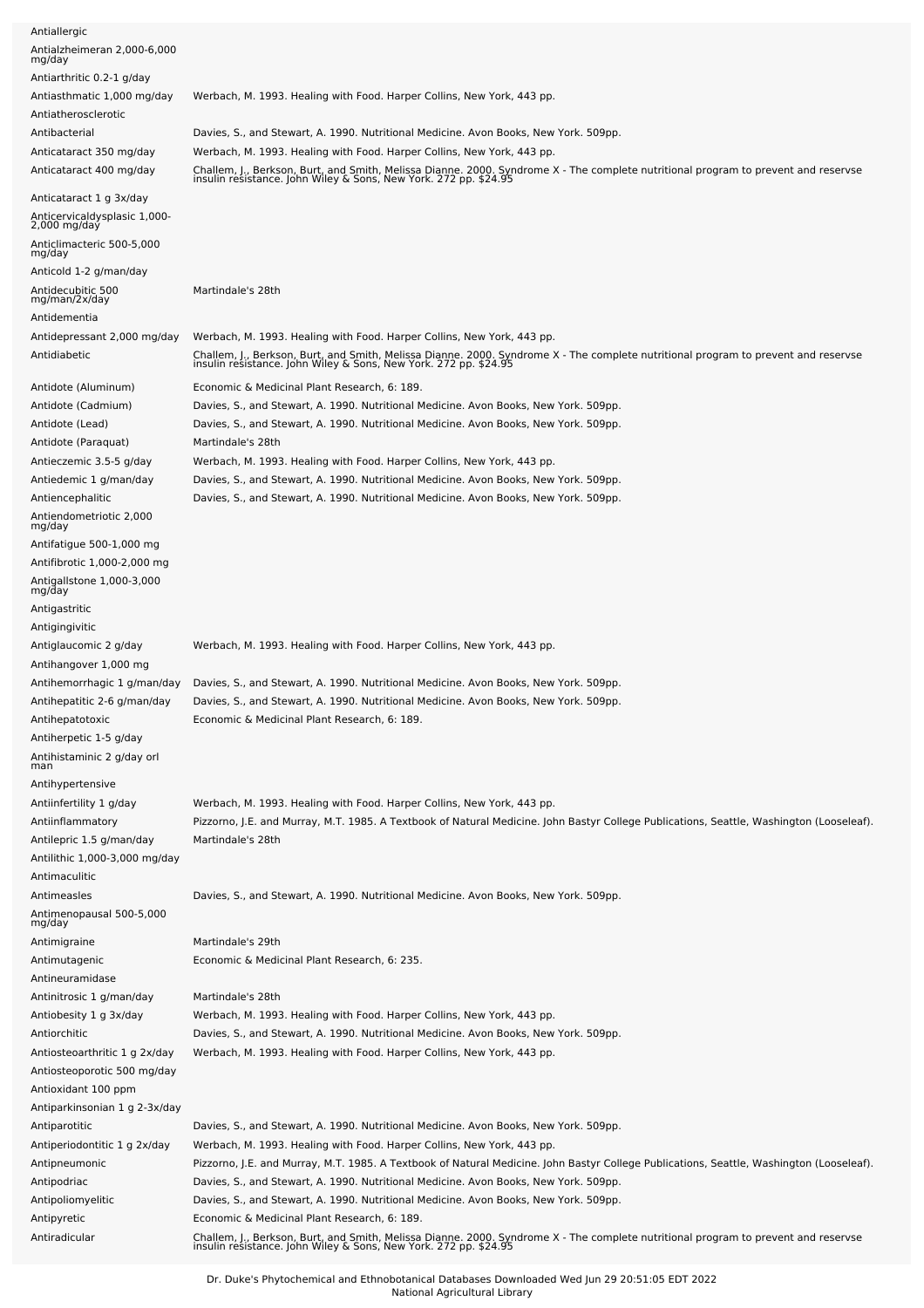| Antiretinotic                                 |                                                                                                                                                                                                        |
|-----------------------------------------------|--------------------------------------------------------------------------------------------------------------------------------------------------------------------------------------------------------|
| Antirheumatic                                 |                                                                                                                                                                                                        |
| Antirhinitic 1,000 mg 3x/day                  |                                                                                                                                                                                                        |
| Antiscorbutic 10 mg/man/day                   | Martindale's 28th                                                                                                                                                                                      |
| Antiseptic MIC=3.3-217<br>mg/ml               | Martindale's 28th                                                                                                                                                                                      |
| Antiseptic 4-8 g/day                          | Challem, J., Berkson, Burt, and Smith, Melissa Dianne. 2000. Syndrome X - The complete nutritional program to prevent and reservse<br>insulin resistance. John Wiley & Sons, New York. 272 pp. \$24.95 |
| Antishingles                                  | Davies, S., and Stewart, A. 1990. Nutritional Medicine. Avon Books, New York. 509pp.                                                                                                                   |
| Antispasmodic 500-5,000<br>mg/day             |                                                                                                                                                                                                        |
| Antistress 500-1,000 mg                       |                                                                                                                                                                                                        |
| Antisyndrome-X 1-4 g/day                      | Challem, J., Berkson, Burt, and Smith, Melissa Dianne. 2000. Syndrome X - The complete nutritional program to prevent and reservse<br>insulin resistance. John Wiley & Sons, New York. 272 pp. \$24.95 |
| Antitumor (Gastric)                           |                                                                                                                                                                                                        |
| Antitumor (Lung)                              |                                                                                                                                                                                                        |
| Antiulcer                                     |                                                                                                                                                                                                        |
| Antiviral 1-5 g/day                           |                                                                                                                                                                                                        |
| Apoptotic 1-10 mM                             |                                                                                                                                                                                                        |
| Asthma-preventive 1,000<br>mg/day/orl         | Pizzorno, J.E. and Murray, M.T. 1985. A Textbook of Natural Medicine. John Bastyr College Publications, Seattle, Washington (Looseleaf).                                                               |
| Beta-Adrenergic Receptor<br>Blocker           |                                                                                                                                                                                                        |
| Beta-Glucuronidase-Inhibitor<br>1.5 g/day/man |                                                                                                                                                                                                        |
| Calcium-Antagonist                            |                                                                                                                                                                                                        |
| Cancer-Preventive                             | Stitt, P. A. Why George Should Eat Broccoli. Dougherty Co, Milwaukee, WI, 1990, 399 pp.                                                                                                                |
| Cardioprotective                              |                                                                                                                                                                                                        |
| Cold-preventive 1-2 g/day                     | Davies, S., and Stewart, A. 1990. Nutritional Medicine. Avon Books, New York. 509pp.                                                                                                                   |
| Collagenic                                    |                                                                                                                                                                                                        |
| Detoxicant                                    |                                                                                                                                                                                                        |
| Diuretic 700 mg/man/orl                       |                                                                                                                                                                                                        |
| Fistula-Preventive                            | Pizzorno, J.E. and Murray, M.T. 1985. A Textbook of Natural Medicine. John Bastyr College Publications, Seattle, Washington (Looseleaf).                                                               |
| Hypocholesterolemic 300-<br>1,000 mg/day      | Davies, S., and Stewart, A. 1990. Nutritional Medicine. Avon Books, New York. 509pp.                                                                                                                   |
| Hypoglycemic                                  | Challem, J., Berkson, Burt, and Smith, Melissa Dianne. 2000. Syndrome X - The complete nutritional program to prevent and reservse<br>insulin resistance. John Wiley & Sons, New York. 272 pp. \$24.95 |
| Hypotensive 1,000<br>mg/man/day               |                                                                                                                                                                                                        |
| Immunomodulator                               |                                                                                                                                                                                                        |
| Immunostimulant                               | Challem, J., Berkson, Burt, and Smith, Melissa Dianne. 2000. Syndrome X - The complete nutritional program to prevent and reservse<br>insulin resistance. John Wiley & Sons, New York. 272 pp. \$24.95 |
| Interferonogenic                              | Pizzorno, J.E. and Murray, M.T. 1985. A Textbook of Natural Medicine. John Bastyr College Publications, Seattle, Washington (Looseleaf).                                                               |
| Lithogenic                                    | Davies, S., and Stewart, A. 1990. Nutritional Medicine. Avon Books, New York. 509pp.                                                                                                                   |
| Mucolytic 1 g/woman/day                       | Martindale's 28th                                                                                                                                                                                      |
| Pesticide                                     |                                                                                                                                                                                                        |
| Uricosuric 4 g/man/day                        | Davies, S., and Stewart, A. 1990. Nutritional Medicine. Avon Books, New York. 509pp.                                                                                                                   |
| Urinary-Acidulant                             | Martindale's 29th                                                                                                                                                                                      |
| Vasodilator                                   |                                                                                                                                                                                                        |
| Vulnerary                                     | Pizzorno, J.E. and Murray, M.T. 1985. A Textbook of Natural Medicine. John Bastyr College Publications, Seattle, Washington (Looseleaf).                                                               |
|                                               |                                                                                                                                                                                                        |

| ASPARTIC-ACID        | Leaf | $\sim$ $\sim$ | $\overline{\phantom{a}}$ |      | Jim Duke's personal files.         |
|----------------------|------|---------------|--------------------------|------|------------------------------------|
| Activities (3)       |      |               |                          |      |                                    |
| Antimorphinic        |      |               |                          |      | Martindale's 28th                  |
| Neuroexcitant        |      |               |                          |      | Martindale's 28th                  |
| Roborant             |      |               |                          |      | Merck 11th Edition                 |
|                      |      |               |                          |      |                                    |
| <b>BETA-CAROTENE</b> | Leaf | 25.0          | 360.0                    | 0.43 | USDA's Ag Handbook 8 and sequelae) |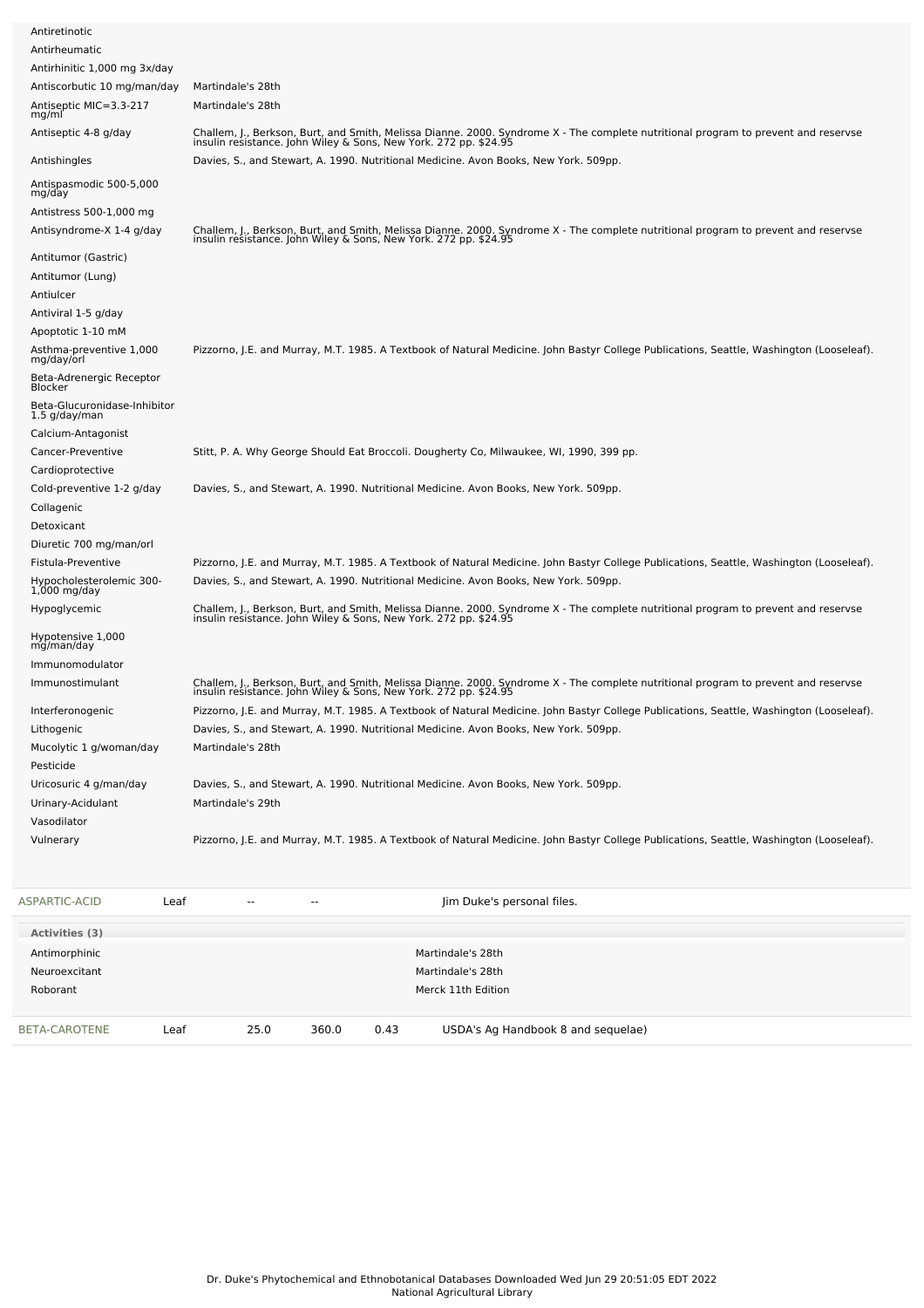| <b>Activities (53)</b>                                           |                                                                                                                                                                                                                                                                                      |
|------------------------------------------------------------------|--------------------------------------------------------------------------------------------------------------------------------------------------------------------------------------------------------------------------------------------------------------------------------------|
| Allergenic                                                       |                                                                                                                                                                                                                                                                                      |
| Androgenic?                                                      | Pizzorno, J.E. and Murray, M.T. 1985. A Textbook of Natural Medicine. John Bastyr College Publications, Seattle, Washington (Looseleaf).                                                                                                                                             |
| AntiPMS                                                          |                                                                                                                                                                                                                                                                                      |
| Antiacne                                                         | Pizzorno, J.E. and Murray, M.T. 1985. A Textbook of Natural Medicine. John Bastyr College Publications, Seattle, Washington (Looseleaf).                                                                                                                                             |
| Antiaging                                                        |                                                                                                                                                                                                                                                                                      |
| Antiarthritic                                                    |                                                                                                                                                                                                                                                                                      |
| Antiasthmatic                                                    | Pizzorno, J.E. and Murray, M.T. 1985. A Textbook of Natural Medicine. John Bastyr College Publications, Seattle, Washington (Looseleaf).                                                                                                                                             |
| Anticancer                                                       | Joseph, J., Nadeau, D. and Underwood, A. 2001. The Color Code. Hyperion, NY.                                                                                                                                                                                                         |
| Anticarcinomic                                                   | Pizzorno, J.E. and Murray, M.T. 1985. A Textbook of Natural Medicine. John Bastyr College Publications, Seattle, Washington (Looseleaf).                                                                                                                                             |
| Anticervicaldysplasic                                            |                                                                                                                                                                                                                                                                                      |
| Anticoronary 50 mg/man/2 days                                    |                                                                                                                                                                                                                                                                                      |
| Antihyperkeratotic                                               |                                                                                                                                                                                                                                                                                      |
| Antiichythyotic                                                  | Pizzorno, J.E. and Murray, M.T. 1985. A Textbook of Natural Medicine. John Bastyr College Publications, Seattle, Washington (Looseleaf).                                                                                                                                             |
| Antileukoplakic                                                  |                                                                                                                                                                                                                                                                                      |
| Antilipoperoxidant IC71=50<br>ug/ml                              |                                                                                                                                                                                                                                                                                      |
| Antilupus 150 mg/man/day/2<br>mos                                | Martindale's 28th                                                                                                                                                                                                                                                                    |
| Antimaculitic                                                    |                                                                                                                                                                                                                                                                                      |
| Antimastitic                                                     | Pizzorno, J.E. and Murray, M.T. 1985. A Textbook of Natural Medicine. John Bastyr College Publications, Seattle, Washington (Looseleaf).                                                                                                                                             |
| Antimutagenic                                                    | Economic & Medicinal Plant Research, 6: 235.                                                                                                                                                                                                                                         |
| Antioxidant                                                      | Pizzorno, J.E. and Murray, M.T. 1985. A Textbook of Natural Medicine. John Bastyr College Publications, Seattle, Washington (Looseleaf).                                                                                                                                             |
| Antiozenic                                                       |                                                                                                                                                                                                                                                                                      |
| Antipapillomic                                                   |                                                                                                                                                                                                                                                                                      |
| Antiphotophobic 30-300<br>mg/man/day                             | Martindale's 29th                                                                                                                                                                                                                                                                    |
| Antipityriasic                                                   | Pizzorno, J.E. and Murray, M.T. 1985. A Textbook of Natural Medicine. John Bastyr College Publications, Seattle, Washington (Looseleaf).                                                                                                                                             |
| Antiporphyric 30-300<br>mg/man/day                               | Martindale's 28th                                                                                                                                                                                                                                                                    |
| Antiproliferant                                                  | Joseph, J., Nadeau, D. and Underwood, A. 2001. The Color Code. Hyperion, NY.                                                                                                                                                                                                         |
| Antipsoriac                                                      | Pizzorno, J.E. and Murray, M.T. 1985. A Textbook of Natural Medicine. John Bastyr College Publications, Seattle, Washington (Looseleaf).                                                                                                                                             |
| Antiradicular                                                    | Pizzorno, J.E. and Murray, M.T. 1985. A Textbook of Natural Medicine. John Bastyr College Publications, Seattle, Washington (Looseleaf).                                                                                                                                             |
| Antirheumatic                                                    |                                                                                                                                                                                                                                                                                      |
| Antistress                                                       | Davies, S., and Stewart, A. 1990. Nutritional Medicine. Avon Books, New York. 509pp.                                                                                                                                                                                                 |
| Antitumor                                                        | Simon, P.W. Carrots and Other Horticultural Crops as a Source of Provitamin A Carotenes. HortScience, 25(12): 1495, 1990.                                                                                                                                                            |
| Antitumor (Breast) IC45=60<br>ug/ml                              |                                                                                                                                                                                                                                                                                      |
| Antitumor (CNS) IC43=45 ug/ml                                    |                                                                                                                                                                                                                                                                                      |
| Antitumor (Colon) IC43=45 ug/ml                                  |                                                                                                                                                                                                                                                                                      |
| Antitumor (Lung) IC30=60 ug/ml                                   |                                                                                                                                                                                                                                                                                      |
| Antitumor (Prostate)                                             |                                                                                                                                                                                                                                                                                      |
| Antitumor (Stomach) IC26=45<br>ug/ml                             |                                                                                                                                                                                                                                                                                      |
| Antiulcer 12 mg 3x/day/man/orl<br>Antiulcer 15,000-25,000 IU/day | Pizzorno, J.E. and Murray, M.T. 1985. A Textbook of Natural Medicine. John Bastyr College Publications, Seattle, Washington (Looseleaf).                                                                                                                                             |
| Antixerophthalmic                                                | Davies, S., and Stewart, A. 1990. Nutritional Medicine. Avon Books, New York. 509pp.                                                                                                                                                                                                 |
| COX-1-Inhibitor IC78=50 ug/ml                                    |                                                                                                                                                                                                                                                                                      |
| COX-2-Inhibitor IC82=50 ug/ml                                    |                                                                                                                                                                                                                                                                                      |
| Cancer-Preventive 22 ppm                                         | Jim Duke's personal files.                                                                                                                                                                                                                                                           |
| Chemopreventive                                                  |                                                                                                                                                                                                                                                                                      |
| Colorant                                                         | Jeffery B. Harborne and H. Baxter, eds. 1983. Phytochemical Dictionary. A Handbook of Bioactive Compounds from Plants. Taylor &<br>Frost, London. 791 pp.                                                                                                                            |
| Gastroprotective                                                 |                                                                                                                                                                                                                                                                                      |
| Immunostimulant 180<br>mg/man/day/orl                            | Pizzorno, J.E. and Murray, M.T. 1985. A Textbook of Natural Medicine. John Bastyr College Publications, Seattle, Washington (Looseleaf).                                                                                                                                             |
| Interferon-Synergist                                             |                                                                                                                                                                                                                                                                                      |
| Mucogenic                                                        | Pizzorno, J.E. and Murray, M.T. 1985. A Textbook of Natural Medicine. John Bastyr College Publications, Seattle, Washington (Looseleaf).<br>Pizzorno, J.E. and Murray, M.T. 1985. A Textbook of Natural Medicine. John Bastyr College Publications, Seattle, Washington (Looseleaf). |
| Phagocytotic<br>Prooxidant 20 ug/g                               |                                                                                                                                                                                                                                                                                      |
| Thymoprotective                                                  | Pizzorno, J.E. and Murray, M.T. 1985. A Textbook of Natural Medicine. John Bastyr College Publications, Seattle, Washington (Looseleaf).                                                                                                                                             |
| Ubiquiot                                                         |                                                                                                                                                                                                                                                                                      |
|                                                                  | Jeffery B. Harborne and H. Baxter, eds. 1983. Phytochemical Dictionary. A Handbook of Bioactive Compounds from Plants. Taylor &<br>Frost, London. 791 pp.                                                                                                                            |

| BORAGO-<br>TRIACYLGLYCEROLS | Seed Oil | $\overline{\phantom{a}}$ | $- -$  |         | Jim Duke's personal files.         |
|-----------------------------|----------|--------------------------|--------|---------|------------------------------------|
| <b>BORNESITOL</b>           | Plant    | $\overline{\phantom{a}}$ | $- -$  |         |                                    |
| <b>CALCIUM</b>              | Leaf     | 930.0                    | 5005.0 | $-0.92$ | USDA's Ag Handbook 8 and sequelae) |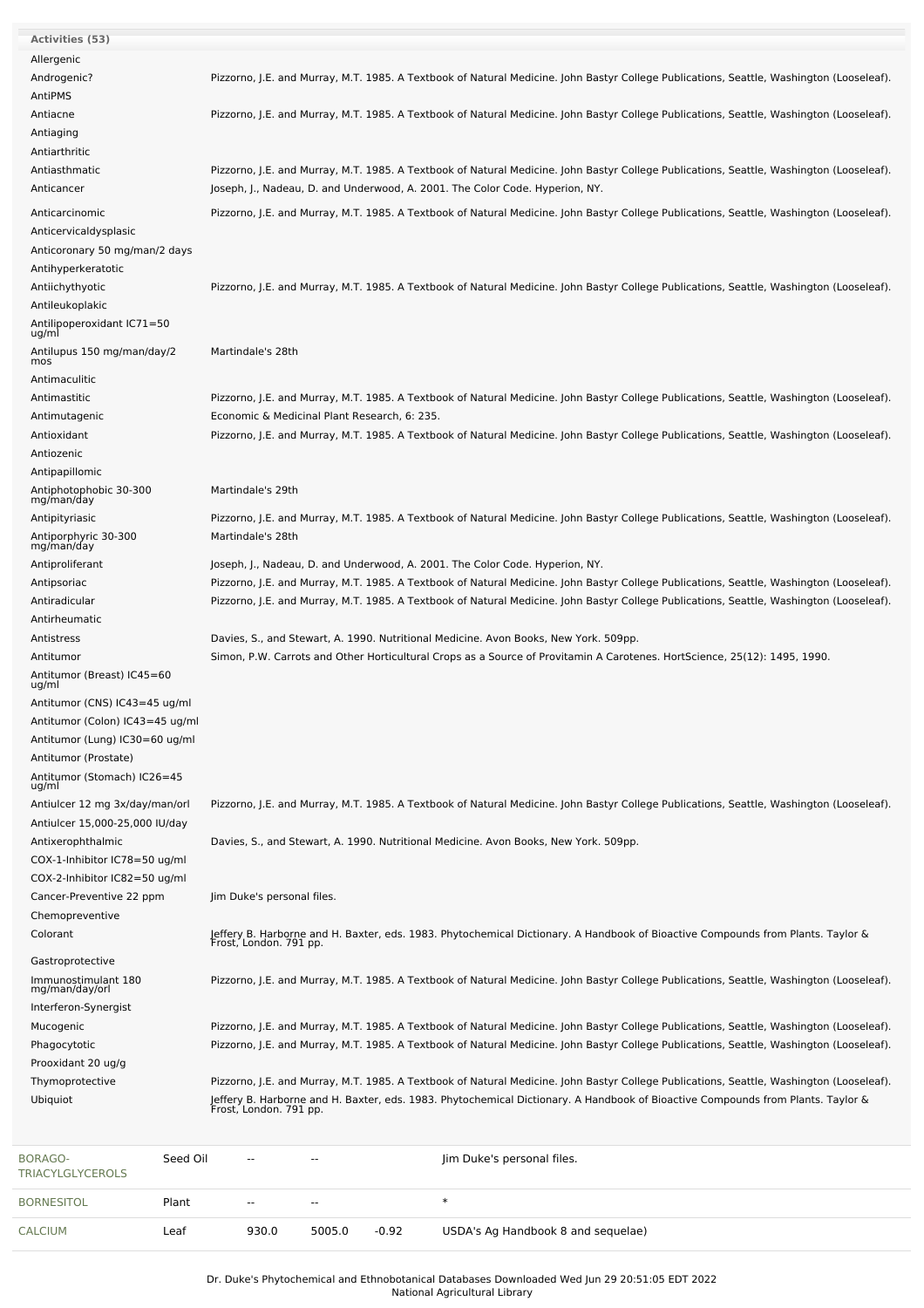| <b>Activities (28)</b>               |                                                                                                                                                                 |
|--------------------------------------|-----------------------------------------------------------------------------------------------------------------------------------------------------------------|
| AntiPMS 1 g/day                      |                                                                                                                                                                 |
| Antiallergic 500 mg/day              |                                                                                                                                                                 |
| Antianxiety                          | Davies, S., and Stewart, A. 1990. Nutritional Medicine. Avon Books, New York. 509pp.                                                                            |
| Antiarrhythmic 500-1,500 mg          |                                                                                                                                                                 |
| Antiarthritic 1,000 mg/day           |                                                                                                                                                                 |
| Antiatherosclerotic 500 mg/day       | Werbach, M. 1993. Healing with Food. Harper Collins, New York, 443 pp.                                                                                          |
| Anticlimacteric 1,000-1,500 mg/day   |                                                                                                                                                                 |
| Antidepressant                       | Davies, S., and Stewart, A. 1990. Nutritional Medicine. Avon Books, New York. 509pp.                                                                            |
| Antidote (Aluminum)                  | Davies, S., and Stewart, A. 1990. Nutritional Medicine. Avon Books, New York. 509pp.                                                                            |
| Antidote (Lead)                      | Davies, S., and Stewart, A. 1990. Nutritional Medicine. Avon Books, New York. 509pp.                                                                            |
| Antihyperkinetic                     | Davies, S., and Stewart, A. 1990. Nutritional Medicine. Avon Books, New York. 509pp.                                                                            |
| Antihypertensive                     |                                                                                                                                                                 |
| Antiinsomniac                        | Davies, S., and Stewart, A. 1990. Nutritional Medicine. Avon Books, New York. 509pp.                                                                            |
| Antimenopausal 1,000-1,500 mg/day    |                                                                                                                                                                 |
| Antiobesity                          |                                                                                                                                                                 |
| Antiosteoporotic 500-2,000 mg/day    |                                                                                                                                                                 |
| Antiperiodontitic 750 mg/day         | Werbach, M. 1993. Healing with Food. Harper Collins, New York, 443 pp.                                                                                          |
| Antirheumatic 1,000 mg/day           |                                                                                                                                                                 |
| Antistress 500-1,500 mg/day          |                                                                                                                                                                 |
| Antitic                              | Davies, S., and Stewart, A. 1990. Nutritional Medicine. Avon Books, New York. 509pp.                                                                            |
| Anxiolytic 500-1,500 mg/day          |                                                                                                                                                                 |
| Calcium-Channel-Blocker              |                                                                                                                                                                 |
| Diuretic                             |                                                                                                                                                                 |
| Hypocholesterolemic 500 mg/day       | Werbach, M. 1993. Healing with Food. Harper Collins, New York, 443 pp.                                                                                          |
| Hypotensive 1 g/day                  | Werbach, M. 1993. Healing with Food. Harper Collins, New York, 443 pp.                                                                                          |
| Laxative 1,000-1,200 mg              |                                                                                                                                                                 |
| Tranquilizer 500-1,500 mg/day        |                                                                                                                                                                 |
| Vasodilator                          |                                                                                                                                                                 |
|                                      |                                                                                                                                                                 |
| <b>CARBOHYDRATES</b><br>Leaf         | 30600.0<br>437580.0 -1.39<br>USDA's Ag Handbook 8 and sequelae)                                                                                                 |
| <b>CHOLINE</b><br>Leaf               | $\ast$<br>$\overline{a}$<br>$\sim$                                                                                                                              |
| <b>Activities (20)</b>               |                                                                                                                                                                 |
| Antialzheimeran 5-16 g/man/day       |                                                                                                                                                                 |
| Antichoreic                          | Davies, S., and Stewart, A. 1990. Nutritional Medicine. Avon Books, New York. 509pp.                                                                            |
| Anticirrhotic 6,000 mg/man/day       |                                                                                                                                                                 |
| Anticystinuric                       |                                                                                                                                                                 |
| Antidementia                         |                                                                                                                                                                 |
| Antidiabetic                         |                                                                                                                                                                 |
| Antidyskinetic 150-200 mg/kg/man/day | Martindale's 28th                                                                                                                                               |
| Antihomocysteine                     |                                                                                                                                                                 |
| Antimanic 15-30 g/man/day/orl        |                                                                                                                                                                 |
|                                      | Pizzorno, J.E. and Murray, M.T. 1985. A Textbook of Natural Medicine. John Bastyr College Publications, Seattle, Washington<br>(Looseleaf).                     |
| Antinociceptive                      |                                                                                                                                                                 |
|                                      |                                                                                                                                                                 |
| Antisteatotic                        |                                                                                                                                                                 |
| Cardiodepressant                     |                                                                                                                                                                 |
| Cerebrotonic                         |                                                                                                                                                                 |
| Cholinergic                          |                                                                                                                                                                 |
|                                      | Newall, C. A., Anderson, L. A. and Phillipson, J. D. 1996. Herbal Medicine - A Guide for Health-care Professionals. The<br>Pharmaceutical Press, London. 296pp. |
| Hepatoprotective                     |                                                                                                                                                                 |
| Hypotensive                          |                                                                                                                                                                 |
| lleorelaxant                         |                                                                                                                                                                 |
| Lipotropic<br>Memorigenic            |                                                                                                                                                                 |

Parasympathomimetic (1/1,000th acetylcholine) Neuwinger, H. D. 1996. African Ethnobotany - Poisons and Drugs. Chapman & Hall, New York. 941 pp.

| <b>COBALT</b>                           | Plant | $\sim$ $\sim$ | $- -$                    | $\ast$                                                                                                                                                                       |
|-----------------------------------------|-------|---------------|--------------------------|------------------------------------------------------------------------------------------------------------------------------------------------------------------------------|
| Activities (2)                          |       |               |                          |                                                                                                                                                                              |
| Cardiomyopathogenic<br>Erythrocytogenic |       |               |                          | Davies, S., and Stewart, A. 1990. Nutritional Medicine. Avon Books, New York. 509pp.<br>Davies, S., and Stewart, A. 1990. Nutritional Medicine. Avon Books, New York. 509pp. |
| <b>CYANIDIN</b>                         | Plant | $- -$         | $\overline{\phantom{a}}$ | Jim Duke's personal files.                                                                                                                                                   |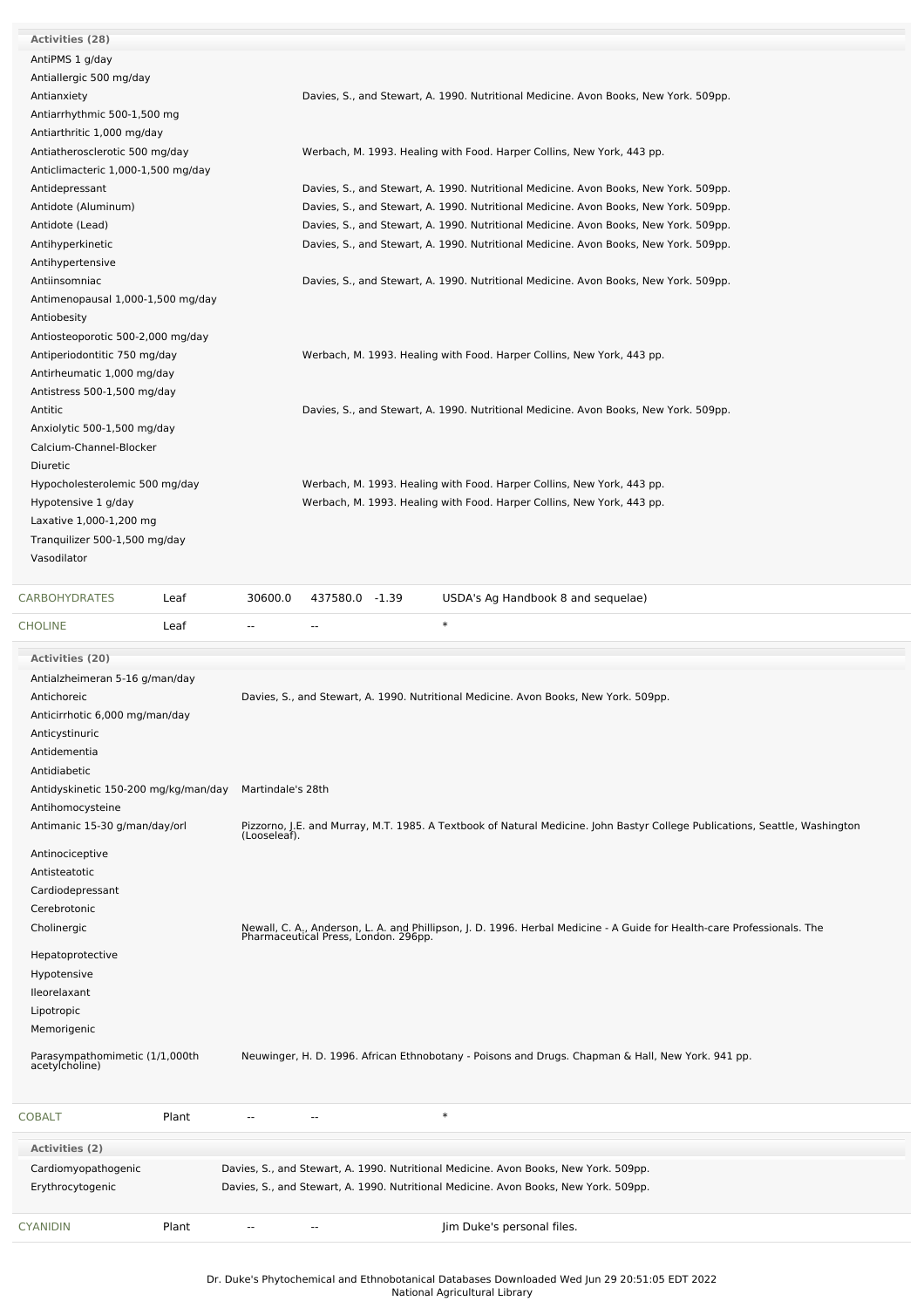| <b>Activities (7)</b>                       |       |                          |                          |         |                                                                                                                                                                                                                                  |
|---------------------------------------------|-------|--------------------------|--------------------------|---------|----------------------------------------------------------------------------------------------------------------------------------------------------------------------------------------------------------------------------------|
| Allelochemic                                |       |                          |                          |         | Lydon, J. & Duke, S., The potential of pesticides from plants, pp. 1-41 in Craker, L. & Simon, J., eds, Herbs, Spices & Medicinal Plants: Recent Advances<br>in Botany, Horticulture, & Pharmacology, v. 4, Oryx Press, Phoenix, |
| $IC90=1$ mM                                 |       |                          |                          |         |                                                                                                                                                                                                                                  |
| Antioxidant<br>ID50=3.5-22 uM               |       |                          |                          |         |                                                                                                                                                                                                                                  |
| Antioxidant 4.4 x<br>Vit. E                 |       |                          |                          |         |                                                                                                                                                                                                                                  |
| Metal-Chelator<br>(Copper)                  |       |                          |                          |         |                                                                                                                                                                                                                                  |
| Pesticide                                   |       |                          |                          |         |                                                                                                                                                                                                                                  |
| Pigment                                     | pp.   |                          |                          |         | Jeffery B. Harborne and H. Baxter, eds. 1983. Phytochemical Dictionary. A Handbook of Bioactive Compounds from Plants. Taylor & Frost, London. 791                                                                               |
| Prooxidant                                  |       |                          |                          |         |                                                                                                                                                                                                                                  |
| CYANOGENS                                   | Leaf  | н.                       | $\sim$                   |         | Leung, A. Y. and Foster, S. 1995. Encyclopedia of Common Natural Ingredients 2nd<br>Ed. John Wiley & Sons, New York. 649 pp.                                                                                                     |
| CYNAUSTINE                                  | Shoot |                          | --                       |         | Jim Duke's personal files.                                                                                                                                                                                                       |
| <b>DELPHINIDIN</b>                          | Plant | --                       |                          |         | Jim Duke's personal files.                                                                                                                                                                                                       |
| <b>Activities (9)</b>                       |       |                          |                          |         |                                                                                                                                                                                                                                  |
| Allelochemic<br>$IC81 = 1$ mM<br>Allergenic |       |                          |                          |         | Lydon, J. & Duke, S., The potential of pesticides from plants, pp. 1-41 in Craker, L. & Simon, J., eds, Herbs, Spices & Medicinal Plants: Recent Advances<br>in Botany, Horticulture, & Pharmacology, v. 4, Oryx Press, Phoenix, |
| Antioxidant<br>ID50=0.7-2.4 uM              |       |                          |                          |         |                                                                                                                                                                                                                                  |
| Cancer-                                     |       |                          |                          |         | Stitt, P. A. Why George Should Eat Broccoli. Dougherty Co, Milwaukee, WI, 1990, 399 pp.                                                                                                                                          |
| Preventive                                  |       |                          |                          |         |                                                                                                                                                                                                                                  |
| Metal-Chelator<br>(Copper)                  |       |                          |                          |         |                                                                                                                                                                                                                                  |
| NO-Inhibitor<br>IC78=250 uM                 |       |                          |                          |         |                                                                                                                                                                                                                                  |
| Pesticide                                   |       |                          |                          |         |                                                                                                                                                                                                                                  |
| Pigment                                     |       |                          |                          |         | Jeffery B. Harborne and H. Baxter, eds. 1983. Phytochemical Dictionary. A Handbook of Bioactive Compounds from Plants. Taylor & Frost, London. 791                                                                               |
|                                             | pp.   |                          |                          |         |                                                                                                                                                                                                                                  |
| Prooxidant                                  |       |                          |                          |         |                                                                                                                                                                                                                                  |
| <b>DHURRIN</b>                              | Plant | 35.0                     | 350.0                    |         | $\ast$                                                                                                                                                                                                                           |
| Activities (1)                              |       |                          |                          |         |                                                                                                                                                                                                                                  |
| Cyanogenic                                  |       |                          |                          |         |                                                                                                                                                                                                                                  |
| <b>ERUCIC-ACID</b>                          | Seed  | 2500.0                   | 7390.0                   | $-0.74$ | Heredity 65: 249-257. 1990.                                                                                                                                                                                                      |
| Activities (2)                              |       |                          |                          |         |                                                                                                                                                                                                                                  |
| Antitumor                                   |       |                          |                          |         |                                                                                                                                                                                                                                  |
| Lubricant                                   |       |                          |                          |         | Jeffery B. Harborne and H. Baxter, eds. 1983. Phytochemical Dictionary. A Handbook of Bioactive Compounds from Plants. Taylor & Frost, London. 791 pp.                                                                           |
| <b>FAT</b>                                  | Seed  | 130000.0                 | 383000.0                 | 0.62    | $\ast$                                                                                                                                                                                                                           |
| <b>FAT</b>                                  | Leaf  | 7000.0                   | 100000.0                 | 0.87    | $\ast$                                                                                                                                                                                                                           |
| <b>FIBER</b>                                | Leaf  | 9200.0                   | 131560.0 -0.37           |         | USDA's Ag Handbook 8 and sequelae)                                                                                                                                                                                               |
| <b>Activities (15)</b>                      |       |                          |                          |         |                                                                                                                                                                                                                                  |
| Angiotensin-Receptor-Blocker                |       |                          |                          |         |                                                                                                                                                                                                                                  |
| Antidiabetic                                |       |                          |                          |         |                                                                                                                                                                                                                                  |
| Antihypertensive                            |       |                          |                          |         |                                                                                                                                                                                                                                  |
| Antiobesity                                 |       |                          |                          |         |                                                                                                                                                                                                                                  |
| Antitumor                                   |       |                          |                          |         | Pizzorno, J.E. and Murray, M.T. 1985. A Textbook of Natural Medicine. John Bastyr College Publications, Seattle, Washington (Looseleaf).                                                                                         |
| Antiulcer                                   |       |                          |                          |         | Pizzorno, J.E. and Murray, M.T. 1985. A Textbook of Natural Medicine. John Bastyr College Publications, Seattle, Washington (Looseleaf).                                                                                         |
| Beta-Blocker                                |       |                          |                          |         |                                                                                                                                                                                                                                  |
| Cancer-Preventive                           |       |                          |                          |         | Stitt, P. A. Why George Should Eat Broccoli. Dougherty Co, Milwaukee, WI, 1990, 399 pp.                                                                                                                                          |
| Cardioprotective                            |       |                          |                          |         |                                                                                                                                                                                                                                  |
| Diuretic                                    |       |                          |                          |         |                                                                                                                                                                                                                                  |
| Hypocholesterolemic                         |       |                          |                          |         |                                                                                                                                                                                                                                  |
| Hypotensive 10 g/man/day/orl                |       |                          |                          |         | Pizzorno, J.E. and Murray, M.T. 1985. A Textbook of Natural Medicine. John Bastyr College Publications, Seattle, Washington (Looseleaf).                                                                                         |
| Hypouricemic                                |       |                          |                          |         |                                                                                                                                                                                                                                  |
| Laxative                                    |       |                          |                          |         |                                                                                                                                                                                                                                  |
| Vasodilator                                 |       |                          |                          |         |                                                                                                                                                                                                                                  |
| <b>FRUCTOSE</b>                             | Leaf  | $\overline{\phantom{a}}$ | $\overline{\phantom{a}}$ |         | Jim Duke's personal files.                                                                                                                                                                                                       |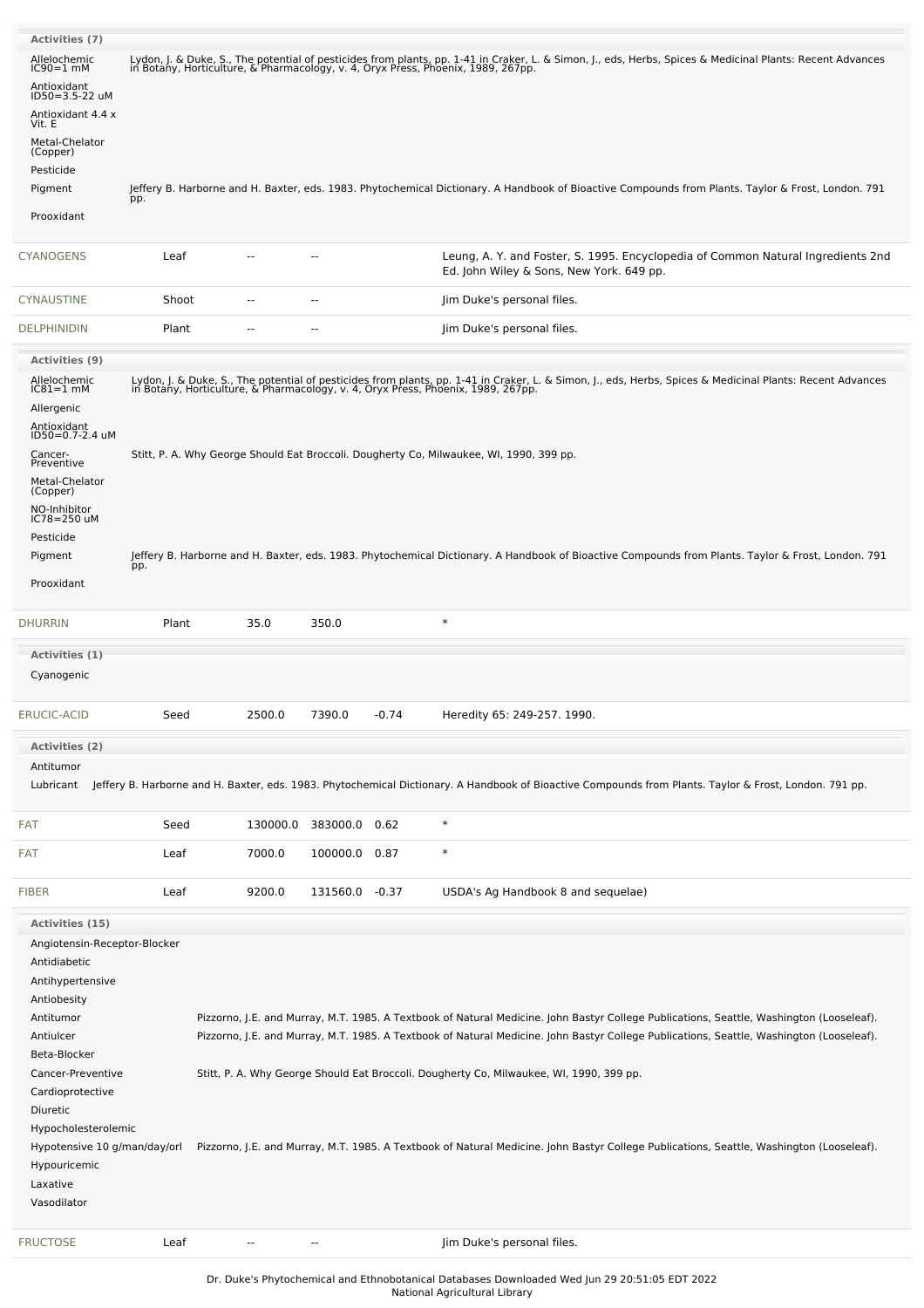| <b>Activities (8)</b>          |                                                                                                                                                                                                     |  |  |  |  |  |  |  |
|--------------------------------|-----------------------------------------------------------------------------------------------------------------------------------------------------------------------------------------------------|--|--|--|--|--|--|--|
| Antialcoholic                  | Jeffery B. Harborne and H. Baxter, eds. 1983. Phytochemical Dictionary. A Handbook of Bioactive Compounds from Plants. Taylor & Frost, London.<br>791 pp.                                           |  |  |  |  |  |  |  |
| Antidiabetic                   | Jeffery B. Harborne and H. Baxter, eds. 1983. Phytochemical Dictionary. A Handbook of Bioactive Compounds from Plants. Taylor & Frost, London.<br>791 pp.                                           |  |  |  |  |  |  |  |
| Antihangover                   |                                                                                                                                                                                                     |  |  |  |  |  |  |  |
| Antiketotic                    | Merck 11th Edition                                                                                                                                                                                  |  |  |  |  |  |  |  |
| Antinauseant                   | Jeffery B. Harborne and H. Baxter, eds. 1983. Phytochemical Dictionary. A Handbook of Bioactive Compounds from Plants. Taylor & Frost, London.<br>791 pp.                                           |  |  |  |  |  |  |  |
| Laxative                       |                                                                                                                                                                                                     |  |  |  |  |  |  |  |
| Neoplastic                     | CRC Handbook of Medicinal Herbs and/or CRC Handbook of Proximate Analyses                                                                                                                           |  |  |  |  |  |  |  |
| Sweetener 2 x<br>glucose       | Jeffery B. Harborne and H. Baxter, eds. 1983. Phytochemical Dictionary. A Handbook of Bioactive Compounds from Plants. Taylor & Frost, London.<br>791 pp.                                           |  |  |  |  |  |  |  |
| GALACTOSE                      | Plant<br>List, P.H. and Horhammer, L., Hager's Handbuch der Pharmazeutischen Praxis, Vols.<br>2-6, Springer-Verlag, Berlin, 1969-1979.                                                              |  |  |  |  |  |  |  |
| Activities (1)                 |                                                                                                                                                                                                     |  |  |  |  |  |  |  |
| Sweetener 0.32 x sucrose       | Martindale's 28th                                                                                                                                                                                   |  |  |  |  |  |  |  |
| GAMMA-LINOLENIC-ACID Seed      | 26000.0<br>84260.0<br>1.21<br>J. Pharm. Belg. 43:359-363. 1988.                                                                                                                                     |  |  |  |  |  |  |  |
| <b>Activities (20)</b>         |                                                                                                                                                                                                     |  |  |  |  |  |  |  |
| Alpha-Reductase-<br>Inhibitor  |                                                                                                                                                                                                     |  |  |  |  |  |  |  |
| AntiMS                         | Williamson, E. M. and Evans, F. J., Potter's New Cyclopaedia of Botanical Drugs and Preparations, Revised Ed., Saffron Walden, the C. W. Daniel                                                     |  |  |  |  |  |  |  |
|                                | Co., Ltd., Essex UK, 362 pp, 1988, reprint 1989.                                                                                                                                                    |  |  |  |  |  |  |  |
| AntiPMS                        |                                                                                                                                                                                                     |  |  |  |  |  |  |  |
| AntiRaynaud's                  |                                                                                                                                                                                                     |  |  |  |  |  |  |  |
| Antiacne<br>Antiaggregant      | Williamson, E. M. and Evans, F. J., Potter's New Cyclopaedia of Botanical Drugs and Preparations, Revised Ed., Saffron Walden, the C. W. Daniel                                                     |  |  |  |  |  |  |  |
|                                | Co., Ltd., Essex UK, 362 pp, 1988, reprint 1989.                                                                                                                                                    |  |  |  |  |  |  |  |
| Antialcoholic                  |                                                                                                                                                                                                     |  |  |  |  |  |  |  |
| Antiarthritic 540 mg/day       | Graedon, J. and Graeden, T. 1991. Graedon's Best Medicine: From Herbal Remedies to High-Tech Rx Breakthroughs. Bantam Books, New York.<br>444 pp.                                                   |  |  |  |  |  |  |  |
| Antiasphyctic                  |                                                                                                                                                                                                     |  |  |  |  |  |  |  |
| Antiatherosclerotic            |                                                                                                                                                                                                     |  |  |  |  |  |  |  |
| Antieczemic                    | Williamson, E. M. and Evans, F. J., Potter's New Cyclopaedia of Botanical Drugs and Preparations, Revised Ed., Saffron Walden, the C. W. Daniel<br>Co., Ltd., Essex UK, 362 pp, 1988, reprint 1989. |  |  |  |  |  |  |  |
| Antihypercholesterolemic       | Jeffery B. Harborne and H. Baxter, eds. 1983. Phytochemical Dictionary. A Handbook of Bioactive Compounds from Plants. Taylor & Frost,<br>London. 791 pp.                                           |  |  |  |  |  |  |  |
| Antimenorrhagic<br>Antiobesity | Pizzorno, J.E. and Murray, M.T. 1985. A Textbook of Natural Medicine. John Bastyr College Publications, Seattle, Washington (Looseleaf).                                                            |  |  |  |  |  |  |  |
| Antiprostatitic                | Pizzorno, J.E. and Murray, M.T. 1985. A Textbook of Natural Medicine. John Bastyr College Publications, Seattle, Washington (Looseleaf).                                                            |  |  |  |  |  |  |  |
| Antitumor                      |                                                                                                                                                                                                     |  |  |  |  |  |  |  |
| Hypocholesterolemic            | Newall, C. A., Anderson, L. A. and Phillipson, J. D. 1996. Herbal Medicine - A Guide for Health-care Professionals. The Pharmaceutical Press,<br>London. 296pp.                                     |  |  |  |  |  |  |  |
| Hypotensive                    | Williamson, E. M. and Evans, F. J., Potter's New Cyclopaedia of Botanical Drugs and Preparations, Revised Ed., Saffron Walden, the C. W. Daniel<br>Co., Ltd., Essex UK, 362 pp, 1988, reprint 1989. |  |  |  |  |  |  |  |
| Immunomodulator                | Newall, C. A., Anderson, L. A. and Phillipson, J. D. 1996. Herbal Medicine - A Guide for Health-care Professionals. The Pharmaceutical Press,<br>London. 296pp.                                     |  |  |  |  |  |  |  |
| Vasodilator                    | Newall, C. A., Anderson, L. A. and Phillipson, J. D. 1996. Herbal Medicine - A Guide for Health-care Professionals. The Pharmaceutical Press,<br>London. 296pp.                                     |  |  |  |  |  |  |  |
|                                |                                                                                                                                                                                                     |  |  |  |  |  |  |  |
|                                |                                                                                                                                                                                                     |  |  |  |  |  |  |  |

Oil

[GAMMA-LINOLENIC-ACID](file:///phytochem/chemicals/show/8811) Seed Essent. -- 190000.0 0.91 Jim Duke's personal files.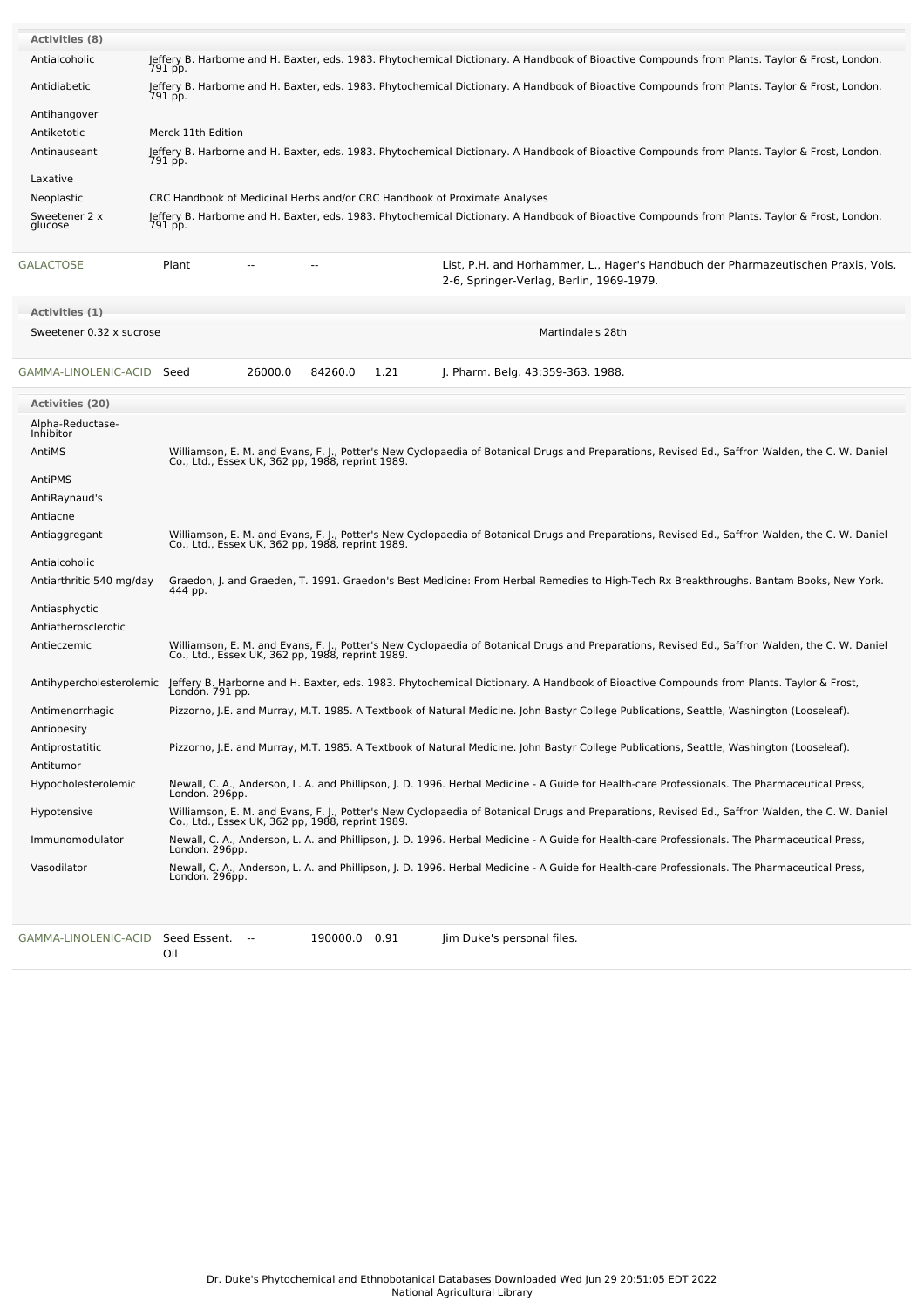| <b>Activities (20)</b>         |                                                                                                                                                                                                     |
|--------------------------------|-----------------------------------------------------------------------------------------------------------------------------------------------------------------------------------------------------|
| Alpha-Reductase-<br>Inhibitor  |                                                                                                                                                                                                     |
| AntiMS                         | Williamson, E. M. and Evans, F. J., Potter's New Cyclopaedia of Botanical Drugs and Preparations, Revised Ed., Saffron Walden, the C. W. Daniel<br>Co., Ltd., Essex UK, 362 pp, 1988, reprint 1989. |
| AntiPMS                        |                                                                                                                                                                                                     |
| AntiRaynaud's                  |                                                                                                                                                                                                     |
| Antiacne                       |                                                                                                                                                                                                     |
| Antiaggregant                  | Williamson, E. M. and Evans, F. J., Potter's New Cyclopaedia of Botanical Drugs and Preparations, Revised Ed., Saffron Walden, the C. W. Daniel<br>Co., Ltd., Essex UK, 362 pp, 1988, reprint 1989. |
| Antialcoholic                  |                                                                                                                                                                                                     |
| Antiarthritic 540 mg/day       | Graedon, J. and Graeden, T. 1991. Graedon's Best Medicine: From Herbal Remedies to High-Tech Rx Breakthroughs. Bantam Books, New York.<br>444 pp.                                                   |
| Antiasphyctic                  |                                                                                                                                                                                                     |
| Antiatherosclerotic            |                                                                                                                                                                                                     |
| Antieczemic                    | Williamson, E. M. and Evans, F. J., Potter's New Cyclopaedia of Botanical Drugs and Preparations, Revised Ed., Saffron Walden, the C. W. Daniel<br>Co., Ltd., Essex UK, 362 pp, 1988, reprint 1989. |
| Antihypercholesterolemic       | Jeffery B. Harborne and H. Baxter, eds. 1983. Phytochemical Dictionary. A Handbook of Bioactive Compounds from Plants. Taylor & Frost,<br>Londón. 791 pp.                                           |
| Antimenorrhagic<br>Antiobesity | Pizzorno, J.E. and Murray, M.T. 1985. A Textbook of Natural Medicine. John Bastyr College Publications, Seattle, Washington (Looseleaf).                                                            |
| Antiprostatitic                | Pizzorno, J.E. and Murray, M.T. 1985. A Textbook of Natural Medicine. John Bastyr College Publications, Seattle, Washington (Looseleaf).                                                            |
| Antitumor                      |                                                                                                                                                                                                     |
| Hypocholesterolemic            | Newall, C. A., Anderson, L. A. and Phillipson, J. D. 1996. Herbal Medicine - A Guide for Health-care Professionals. The Pharmaceutical Press,<br>London. 296pp.                                     |
| Hypotensive                    | Williamson, E. M. and Evans, F. J., Potter's New Cyclopaedia of Botanical Drugs and Preparations, Revised Ed., Saffron Walden, the C. W. Daniel<br>Co., Ltd., Essex UK, 362 pp, 1988, reprint 1989. |
| Immunomodulator                | Newall, C. A., Anderson, L. A. and Phillipson, J. D. 1996. Herbal Medicine - A Guide for Health-care Professionals. The Pharmaceutical Press,<br>London. 296pp.                                     |
| Vasodilator                    | Newall, C. A., Anderson, L. A. and Phillipson, J. D. 1996. Herbal Medicine - A Guide for Health-care Professionals. The Pharmaceutical Press,<br>London. 296pp.                                     |
| GAMMA-LINOLENIC-ACID           | Fruit Essent.<br>185000.0 240000.0<br>Jim Duke's personal files.<br>Oil                                                                                                                             |
| <b>Activities (20)</b>         |                                                                                                                                                                                                     |
| Alpha-Reductase-<br>Inhibitor  |                                                                                                                                                                                                     |
| AntiMS                         | Williamson, E. M. and Evans, F. J., Potter's New Cyclopaedia of Botanical Drugs and Preparations, Revised Ed., Saffron Walden, the C. W. Daniel<br>Co., Ltd., Essex UK, 362 pp, 1988, reprint 1989. |
| AntiPMS                        |                                                                                                                                                                                                     |
| AntiRaynaud's                  |                                                                                                                                                                                                     |
| Antiacne                       |                                                                                                                                                                                                     |
| Antiaggregant                  | Williamson, E. M. and Evans, F. J., Potter's New Cyclopaedia of Botanical Drugs and Preparations, Revised Ed., Saffron Walden, the C. W. Daniel<br>Co., Ltd., Essex UK, 362 pp, 1988, reprint 1989. |
| Antialcoholic                  |                                                                                                                                                                                                     |
| Antiarthritic 540 mg/day       | Graedon, J. and Graeden, T. 1991. Graedon's Best Medicine: From Herbal Remedies to High-Tech Rx Breakthroughs. Bantam Books, New York.<br>444 pp.                                                   |
| Antiasphyctic                  |                                                                                                                                                                                                     |

| Antiatherosclerotic      |                                                                                                                                                                                                     |
|--------------------------|-----------------------------------------------------------------------------------------------------------------------------------------------------------------------------------------------------|
| Antieczemic              | Williamson, E. M. and Evans, F. J., Potter's New Cyclopaedia of Botanical Drugs and Preparations, Revised Ed., Saffron Walden, the C. W. Daniel<br>Co., Ltd., Essex UK, 362 pp, 1988, reprint 1989. |
| Antihypercholesterolemic | Jeffery B. Harborne and H. Baxter, eds. 1983. Phytochemical Dictionary. A Handbook of Bioactive Compounds from Plants. Taylor & Frost,<br>London. 791 pp.                                           |
| Antimenorrhagic          | Pizzorno, J.E. and Murray, M.T. 1985. A Textbook of Natural Medicine. John Bastyr College Publications, Seattle, Washington (Looseleaf).                                                            |
| Antiobesity              |                                                                                                                                                                                                     |
| Antiprostatitic          | Pizzorno, J.E. and Murray, M.T. 1985. A Textbook of Natural Medicine. John Bastyr College Publications, Seattle, Washington (Looseleaf).                                                            |
| Antitumor                |                                                                                                                                                                                                     |
| Hypocholesterolemic      | Newall, C. A., Anderson, L. A. and Phillipson, J. D. 1996. Herbal Medicine - A Guide for Health-care Professionals. The Pharmaceutical Press,<br>London. 296pp.                                     |
| Hypotensive              | Williamson, E. M. and Evans, F. J., Potter's New Cyclopaedia of Botanical Drugs and Preparations, Revised Ed., Saffron Walden, the C. W. Daniel<br>Co., Ltd., Essex UK, 362 pp, 1988, reprint 1989. |
| Immunomodulator          | Newall, C. A., Anderson, L. A. and Phillipson, J. D. 1996. Herbal Medicine - A Guide for Health-care Professionals. The Pharmaceutical Press,<br>London. 296pp.                                     |
| Vasodilator              | Newall, C. A., Anderson, L. A. and Phillipson, J. D. 1996. Herbal Medicine - A Guide for Health-care Professionals. The Pharmaceutical Press,<br>London. 296pp.                                     |
|                          |                                                                                                                                                                                                     |
|                          |                                                                                                                                                                                                     |

[GAMMA-LINOLENIC-ACID](file:///phytochem/chemicals/show/8811) Leaf -- - - - - - - - Jim Duke's personal files.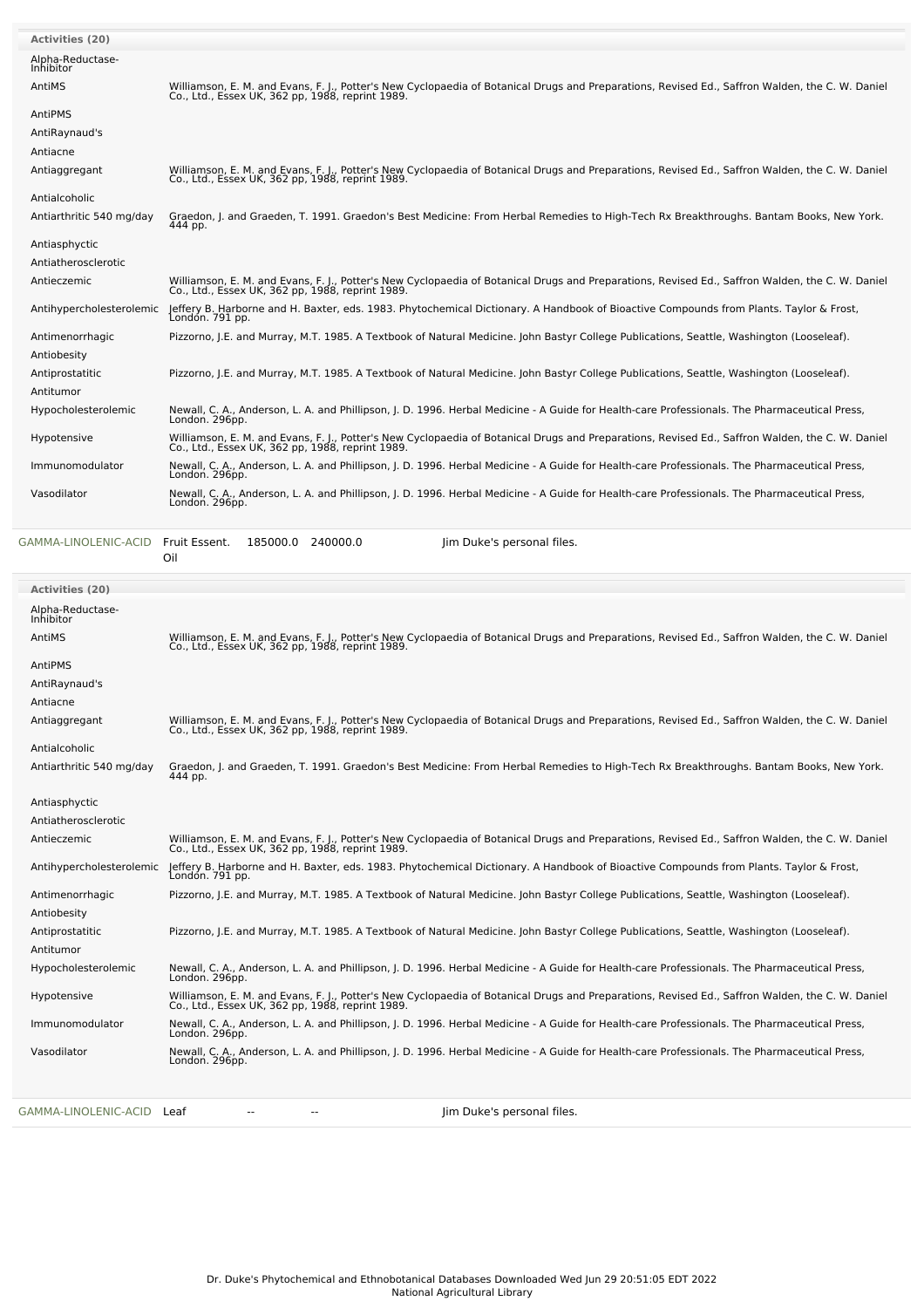| <b>Activities (20)</b>        |                                                                                                                                                                                                     |
|-------------------------------|-----------------------------------------------------------------------------------------------------------------------------------------------------------------------------------------------------|
| Alpha-Reductase-<br>Inhibitor |                                                                                                                                                                                                     |
| AntiMS                        | Williamson, E. M. and Evans, F. J., Potter's New Cyclopaedia of Botanical Drugs and Preparations, Revised Ed., Saffron Walden, the C. W. Daniel<br>Co., Ltd., Essex UK, 362 pp, 1988, reprint 1989. |
| AntiPMS                       |                                                                                                                                                                                                     |
| AntiRaynaud's                 |                                                                                                                                                                                                     |
| Antiacne                      |                                                                                                                                                                                                     |
| Antiaggregant                 | Williamson, E. M. and Evans, F. J., Potter's New Cyclopaedia of Botanical Drugs and Preparations, Revised Ed., Saffron Walden, the C. W. Daniel<br>Co., Ltd., Essex UK, 362 pp, 1988, reprint 1989. |
| Antialcoholic                 |                                                                                                                                                                                                     |
| Antiarthritic 540 mg/day      | Graedon, J. and Graeden, T. 1991. Graedon's Best Medicine: From Herbal Remedies to High-Tech Rx Breakthroughs. Bantam Books, New York.<br>444 pp.                                                   |
| Antiasphyctic                 |                                                                                                                                                                                                     |
| Antiatherosclerotic           |                                                                                                                                                                                                     |
| Antieczemic                   | Williamson, E. M. and Evans, F. J., Potter's New Cyclopaedia of Botanical Drugs and Preparations, Revised Ed., Saffron Walden, the C. W. Daniel<br>Co., Ltd., Essex UK, 362 pp, 1988, reprint 1989. |
| Antihypercholesterolemic      | Jeffery B. Harborne and H. Baxter, eds. 1983. Phytochemical Dictionary. A Handbook of Bioactive Compounds from Plants. Taylor & Frost,<br>Londón. 791 pp.                                           |
| Antimenorrhagic               | Pizzorno, J.E. and Murray, M.T. 1985. A Textbook of Natural Medicine. John Bastyr College Publications, Seattle, Washington (Looseleaf).                                                            |
| Antiobesity                   |                                                                                                                                                                                                     |
| Antiprostatitic               | Pizzorno, J.E. and Murray, M.T. 1985. A Textbook of Natural Medicine. John Bastyr College Publications, Seattle, Washington (Looseleaf).                                                            |
| Antitumor                     |                                                                                                                                                                                                     |
| Hypocholesterolemic           | Newall, C. A., Anderson, L. A. and Phillipson, J. D. 1996. Herbal Medicine - A Guide for Health-care Professionals. The Pharmaceutical Press,<br>London. 296pp.                                     |
| Hypotensive                   | Williamson, E. M. and Evans, F. J., Potter's New Cyclopaedia of Botanical Drugs and Preparations, Revised Ed., Saffron Walden, the C. W. Daniel<br>Co., Ltd., Essex UK, 362 pp, 1988, reprint 1989. |
| Immunomodulator               | Newall, C. A., Anderson, L. A. and Phillipson, J. D. 1996. Herbal Medicine - A Guide for Health-care Professionals. The Pharmaceutical Press,<br>London. 296pp.                                     |
| Vasodilator                   | Newall, C. A., Anderson, L. A. and Phillipson, J. D. 1996. Herbal Medicine - A Guide for Health-care Professionals. The Pharmaceutical Press,<br>London. 296pp.                                     |
|                               |                                                                                                                                                                                                     |

[GAMMA-LINOLENIC-ACID](file:///phytochem/chemicals/show/8811) Seed Oil -- 249000.0 -1.0 Jim Duke's personal files.

| <b>Activities (20)</b>        |                                                                                                                                                                                                     |  |
|-------------------------------|-----------------------------------------------------------------------------------------------------------------------------------------------------------------------------------------------------|--|
| Alpha-Reductase-<br>Inhibitor |                                                                                                                                                                                                     |  |
| AntiMS                        | Williamson, E. M. and Evans, F. J., Potter's New Cyclopaedia of Botanical Drugs and Preparations, Revised Ed., Saffron Walden, the C. W. Daniel Co., Ltd., Essex UK, 362 pp, 1988, reprint 1989.    |  |
| AntiPMS                       |                                                                                                                                                                                                     |  |
| AntiRaynaud's                 |                                                                                                                                                                                                     |  |
| Antiacne                      |                                                                                                                                                                                                     |  |
| Antiaggregant                 | Williamson, E. M. and Evans, F. J., Potter's New Cyclopaedia of Botanical Drugs and Preparations, Revised Ed., Saffron Walden, the C. W. Daniel<br>Co., Ltd., Essex UK, 362 pp, 1988, reprint 1989. |  |
| Antialcoholic                 |                                                                                                                                                                                                     |  |
| Antiarthritic 540 mg/day      | Graedon, J. and Graeden, T. 1991. Graedon's Best Medicine: From Herbal Remedies to High-Tech Rx Breakthroughs. Bantam Books, New York.<br>444 pp.                                                   |  |
| Antiasphyctic                 |                                                                                                                                                                                                     |  |
| Antiatherosclerotic           |                                                                                                                                                                                                     |  |
| Antieczemic                   | Williamson, E. M. and Evans, F. J., Potter's New Cyclopaedia of Botanical Drugs and Preparations, Revised Ed., Saffron Walden, the C. W. Daniel<br>Co., Ltd., Essex UK, 362 pp, 1988, reprint 1989. |  |
| Antihypercholesterolemic      | Jeffery B. Harborne and H. Baxter, eds. 1983. Phytochemical Dictionary. A Handbook of Bioactive Compounds from Plants. Taylor & Frost,<br>Londón. 791 pp.                                           |  |
| Antimenorrhagic               | Pizzorno, J.E. and Murray, M.T. 1985. A Textbook of Natural Medicine. John Bastyr College Publications, Seattle, Washington (Looseleaf).                                                            |  |
| Antiobesity                   |                                                                                                                                                                                                     |  |
| Antiprostatitic               | Pizzorno, J.E. and Murray, M.T. 1985. A Textbook of Natural Medicine. John Bastyr College Publications, Seattle, Washington (Looseleaf).                                                            |  |
| Antitumor                     |                                                                                                                                                                                                     |  |
| Hypocholesterolemic           | Newall, C. A., Anderson, L. A. and Phillipson, J. D. 1996. Herbal Medicine - A Guide for Health-care Professionals. The Pharmaceutical Press,<br>London. 296pp.                                     |  |
| Hypotensive                   | Williamson, E. M. and Evans, F. J., Potter's New Cyclopaedia of Botanical Drugs and Preparations, Revised Ed., Saffron Walden, the C. W. Daniel<br>Co., Ltd., Essex UK, 362 pp, 1988, reprint 1989. |  |
| Immunomodulator               | Newall, C. A., Anderson, L. A. and Phillipson, J. D. 1996. Herbal Medicine - A Guide for Health-care Professionals. The Pharmaceutical Press,<br>London. 296pp.                                     |  |
| Vasodilator                   | Newall, C. A., Anderson, L. A. and Phillipson, J. D. 1996. Herbal Medicine - A Guide for Health-care Professionals. The Pharmaceutical Press,<br>London. 296pp.                                     |  |
| GLUCOSE                       | Plant<br>List, P.H. and Horhammer, L., Hager's Handbuch der Pharmazeutischen Praxis, Vols.<br>2-6. Springer-Verlag. Berlin. 1969-1979.                                                              |  |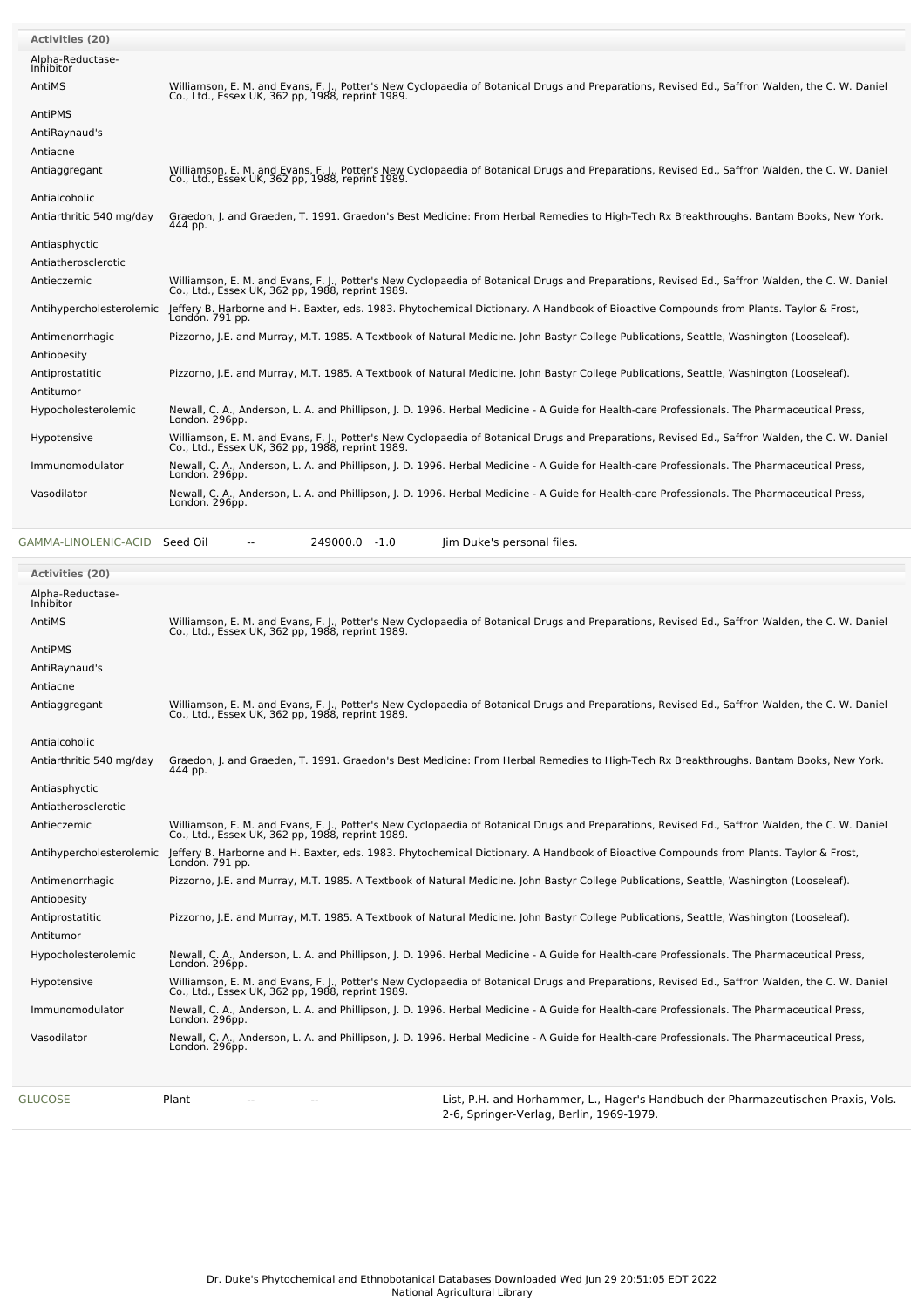| Activities (7)        |                                                                                                                                                           |                                                                                                                                                    |                                                                                                                                                    |  |  |  |  |  |
|-----------------------|-----------------------------------------------------------------------------------------------------------------------------------------------------------|----------------------------------------------------------------------------------------------------------------------------------------------------|----------------------------------------------------------------------------------------------------------------------------------------------------|--|--|--|--|--|
| Acetylcholinergic     |                                                                                                                                                           |                                                                                                                                                    |                                                                                                                                                    |  |  |  |  |  |
| Antiedemic            | Jeffery B. Harborne and H. Baxter, eds. 1983. Phytochemical Dictionary. A Handbook of Bioactive Compounds from Plants. Taylor & Frost, London. 791<br>pp. |                                                                                                                                                    |                                                                                                                                                    |  |  |  |  |  |
| Antihepatotoxic       | Merck 11th Edition                                                                                                                                        |                                                                                                                                                    |                                                                                                                                                    |  |  |  |  |  |
| Antiketotic           | Merck 11th Edition                                                                                                                                        |                                                                                                                                                    |                                                                                                                                                    |  |  |  |  |  |
| Antivaricose          | pp.                                                                                                                                                       | Jeffery B. Harborne and H. Baxter, eds. 1983. Phytochemical Dictionary. A Handbook of Bioactive Compounds from Plants. Taylor & Frost, London. 791 |                                                                                                                                                    |  |  |  |  |  |
| Hyperglycemic         | Merck 11th Edition                                                                                                                                        |                                                                                                                                                    |                                                                                                                                                    |  |  |  |  |  |
| Memory-<br>Enhancer   | Science News, 138: 189, 1990.                                                                                                                             |                                                                                                                                                    |                                                                                                                                                    |  |  |  |  |  |
| GLUCOSE               | Leaf                                                                                                                                                      | $\overline{\phantom{m}}$<br>$\overline{\phantom{a}}$                                                                                               | Jim Duke's personal files.                                                                                                                         |  |  |  |  |  |
| <b>Activities (7)</b> |                                                                                                                                                           |                                                                                                                                                    |                                                                                                                                                    |  |  |  |  |  |
| Acetylcholinergic     |                                                                                                                                                           |                                                                                                                                                    |                                                                                                                                                    |  |  |  |  |  |
| Antiedemic            | pp.                                                                                                                                                       |                                                                                                                                                    | Jeffery B. Harborne and H. Baxter, eds. 1983. Phytochemical Dictionary. A Handbook of Bioactive Compounds from Plants. Taylor & Frost, London. 791 |  |  |  |  |  |

| Antihepatotoxic | Merck 11th Edition                                                                                                                                        |
|-----------------|-----------------------------------------------------------------------------------------------------------------------------------------------------------|
| Antiketotic     | Merck 11th Edition                                                                                                                                        |
| Antivaricose    | Jeffery B. Harborne and H. Baxter, eds. 1983. Phytochemical Dictionary. A Handbook of Bioactive Compounds from Plants. Taylor & Frost, London. 791<br>pp. |
| Hyperglycemic   | Merck 11th Edition                                                                                                                                        |
| $\cdots$        |                                                                                                                                                           |

Memory- Enhancer Science News, 138: 189, 1990.

| <b>GLYCINE</b> | Leaf |  | Jim Duke's personal files. |
|----------------|------|--|----------------------------|

| <b>Activities (12)</b>                |                                                                                                                                                        |
|---------------------------------------|--------------------------------------------------------------------------------------------------------------------------------------------------------|
| Antiacid                              | Martindale's 29th                                                                                                                                      |
| Antialdosteronic                      | Pizzorno, J.E. and Murray, M.T. 1985. A Textbook of Natural Medicine. John Bastyr College Publications, Seattle, Washington (Looseleaf).               |
| Antidote (Hypoglycin-A)               | Martindale's 29th                                                                                                                                      |
| Antiencephalopathic                   | Martindale's 29th                                                                                                                                      |
| Antigastritic                         | Martindale's 29th                                                                                                                                      |
| Antiprostatitic 125-250 mg 3<br>x/day | Werbach, M. 1993. Healing with Food. Harper Collins, New York, 443 pp.                                                                                 |
| Antipruritic                          | Merck 11th Edition                                                                                                                                     |
| Antisickling                          | Ekeke, G.I. and Shode, F.O. 1988. Phenylalanine is the Predominant Antisickling Agent in Cajanus cajan Seed Extract. Planta Medica<br>56(1): 41, 1990. |
| Antiulcer                             | Martindale's 29th                                                                                                                                      |
| Cancer-Preventive                     | Stitt, P. A. Why George Should Eat Broccoli. Dougherty Co, Milwaukee, WI, 1990, 399 pp.                                                                |
| Neuroinhibitor                        | Werbach, M. 1993. Healing with Food. Harper Collins, New York, 443 pp.                                                                                 |
| <b>Uricosuric</b>                     |                                                                                                                                                        |

| <b>HCN</b>                                                                                                 | Plant             | $\sim$ $\sim$     | 15.0 | $\ast$                                                                                                                        |  |  |
|------------------------------------------------------------------------------------------------------------|-------------------|-------------------|------|-------------------------------------------------------------------------------------------------------------------------------|--|--|
| Activities (9)                                                                                             |                   |                   |      |                                                                                                                               |  |  |
| Antiasthmatic                                                                                              |                   |                   |      | Huang, K. C. 1993. The Pharmacology of Chinese Herbs. CRC Press, Boca Raton, FL 388 pp.                                       |  |  |
| Antidote Ihl (=Amyl Nitrite)                                                                               | Martindale's 29th |                   |      |                                                                                                                               |  |  |
| Antitussive<br>Huang, K. C. 1993. The Pharmacology of Chinese Herbs. CRC Press, Boca Raton, FL 388 pp.     |                   |                   |      |                                                                                                                               |  |  |
| Huang, K. C. 1993. The Pharmacology of Chinese Herbs. CRC Press, Boca Raton, FL 388 pp.<br>Bronchosedative |                   |                   |      |                                                                                                                               |  |  |
| Insecticide                                                                                                |                   |                   |      | Jacobson, M., Glossary of Plant-Derived Insect Deterrents, CRC Press, Inc., Boca Raton, FL, 213 p, 1990.                      |  |  |
| Pesticide                                                                                                  |                   |                   |      |                                                                                                                               |  |  |
| Respirastimulant                                                                                           |                   |                   |      | Huang, K. C. 1993. The Pharmacology of Chinese Herbs. CRC Press, Boca Raton, FL 388 pp.                                       |  |  |
| Rodenticide                                                                                                |                   | Martindale's 29th |      |                                                                                                                               |  |  |
| Vasomotor-Stimulant                                                                                        |                   |                   |      |                                                                                                                               |  |  |
| <b>HYDROXYPROLINE</b>                                                                                      | Seed              |                   | $-$  | List, P.H. and Horhammer, L., Hager's Handbuch der Pharmazeutischen Praxis, Vols.<br>2-6, Springer-Verlag, Berlin, 1969-1979. |  |  |
| Activities (1)                                                                                             |                   |                   |      |                                                                                                                               |  |  |
| Vulnerary                                                                                                  |                   |                   |      |                                                                                                                               |  |  |
| <b>INTERMEDINE</b>                                                                                         | Shoot             |                   | --   | Jim Duke's personal files.                                                                                                    |  |  |
| Activities (1)                                                                                             |                   |                   |      |                                                                                                                               |  |  |
| Hepatotoxic                                                                                                |                   |                   |      |                                                                                                                               |  |  |
| <b>INTERMEDINE</b>                                                                                         | Leaf              |                   | 0.1  | $\ast$                                                                                                                        |  |  |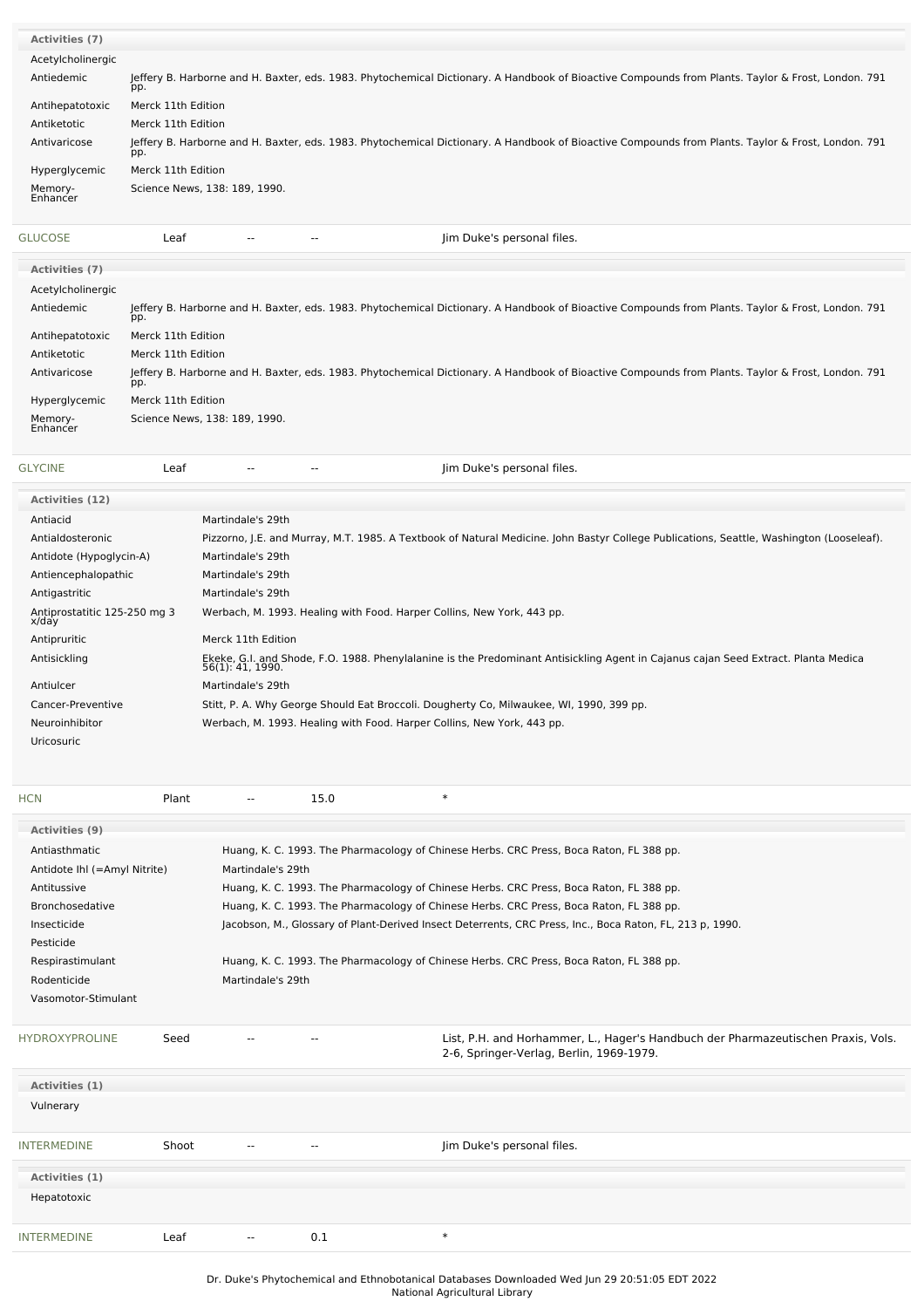| Activities (1)<br>Hepatotoxic                                                                                                                                                                                                                                                       |                         |                                                        |        |      |                                                                                                                                                                                                                                                                                                                                                                                                                                                                                                                                                                                                                                                    |
|-------------------------------------------------------------------------------------------------------------------------------------------------------------------------------------------------------------------------------------------------------------------------------------|-------------------------|--------------------------------------------------------|--------|------|----------------------------------------------------------------------------------------------------------------------------------------------------------------------------------------------------------------------------------------------------------------------------------------------------------------------------------------------------------------------------------------------------------------------------------------------------------------------------------------------------------------------------------------------------------------------------------------------------------------------------------------------------|
| <b>IRON</b>                                                                                                                                                                                                                                                                         | Leaf                    | 33.0                                                   | 472.0  | 0.28 | USDA's Ag Handbook 8 and sequelae)                                                                                                                                                                                                                                                                                                                                                                                                                                                                                                                                                                                                                 |
| Activities (6)<br>Antiakathisic<br>Antianemic<br>Anticanker<br>Anticheilitic<br>Antimenorrhagic 100<br>mg/day/wmn/orl<br>Prooxidant                                                                                                                                                 |                         | Martindale's 29th<br>Martindale's 29th<br>(Looseleaf). |        |      | Davies, S., and Stewart, A. 1990. Nutritional Medicine. Avon Books, New York. 509pp.<br>Pizzorno, J.E. and Murray, M.T. 1985. A Textbook of Natural Medicine. John Bastyr College Publications, Seattle, Washington                                                                                                                                                                                                                                                                                                                                                                                                                                |
| KAEMPFEROL                                                                                                                                                                                                                                                                          | Plant                   | $\overline{\phantom{a}}$                               | $\sim$ |      | Jim Duke's personal files.                                                                                                                                                                                                                                                                                                                                                                                                                                                                                                                                                                                                                         |
| <b>Activities (75)</b><br>11B-HSD-Inhibitor<br>5-Lipoxygenase-<br>Inhibitor IC50 (uM)=20<br>Aldose-Reductase-<br>Inhibitor 100 uM<br>Antiaflatoxin IC50=8.73<br>uМ<br>Antiaflatoxin IC50=3.28<br>ppm<br>Antiaggregant 30 uM<br>Antiallergic<br>Antibacterial 20 ug/ml<br>Anticancer |                         |                                                        |        |      | Oliveira, T. T., Nagem, T. J., Miranda, L. C. G., Paula, V. F., Teixeira, M. A. 1997. Inhibitory Action on Aldose Reductase by Soybean Flavonoids. J<br>Braz Chem Soc, 8(3): 211-213.                                                                                                                                                                                                                                                                                                                                                                                                                                                              |
| Antifertility 250<br>mg/kg/day/60 days/orl<br>rat<br>Antigingivitic 20 ug/ml<br>Antiherpetic 23-92<br>ug/ml<br>Antihistaminic                                                                                                                                                       |                         | Co., Ltd., Essex UK, 362 pp, 1988, reprint 1989.       |        |      | Kumar, P., Dixit*, V.P., and Khanna, P. Antifertility Studies of Kaempferol: Isolation and Identification from Tissue Culture of some Medicinally<br>Important Plant Species. Plantes medicinales et phytotherapie, 23: 193-201, 1989.<br>Amoros, M., Simoes, C.M.O., Girre, L., et al. Synergistic Effect Of Flavones And Flavonols Against Herpes Simplex Virus Type 1 In Cell Culture.<br>Comparison With The Antiviral Activity Of Propolis. J. of Natural Products 55(12):1732-1740, 1992.<br>Williamson, E. M. and Evans, F. J., Potter's New Cyclopaedia of Botanical Drugs and Preparations, Revised Ed., Saffron Walden, the C. W. Daniel |
| Antiimplantation<br>Antiinflammatory 20<br>mg/kg<br>Antiinflammatory 200<br>mg/kg ipr rat<br>Antileukemic IC50=3.1<br>ug/ml<br>Antilymphocytic                                                                                                                                      | Life Sciences 55: 1061. |                                                        |        |      | Jeffery B. Harborne and H. Baxter, eds. 1983. Phytochemical Dictionary. A Handbook of Bioactive Compounds from Plants. Taylor & Frost,                                                                                                                                                                                                                                                                                                                                                                                                                                                                                                             |
| Antimutagenic<br>ID50=10-40 nM<br>Antioxidant IC50=40 uM<br>Antioxidant 3/4<br>quercetin<br>Antioxidant IC50=1.2<br>ug/ml<br>Antiperiodontic 20<br>ug/ml<br>Antiplaque 20 ug/ml<br>Antiradicular 7 x<br>quercetin<br>Antiseptic 20 ug/ml<br>Antiserotonin 200<br>mg/kg ipr rat      | Londón. 791 pp.         |                                                        |        |      | Phenolic Compounds in Food and Their Effects on Health. Antioxidants & Cancer Prevention. Huang, M.T., Ho, C.T. and Lee, C.Y. eds. 1992. ACS<br>Symposium Series 507.ACS, Washington 402 pp.                                                                                                                                                                                                                                                                                                                                                                                                                                                       |
| Antispasmodic<br>Antistaphylococcic<br>Antitumor                                                                                                                                                                                                                                    |                         |                                                        |        |      | Williamson, E. M. and Evans, F. J., Potter's New Cyclopaedia of Botanical Drugs and Preparations, Revised Ed., Saffron Walden, the C. W. Daniel<br>Co., Ltd., Essex UK, 362 pp, 1988, reprint 1989.                                                                                                                                                                                                                                                                                                                                                                                                                                                |
| Antitumor-Promoter<br>Antiulcer 50-200 mg/kg<br>ipr rat<br>Antiviral 23-92 ug/ml<br>Apoptotic 60 uM                                                                                                                                                                                 |                         |                                                        |        |      | Yasukawa, K., Takido, M., Takeuchi, M., Sato, Y., Nitta, K., and Nakagawa, S. 1989. Inhibitory Effects of Flavonol Glycosides on 12-O-<br>Tetradecanoylphorbol-13-acetate-Induced Tumor Promotion. Chem. Pharm. Bull. 38(3): 774-                                                                                                                                                                                                                                                                                                                                                                                                                  |
| Aromatase-Inhibitor<br>$IC12=1$ uM/l<br>COX-2-Inhibitor                                                                                                                                                                                                                             |                         | Journal of Medicinal Food 2: 235.1999.                 |        |      |                                                                                                                                                                                                                                                                                                                                                                                                                                                                                                                                                                                                                                                    |
| Cancer-Preventive<br>Carcinogenic                                                                                                                                                                                                                                                   | 450 pp.                 |                                                        |        |      | Stitt, P. A. Why George Should Eat Broccoli. Dougherty Co, Milwaukee, WI, 1990, 399 pp.<br>Hutchings, A, Scott, AH, Lewis, G, and Cunningham, A. 1996. Zulu Medicinal Plants. An inventory. University of Natal Press, Pietermaritzburg.                                                                                                                                                                                                                                                                                                                                                                                                           |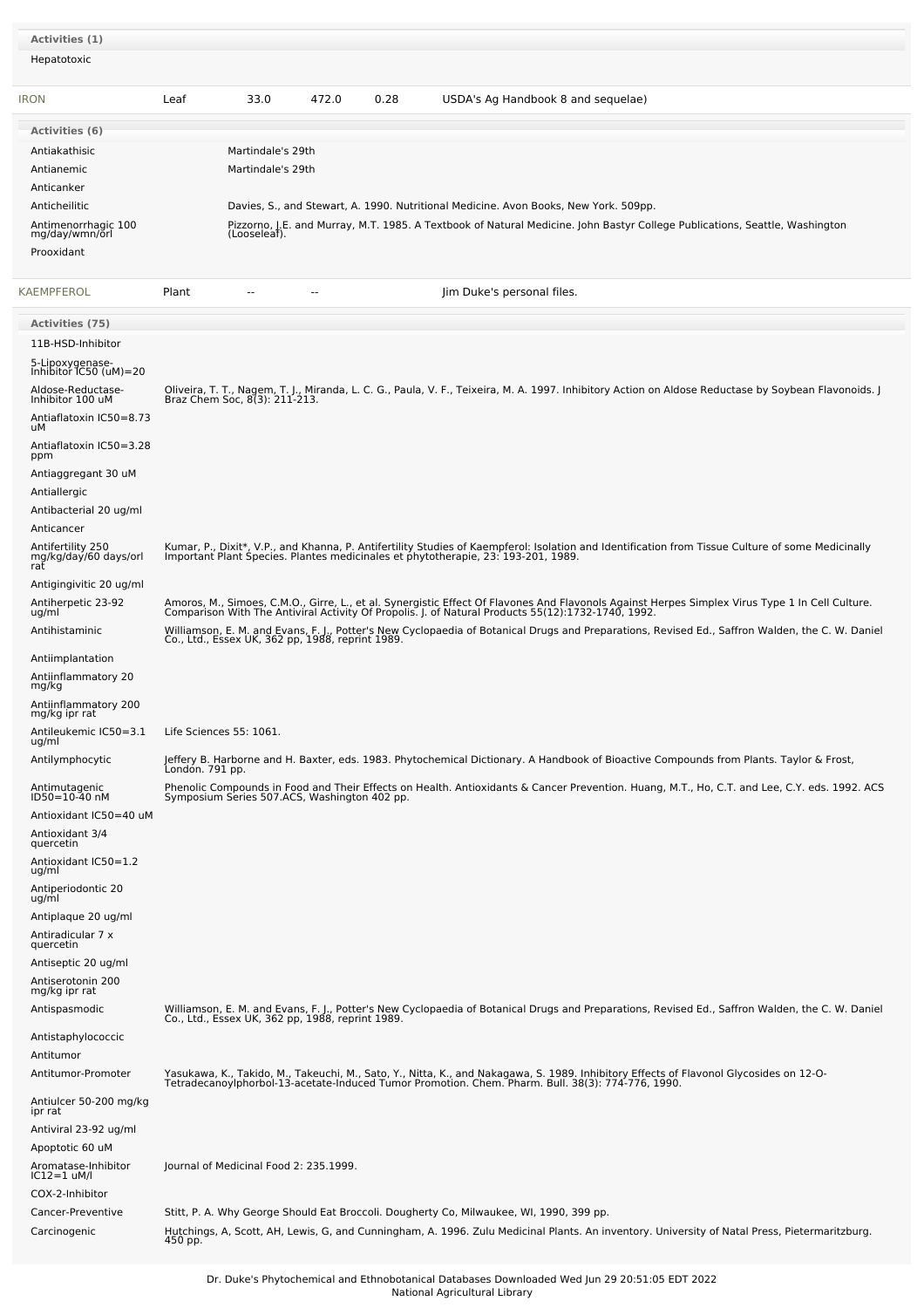| Choleretic                                    | Leung, A. Y. and Foster, S. 1995. Encyclopedia of Common Natural Ingredients 2nd Ed. John Wiley & Sons, New York. 649 pp.                                                                                                         |
|-----------------------------------------------|-----------------------------------------------------------------------------------------------------------------------------------------------------------------------------------------------------------------------------------|
| Copper-Chelator                               |                                                                                                                                                                                                                                   |
| Cyclooxygenase-<br>Inhibitor IC50 (uM) =20    |                                                                                                                                                                                                                                   |
| Cytotoxic                                     |                                                                                                                                                                                                                                   |
| Diaphoretic?                                  | Lawrence Review of Natural Products, Dec-90.                                                                                                                                                                                      |
| Diuretic                                      |                                                                                                                                                                                                                                   |
| Estrogenic EC50=0.1-25<br>uM/l                | Journal of Medicinal Food 2: 227.1999.                                                                                                                                                                                            |
| Estrogenic EC50=0.56<br>uМ                    |                                                                                                                                                                                                                                   |
| Fungicide 20 ug/ml                            | Father Nature's Farmacy: The aggregate of all these three-letter citations.                                                                                                                                                       |
| HIV-RT-Inhibitor<br>IC50=50-150 ug/ml         | Garcia, J., Morin,* C., Nyasse, B., Sondengam, B-L., Tchouankeu, J-C., and Tsamo, E. Complete Structural Assignments Of An Ergosterol<br>Derivative From Entandrophragma utile. Journal of Natural Products, 54(1): 136-142, 1991 |
| Hepatoprotective<br>IC50=5.46 uM              |                                                                                                                                                                                                                                   |
| Hepatoprotective<br>IC50=1.30 ppm             |                                                                                                                                                                                                                                   |
| Hypotensive                                   |                                                                                                                                                                                                                                   |
| ICAM-1-Inhibitor                              |                                                                                                                                                                                                                                   |
| Inotropic                                     |                                                                                                                                                                                                                                   |
| lodothyronine-<br>Deiodinase-Inhibitor        | Jeffery B. Harborne and H. Baxter, eds. 1983. Phytochemical Dictionary. A Handbook of Bioactive Compounds from Plants. Taylor & Frost,<br>Londón. 791 pp.                                                                         |
| JNK-Inhibitor                                 |                                                                                                                                                                                                                                   |
| Lipoxygenase-Inhibitor                        | Jeffery B. Harborne and H. Baxter, eds. 1983. Phytochemical Dictionary. A Handbook of Bioactive Compounds from Plants. Taylor & Frost,<br>London. 791 pp.                                                                         |
| MAO-Inhibitor                                 |                                                                                                                                                                                                                                   |
| Mutagenic<br>NO-Inhibitor IC50=13.9<br>uМ     |                                                                                                                                                                                                                                   |
| Natriuretic                                   |                                                                                                                                                                                                                                   |
| Neuroprotective                               |                                                                                                                                                                                                                                   |
| PAF-Inhibitor                                 |                                                                                                                                                                                                                                   |
| Pesticide                                     |                                                                                                                                                                                                                                   |
| Protisticide                                  | Meckes, M., Calzada, F., Tapia-Contreras, A., Cedillo-Rivera, R. 1999. Antiprotozoal Properties of Helianthemum glomeratum. Phytotherapy<br>Research, 13(2): 102-105.                                                             |
| Quinone-Reductase-<br>Inducer 3 uM            |                                                                                                                                                                                                                                   |
| TNF-alpha-Inhibitor<br>IC50=3.99 uM           |                                                                                                                                                                                                                                   |
| Teratologic                                   |                                                                                                                                                                                                                                   |
| Topoisomerase-I-<br>Inhibitor                 | Santti, R., Makela, S., Strauss, L., Korman, J., Kostian, M. L. 1998. Phytoestrogens: Potential Endocrine Disruptors in Males. Toxicol Ind Health, 14:<br>223-237.                                                                |
| Topoisomerase-II-<br>Inhibitor IC50=8.1 ug/ml | Constantinou, A., Mehta, R., Runyan, C., Rao, K., Vaughan, A., Moon, R. 1995. Flavonoids as DNA Topoisomerase Antagonists and Poisons:<br>Structure-Activity Relationships. J Natural Products, 58: 217-225                       |
| Tyrosinase-Inhibitor<br>ID50=230 uM           |                                                                                                                                                                                                                                   |
| 25 uM/l                                       | Uterotrophic EC50=0.1- Journal of Medicinal Food 2: 227.1999.                                                                                                                                                                     |
| Vasodilator                                   |                                                                                                                                                                                                                                   |
| CAMP-<br>Phosphodiesterase-<br>Inhibitor      |                                                                                                                                                                                                                                   |
| iNOS-Inhibitor IC50=<br>$<$ 15 uM             |                                                                                                                                                                                                                                   |
| iNOS-Inhibitor<br>IC50=13.9 uM                |                                                                                                                                                                                                                                   |
|                                               |                                                                                                                                                                                                                                   |

| LACTIC-ACID                     | Leaf              |  | Leung, A. Y. and Foster, S. 1995. Encyclopedia of Common Natural Ingredients 2nd<br>Ed. John Wiley & Sons, New York. 649 pp.                                                                                             |
|---------------------------------|-------------------|--|--------------------------------------------------------------------------------------------------------------------------------------------------------------------------------------------------------------------------|
| <b>Activities (8)</b>           |                   |  |                                                                                                                                                                                                                          |
| Acidulant                       |                   |  | Jeffery B. Harborne and H. Baxter, eds. 1983. Phytochemical Dictionary. A Handbook of Bioactive Compounds from Plants. Taylor & Frost, London. 791                                                                       |
|                                 | pp.               |  |                                                                                                                                                                                                                          |
| Antileukorrheic                 | Martindale's 29th |  |                                                                                                                                                                                                                          |
| Antioxidant<br>Synergist        | pp.               |  | Jeffery B. Harborne and H. Baxter, eds. 1983. Phytochemical Dictionary. A Handbook of Bioactive Compounds from Plants. Taylor & Frost, London. 791                                                                       |
| Antivaginitic                   | Martindale's 29th |  |                                                                                                                                                                                                                          |
| Antixerotic                     | Martindale's 29th |  |                                                                                                                                                                                                                          |
| <b>FLavor FEMA</b><br>10-25.000 |                   |  | Aloe Research Council - Duke writeup of non-peer reviewd book by Coats and draft by Henry                                                                                                                                |
| Irritant                        |                   |  | Zebovitz, T. C. Ed. 1989. Part VII. Flavor and Fragrance Substances, in Keith L. H. and Walters, D.B., eds. Compendium of Safety Data Sheets for Research and Industrial Chemicals. VCH Publishers, New York. 3560-4253. |
| Keratolytic                     | Martindale's 28th |  |                                                                                                                                                                                                                          |
| LACTIC-ACID                     | Plant             |  | $\ast$                                                                                                                                                                                                                   |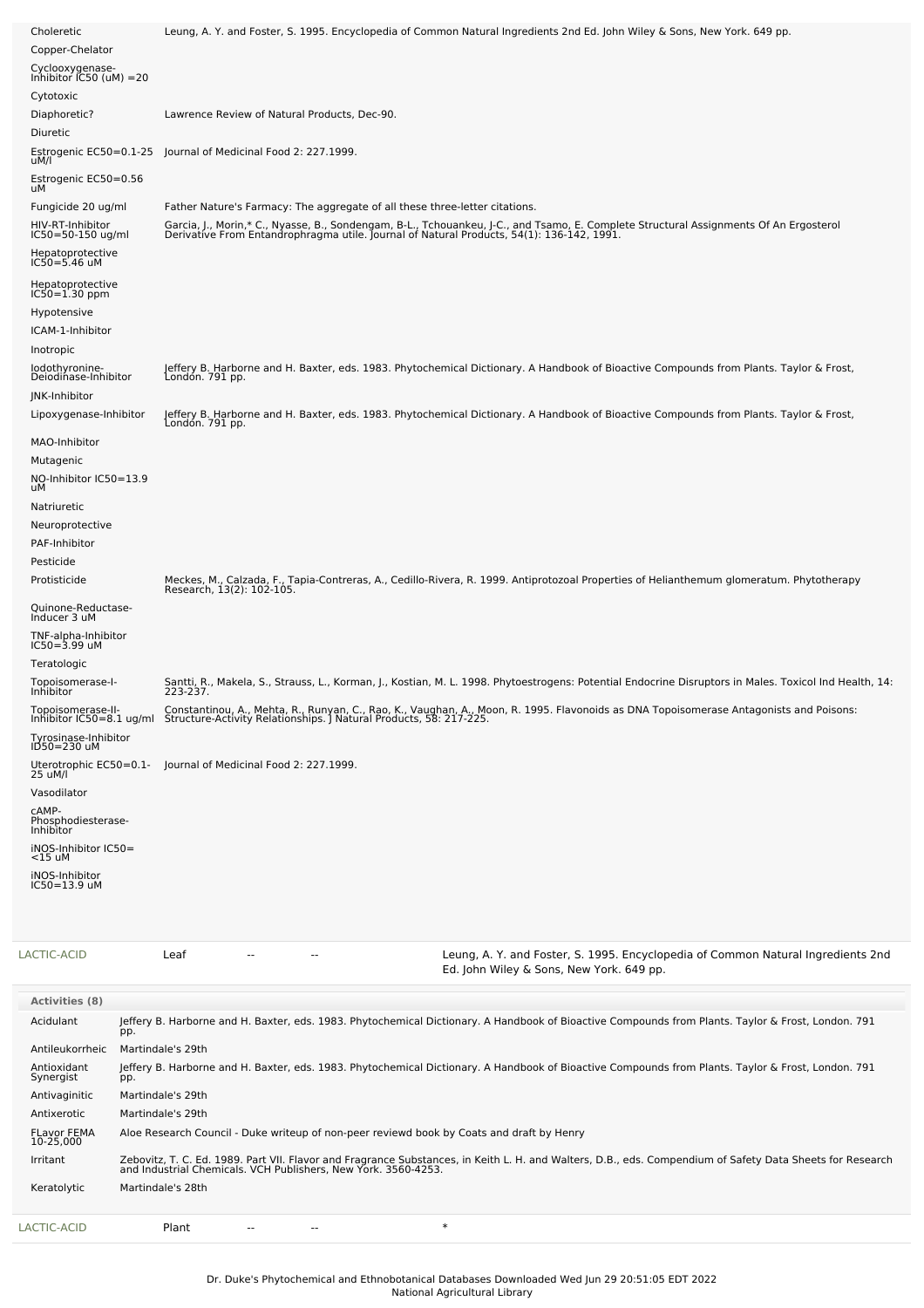| <b>Activities (8)</b>                      |                                                                                                                                                                                                                             |
|--------------------------------------------|-----------------------------------------------------------------------------------------------------------------------------------------------------------------------------------------------------------------------------|
| Acidulant                                  | Jeffery B. Harborne and H. Baxter, eds. 1983. Phytochemical Dictionary. A Handbook of Bioactive Compounds from Plants. Taylor & Frost, London. 791<br>pp.                                                                   |
| Antileukorrheic                            | Martindale's 29th                                                                                                                                                                                                           |
| Antioxidant<br>Synergist                   | Jeffery B. Harborne and H. Baxter, eds. 1983. Phytochemical Dictionary. A Handbook of Bioactive Compounds from Plants. Taylor & Frost, London. 791<br>pp.                                                                   |
| Antivaginitic                              | Martindale's 29th                                                                                                                                                                                                           |
| Antixerotic                                | Martindale's 29th                                                                                                                                                                                                           |
| <b>FLavor FEMA</b><br>10-25,000            | Aloe Research Council - Duke writeup of non-peer reviewd book by Coats and draft by Henry                                                                                                                                   |
| Irritant                                   | Zebovitz, T. C. Ed. 1989. Part VII. Flavor and Fragrance Substances, in Keith L. H. and Walters, D.B., eds. Compendium of Safety Data Sheets for Research<br>and Industrial Chemicals. VCH Publishers, New York. 3560-4253. |
| Keratolytic                                | Martindale's 28th                                                                                                                                                                                                           |
| <b>LEUCINE</b>                             | Leaf<br>Jim Duke's personal files.                                                                                                                                                                                          |
| Activities (2)                             |                                                                                                                                                                                                                             |
|                                            | Antiencephalopathic Martindale's 29th                                                                                                                                                                                       |
| Essential                                  | Jeffery B. Harborne and H. Baxter, eds. 1983. Phytochemical Dictionary. A Handbook of Bioactive Compounds from Plants. Taylor & Frost, London.<br>791 pp.                                                                   |
| LINOLEIC-ACID                              | Seed Essent.<br>360000.0 -0.99<br>Jim Duke's personal files.<br>$\sim$<br>Oil                                                                                                                                               |
| <b>Activities (27)</b>                     |                                                                                                                                                                                                                             |
| 5-Alpha-Reductase-Inhibitor                |                                                                                                                                                                                                                             |
| AntiMS                                     | Economic & Medicinal Plant Research, 6: 189.                                                                                                                                                                                |
| Antiacne                                   |                                                                                                                                                                                                                             |
| Antialopecic                               |                                                                                                                                                                                                                             |
| Antianaphylactic                           | Economic & Medicinal Plant Research, 6: 189.                                                                                                                                                                                |
| Antiandrogenic                             |                                                                                                                                                                                                                             |
| Antiarteriosclerotic                       |                                                                                                                                                                                                                             |
| Antiarthritic                              | Economic & Medicinal Plant Research, 6: 189.                                                                                                                                                                                |
| Anticoronary                               | Jeffery B. Harborne and H. Baxter, eds. 1983. Phytochemical Dictionary. A Handbook of Bioactive Compounds from Plants. Taylor & Frost,<br>London. 791 pp.                                                                   |
| Antieczemic                                | Economic & Medicinal Plant Research, 6: 189.                                                                                                                                                                                |
| Antifibrinolytic                           | Economic & Medicinal Plant Research, 1: 53.                                                                                                                                                                                 |
| Antigranular                               |                                                                                                                                                                                                                             |
| Antihistaminic<br>Antiinflammatory IC50=31 | Economic & Medicinal Plant Research, 6: 189.                                                                                                                                                                                |
| uМ                                         |                                                                                                                                                                                                                             |
| Antileukotriene-D4 IC50=31<br>uМ           |                                                                                                                                                                                                                             |
| Antimenorrhagic                            | Pizzorno, J.E. and Murray, M.T. 1985. A Textbook of Natural Medicine. John Bastyr College Publications, Seattle, Washington (Looseleaf).                                                                                    |
| Antiprostatitic                            | Pizzorno, J.E. and Murray, M.T. 1985. A Textbook of Natural Medicine. John Bastyr College Publications, Seattle, Washington (Looseleaf).                                                                                    |
| Cancer-Preventive                          | Stitt, P. A. Why George Should Eat Broccoli. Dougherty Co, Milwaukee, WI, 1990, 399 pp.                                                                                                                                     |
| Carcinogenic                               | Science News, 146: 421.                                                                                                                                                                                                     |
| Comedolytic                                |                                                                                                                                                                                                                             |
| Hepatoprotective                           |                                                                                                                                                                                                                             |
| Hypocholesterolemic                        | Spiller, G. A. 1996 (Spiller, G. A. Ed. 1996. CRC Handbook of Lipids in Human Nutrition. CRC Press. Boca Raton, FL. 233 pp.)<br>Economic & Medicinal Plant Research, 6: 189.                                                |
| Immunomodulator                            |                                                                                                                                                                                                                             |
| Insectifuge<br>Metastatic                  | Jacobson, M., Glossary of Plant-Derived Insect Deterrents, CRC Press, Inc., Boca Raton, FL, 213 p, 1990.<br>Science News, 146: 421.                                                                                         |
| Nematicide                                 | Nigg, H.N. and Seigler, D.S., eds. 1992. Phytochemical Resources for Medicine and Agriculture. Plenum Press, New York. 445 pp.                                                                                              |
| Propecic                                   |                                                                                                                                                                                                                             |
|                                            |                                                                                                                                                                                                                             |
| LINOLEIC-ACID                              | $\ast$<br>Seed<br>45500.0<br>149370.0 0.36                                                                                                                                                                                  |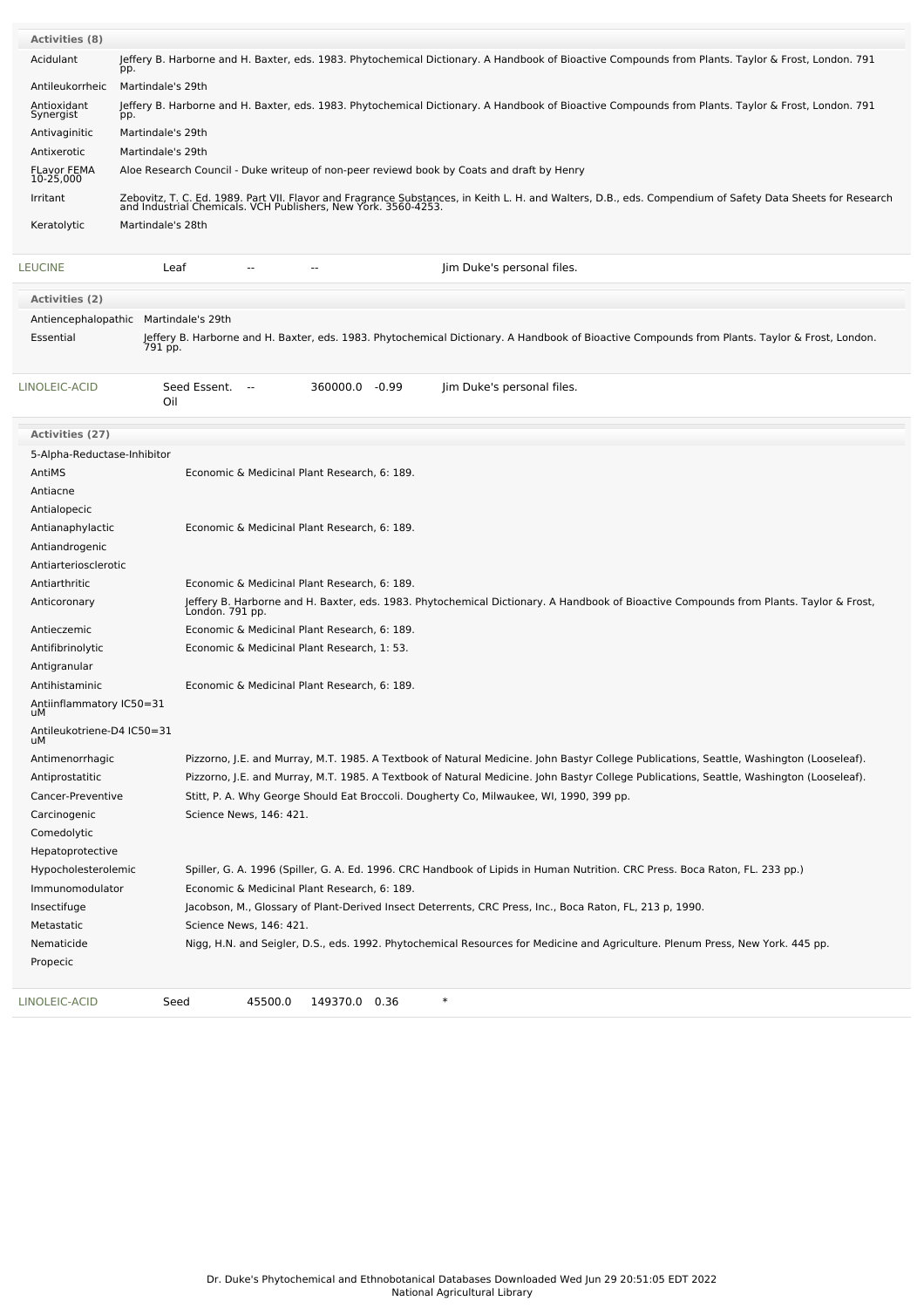| <b>Activities (27)</b>                               |                 |                                              |                                              |      |                                                                                                                                          |  |  |  |  |  |
|------------------------------------------------------|-----------------|----------------------------------------------|----------------------------------------------|------|------------------------------------------------------------------------------------------------------------------------------------------|--|--|--|--|--|
| 5-Alpha-Reductase-Inhibitor                          |                 |                                              |                                              |      |                                                                                                                                          |  |  |  |  |  |
| AntiMS                                               |                 |                                              | Economic & Medicinal Plant Research, 6: 189. |      |                                                                                                                                          |  |  |  |  |  |
| Antiacne                                             |                 |                                              |                                              |      |                                                                                                                                          |  |  |  |  |  |
| Antialopecic                                         |                 |                                              |                                              |      |                                                                                                                                          |  |  |  |  |  |
| Antianaphylactic                                     |                 | Economic & Medicinal Plant Research, 6: 189. |                                              |      |                                                                                                                                          |  |  |  |  |  |
| Antiandrogenic                                       |                 |                                              |                                              |      |                                                                                                                                          |  |  |  |  |  |
| Antiarteriosclerotic                                 |                 |                                              |                                              |      |                                                                                                                                          |  |  |  |  |  |
| Antiarthritic                                        |                 |                                              | Economic & Medicinal Plant Research, 6: 189. |      |                                                                                                                                          |  |  |  |  |  |
| Anticoronary                                         |                 |                                              |                                              |      | Jeffery B. Harborne and H. Baxter, eds. 1983. Phytochemical Dictionary. A Handbook of Bioactive Compounds from Plants. Taylor & Frost,   |  |  |  |  |  |
|                                                      | Londón. 791 pp. |                                              |                                              |      |                                                                                                                                          |  |  |  |  |  |
| Antieczemic                                          |                 |                                              | Economic & Medicinal Plant Research, 6: 189. |      |                                                                                                                                          |  |  |  |  |  |
| Antifibrinolytic                                     |                 |                                              | Economic & Medicinal Plant Research, 1: 53.  |      |                                                                                                                                          |  |  |  |  |  |
| Antigranular                                         |                 |                                              |                                              |      |                                                                                                                                          |  |  |  |  |  |
| Antihistaminic                                       |                 |                                              | Economic & Medicinal Plant Research, 6: 189. |      |                                                                                                                                          |  |  |  |  |  |
| Antiinflammatory IC50=31<br>uМ                       |                 |                                              |                                              |      |                                                                                                                                          |  |  |  |  |  |
| Antileukotriene-D4 IC50=31<br>uМ                     |                 |                                              |                                              |      |                                                                                                                                          |  |  |  |  |  |
| Antimenorrhagic                                      |                 |                                              |                                              |      | Pizzorno, J.E. and Murray, M.T. 1985. A Textbook of Natural Medicine. John Bastyr College Publications, Seattle, Washington (Looseleaf). |  |  |  |  |  |
| Antiprostatitic                                      |                 |                                              |                                              |      | Pizzorno, J.E. and Murray, M.T. 1985. A Textbook of Natural Medicine. John Bastyr College Publications, Seattle, Washington (Looseleaf). |  |  |  |  |  |
| Cancer-Preventive                                    |                 |                                              |                                              |      | Stitt, P. A. Why George Should Eat Broccoli. Dougherty Co, Milwaukee, WI, 1990, 399 pp.                                                  |  |  |  |  |  |
| Carcinogenic                                         |                 | Science News, 146: 421.                      |                                              |      |                                                                                                                                          |  |  |  |  |  |
| Comedolytic                                          |                 |                                              |                                              |      |                                                                                                                                          |  |  |  |  |  |
| Hepatoprotective                                     |                 |                                              |                                              |      |                                                                                                                                          |  |  |  |  |  |
| Hypocholesterolemic                                  |                 |                                              |                                              |      | Spiller, G. A. 1996 (Spiller, G. A. Ed. 1996. CRC Handbook of Lipids in Human Nutrition. CRC Press. Boca Raton, FL. 233 pp.)             |  |  |  |  |  |
| Immunomodulator                                      |                 |                                              | Economic & Medicinal Plant Research, 6: 189. |      |                                                                                                                                          |  |  |  |  |  |
| Insectifuge                                          |                 |                                              |                                              |      | Jacobson, M., Glossary of Plant-Derived Insect Deterrents, CRC Press, Inc., Boca Raton, FL, 213 p, 1990.                                 |  |  |  |  |  |
| Metastatic                                           |                 | Science News, 146: 421.                      |                                              |      |                                                                                                                                          |  |  |  |  |  |
| Nematicide                                           |                 |                                              |                                              |      | Nigg, H.N. and Seigler, D.S., eds. 1992. Phytochemical Resources for Medicine and Agriculture. Plenum Press, New York. 445 pp.           |  |  |  |  |  |
| Propecic                                             |                 |                                              |                                              |      |                                                                                                                                          |  |  |  |  |  |
|                                                      |                 |                                              |                                              |      |                                                                                                                                          |  |  |  |  |  |
| LINOLENIC-ACID                                       | Seed            | 25000.0                                      | 73000.0                                      | 0.69 | Wealth of India.                                                                                                                         |  |  |  |  |  |
|                                                      |                 |                                              |                                              |      |                                                                                                                                          |  |  |  |  |  |
| LYCOPSAMINE                                          | Shoot           |                                              | $\overline{a}$                               |      | Jim Duke's personal files.                                                                                                               |  |  |  |  |  |
| Activities (1)                                       |                 |                                              |                                              |      |                                                                                                                                          |  |  |  |  |  |
| Hepatotoxic                                          |                 |                                              |                                              |      |                                                                                                                                          |  |  |  |  |  |
| LYCOPSAMINE                                          | Leaf            | 1.0                                          | 3.0                                          |      | $\ast$                                                                                                                                   |  |  |  |  |  |
|                                                      |                 |                                              |                                              |      |                                                                                                                                          |  |  |  |  |  |
| Activities (1)                                       |                 |                                              |                                              |      |                                                                                                                                          |  |  |  |  |  |
| Hepatotoxic                                          |                 |                                              |                                              |      |                                                                                                                                          |  |  |  |  |  |
|                                                      |                 |                                              |                                              |      |                                                                                                                                          |  |  |  |  |  |
| MAGNESIUM                                            | Leaf            | 520.0                                        | 7436.0                                       | 1.28 | USDA's Ag Handbook 8 and sequelae)                                                                                                       |  |  |  |  |  |
|                                                      |                 |                                              |                                              |      |                                                                                                                                          |  |  |  |  |  |
| <b>Activities (65)</b>                               |                 |                                              |                                              |      |                                                                                                                                          |  |  |  |  |  |
| AntiCFS                                              |                 |                                              |                                              |      |                                                                                                                                          |  |  |  |  |  |
| AntiLyme 400-1,000 mg                                |                 |                                              |                                              |      |                                                                                                                                          |  |  |  |  |  |
| AntiMS                                               |                 |                                              |                                              |      |                                                                                                                                          |  |  |  |  |  |
| AntiPMS 400-800<br>mg/day/wmn/orl<br>AntiPMS 400-800 |                 |                                              |                                              |      |                                                                                                                                          |  |  |  |  |  |
| mg/day/wmn orl<br>AntiRaynaud's 280-350              |                 |                                              |                                              |      |                                                                                                                                          |  |  |  |  |  |
| mg/day<br>Antiaggregant 400 mg/day                   |                 |                                              |                                              |      |                                                                                                                                          |  |  |  |  |  |
| Antialcoholic                                        |                 |                                              |                                              |      |                                                                                                                                          |  |  |  |  |  |
| Antianginal 400 mg/day                               |                 |                                              |                                              |      | Werbach, M. 1993. Healing with Food. Harper Collins, New York, 443 pp.                                                                   |  |  |  |  |  |
| Antianorectic                                        |                 |                                              |                                              |      | Davies, S., and Stewart, A. 1990. Nutritional Medicine. Avon Books, New York. 509pp.                                                     |  |  |  |  |  |
| Antianxiety 400 mg/day                               |                 |                                              |                                              |      | Werbach, M. 1993. Healing with Food. Harper Collins, New York, 443 pp.                                                                   |  |  |  |  |  |
| Antiarrhythmic 400 mg/day                            |                 |                                              |                                              |      |                                                                                                                                          |  |  |  |  |  |
| Antiarthritic                                        |                 |                                              |                                              |      | Davies, S., and Stewart, A. 1990. Nutritional Medicine. Avon Books, New York. 509pp.                                                     |  |  |  |  |  |
| Antiasthmatic<br>Antiatherosclerotic 400<br>mg/day   |                 |                                              |                                              |      | Pizzorno, J.E. and Murray, M.T. 1985. A Textbook of Natural Medicine. John Bastyr College Publications, Seattle, Washington (Looseleaf). |  |  |  |  |  |
|                                                      |                 |                                              |                                              |      |                                                                                                                                          |  |  |  |  |  |
| Anticephalagic                                       |                 |                                              |                                              |      |                                                                                                                                          |  |  |  |  |  |
| Anticlimacteric 500-750<br>mg/day                    |                 |                                              |                                              |      |                                                                                                                                          |  |  |  |  |  |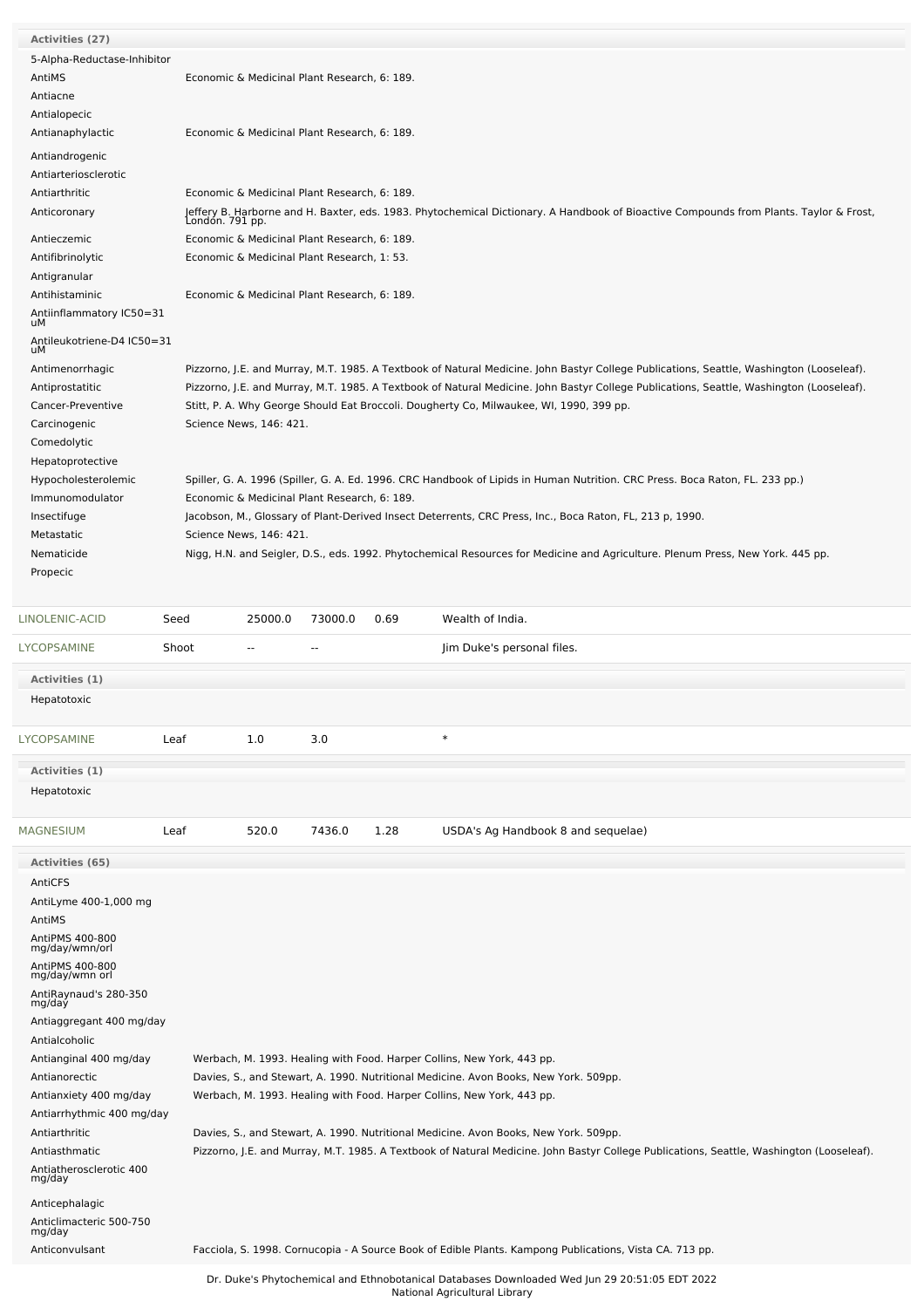| Anticoronary 400 mg/day                           | Challem, J., Berkson, Burt, and Smith, Melissa Dianne. 2000. Syndrome X - The complete nutritional program to prevent and reservse<br>insulin resistance. John Wiley & Sons, New York. 272 pp. \$24.95 |
|---------------------------------------------------|--------------------------------------------------------------------------------------------------------------------------------------------------------------------------------------------------------|
| Antidepressant                                    | Davies, S., and Stewart, A. 1990. Nutritional Medicine. Avon Books, New York. 509pp.                                                                                                                   |
| Antidiabetic 400-800<br>mg/man/day                |                                                                                                                                                                                                        |
| Antidysmenorrheic 100 mg 4<br>x/day               | Werbach, M. 1993. Healing with Food. Harper Collins, New York, 443 pp.                                                                                                                                 |
| Antiendometriotic 500<br>mg/day                   |                                                                                                                                                                                                        |
| Antienterotic                                     |                                                                                                                                                                                                        |
| Antiepileptic 450 mg/day                          |                                                                                                                                                                                                        |
| Antifatigue                                       |                                                                                                                                                                                                        |
| Antifibromyalgic 200-300 mg<br>3x/day             |                                                                                                                                                                                                        |
| Antigastrotic                                     |                                                                                                                                                                                                        |
| Antiglaucomic                                     |                                                                                                                                                                                                        |
| Antihyperkinetic                                  | Davies, S., and Stewart, A. 1990. Nutritional Medicine. Avon Books, New York. 509pp.                                                                                                                   |
| Antihypertensive<br>Antihypoglycemic              | Davies, S., and Stewart, A. 1990. Nutritional Medicine. Avon Books, New York. 509pp.                                                                                                                   |
| Antiinflammatory 100 mg 4                         | Werbach, M. 1993. Healing with Food. Harper Collins, New York, 443 pp.                                                                                                                                 |
| x/day                                             |                                                                                                                                                                                                        |
| Antiinsomniac                                     | Davies, S., and Stewart, A. 1990. Nutritional Medicine. Avon Books, New York. 509pp.                                                                                                                   |
| Antilithic                                        | Pizzorno, J.E. and Murray, M.T. 1985. A Textbook of Natural Medicine. John Bastyr College Publications, Seattle, Washington (Looseleaf).                                                               |
| Antimastalgic<br>Antimenopausal 500-750<br>mg/day | Pizzorno, J.E. and Murray, M.T. 1985. A Textbook of Natural Medicine. John Bastyr College Publications, Seattle, Washington (Looseleaf).                                                               |
| Antimigraine 200<br>mg/day/man                    | Werbach, M. 1993. Healing with Food. Harper Collins, New York, 443 pp.                                                                                                                                 |
| Antimitral-valve-prolapse                         |                                                                                                                                                                                                        |
| Antinephrolytic                                   |                                                                                                                                                                                                        |
| Antineurotic                                      | Davies, S., and Stewart, A. 1990. Nutritional Medicine. Avon Books, New York. 509pp.                                                                                                                   |
| Antiosteoporotic 500-1,000<br>mg/day/wmn/orl      |                                                                                                                                                                                                        |
| Antiplaque 500-1,000 mg/day                       |                                                                                                                                                                                                        |
| Antiretinopathic 400 mg/day                       | Challem, J., Berkson, Burt, and Smith, Melissa Dianne. 2000. Syndrome X - The complete nutritional program to prevent and reservse<br>insulin resistance. John Wiley & Sons, New York. 272 pp. \$24.95 |
| Antispasmodic                                     |                                                                                                                                                                                                        |
| Antispasmophilic 500 mg/day                       | Werbach, M. 1993. Healing with Food. Harper Collins, New York, 443 pp.                                                                                                                                 |
| Antistress 500-750 mg/day                         |                                                                                                                                                                                                        |
| Antistroke 400 mg/day                             | Challem, J., Berkson, Burt, and Smith, Melissa Dianne. 2000. Syndrome X - The complete nutritional program to prevent and reservse<br>insulin resistance. John Wiley & Sons, New York. 272 pp. \$24.95 |
| Antisyndrome-X 400<br>mg/man/day                  | Challem, J., Berkson, Burt, and Smith, Melissa Dianne. 2000. Syndrome X - The complete nutritional program to prevent and reservse insulin resistance. John Wiley & Sons, New York. 272 pp. \$24.95    |
| Anxiolytic 500-750 mg/day                         |                                                                                                                                                                                                        |
| <b>CNS-Depressant</b>                             | Facciola, S. 1998. Cornucopia - A Source Book of Edible Plants. Kampong Publications, Vista CA. 713 pp.                                                                                                |
| Calcium-Antagonist<br>Cardioprotective            |                                                                                                                                                                                                        |
| Diuretic                                          |                                                                                                                                                                                                        |
| Hypocholesterolemic 400<br>mg/day                 | Werbach, M. 1993. Healing with Food. Harper Collins, New York, 443 pp.                                                                                                                                 |
| Hypotensive 260-500 mg/day                        |                                                                                                                                                                                                        |
| Immunomodulator                                   |                                                                                                                                                                                                        |
| Insulinogenic 400 mg/day                          | Challem, J., Berkson, Burt, and Smith, Melissa Dianne. 2000. Syndrome X - The complete nutritional program to prevent and reservse<br>insulin resistance. John Wiley & Sons, New York. 272 pp. \$24.95 |
| Laxative 300-500 mg/day                           |                                                                                                                                                                                                        |
| Litholytic                                        |                                                                                                                                                                                                        |
| Myorelaxant 100 mg 4 x/day                        | Werbach, M. 1993. Healing with Food. Harper Collins, New York, 443 pp.                                                                                                                                 |
| Neurotransmitter                                  |                                                                                                                                                                                                        |
| Tranquilizer 500-750 mg/day                       |                                                                                                                                                                                                        |
| Uterorelaxant 100 mg 4 x/day                      | Werbach, M. 1993. Healing with Food. Harper Collins, New York, 443 pp.                                                                                                                                 |
| Vasodilator                                       |                                                                                                                                                                                                        |
|                                                   |                                                                                                                                                                                                        |
| MALIC-ACID<br>Leaf                                | Leung, A. Y. and Foster, S. 1995. Encyclopedia of Common Natural Ingredients 2nd<br>$-$<br>Ed. John Wiley & Sons, New York. 649 pp.                                                                    |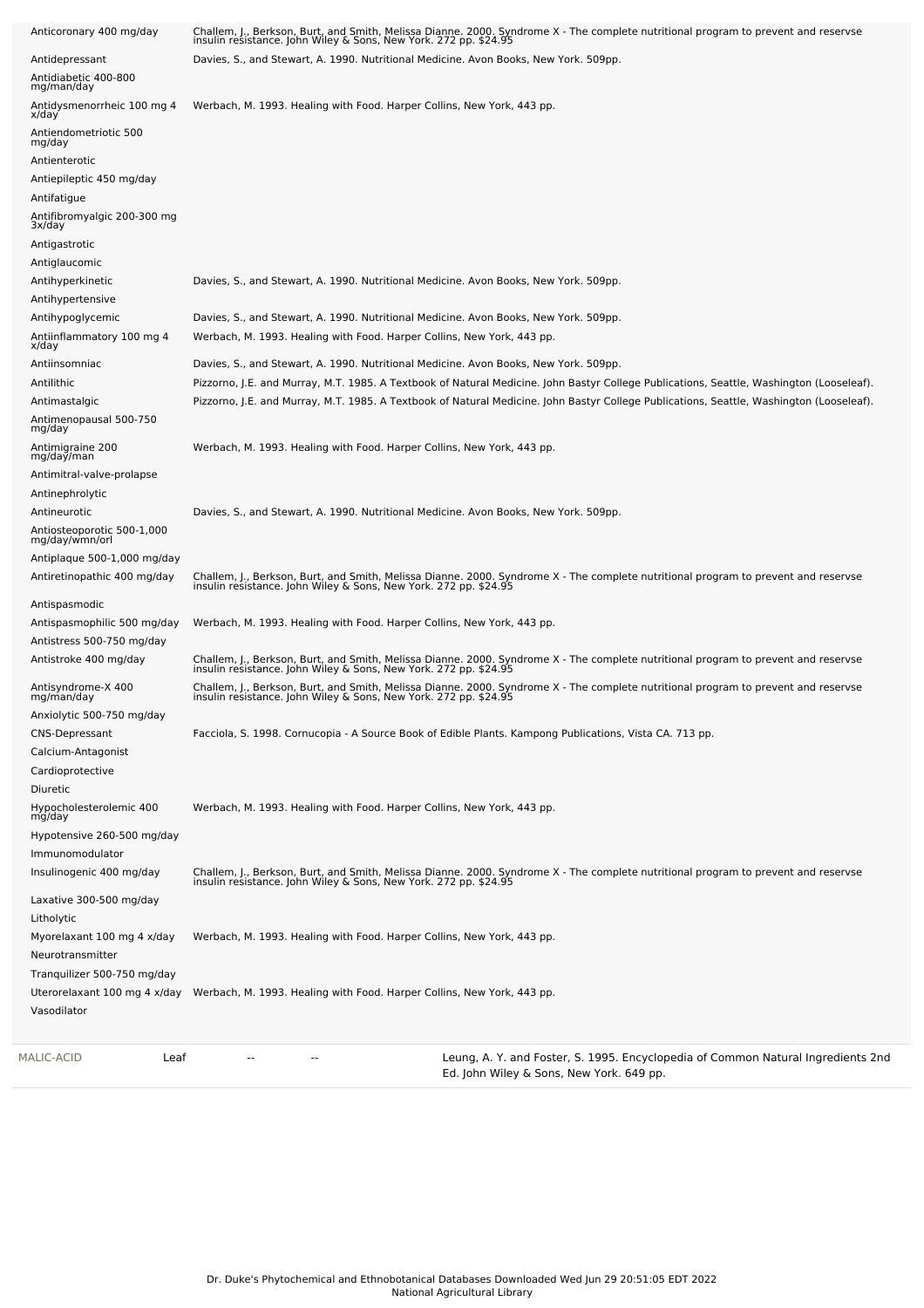| Activities (15)                |       |                                                                                                          |
|--------------------------------|-------|----------------------------------------------------------------------------------------------------------|
| Antiatherosclerotic            |       |                                                                                                          |
| Antibacterial                  |       |                                                                                                          |
| Antifibromyalgic 300 mg 3x/day |       |                                                                                                          |
| Antioxidant Synergist          |       | Merck 11th Edition                                                                                       |
| Antiseborrheic                 |       |                                                                                                          |
| Antiseptic                     |       | Martindale's 29th                                                                                        |
| Antitubercular                 |       |                                                                                                          |
| Antitumor                      |       | Economic & Medicinal Plant Research, 6: 235.                                                             |
| Bacteristat                    |       |                                                                                                          |
| Bruchiphobe                    |       | Jacobson, M., Glossary of Plant-Derived Insect Deterrents, CRC Press, Inc., Boca Raton, FL, 213 p, 1990. |
| Hemopoietic                    |       |                                                                                                          |
| Laxative?                      |       | Lawrence Review of Natural Products, Sep-91.                                                             |
| Mycobactericide                |       |                                                                                                          |
| Pesticide                      |       |                                                                                                          |
| Sialogogue                     |       | Martindale's 29th                                                                                        |
|                                |       |                                                                                                          |
| <b>MALIC-ACID</b>              | Plant | $\ast$<br>$- -$                                                                                          |

| Activities (15)                |       |                    |                                              |                                                                                                          |  |
|--------------------------------|-------|--------------------|----------------------------------------------|----------------------------------------------------------------------------------------------------------|--|
| Antiatherosclerotic            |       |                    |                                              |                                                                                                          |  |
| Antibacterial                  |       |                    |                                              |                                                                                                          |  |
| Antifibromyalgic 300 mg 3x/day |       |                    |                                              |                                                                                                          |  |
| Antioxidant Synergist          |       | Merck 11th Edition |                                              |                                                                                                          |  |
| Antiseborrheic                 |       |                    |                                              |                                                                                                          |  |
| Antiseptic                     |       | Martindale's 29th  |                                              |                                                                                                          |  |
| Antitubercular                 |       |                    |                                              |                                                                                                          |  |
| Antitumor                      |       |                    | Economic & Medicinal Plant Research, 6: 235. |                                                                                                          |  |
| Bacteristat                    |       |                    |                                              |                                                                                                          |  |
| Bruchiphobe                    |       |                    |                                              | Jacobson, M., Glossary of Plant-Derived Insect Deterrents, CRC Press, Inc., Boca Raton, FL, 213 p, 1990. |  |
| Hemopoietic                    |       |                    |                                              |                                                                                                          |  |
| Laxative?                      |       |                    | Lawrence Review of Natural Products, Sep-91. |                                                                                                          |  |
| Mycobactericide                |       |                    |                                              |                                                                                                          |  |
| Pesticide                      |       |                    |                                              |                                                                                                          |  |
| Sialogogue                     |       | Martindale's 29th  |                                              |                                                                                                          |  |
| <b>MUCILAGE</b>                | Plant |                    | 110000.0 300000.0 1.71                       | $\ast$                                                                                                   |  |
| Activities (3)                 |       |                    |                                              |                                                                                                          |  |
| Cancer-Preventive              |       |                    |                                              | Stitt, P. A. Why George Should Eat Broccoli. Dougherty Co, Milwaukee, WI, 1990, 399 pp.                  |  |
| Demulcent                      |       |                    |                                              |                                                                                                          |  |
| Hypocholesterolemic            |       |                    |                                              |                                                                                                          |  |
|                                |       |                    |                                              |                                                                                                          |  |
| <b>MUCILAGE</b>                | Shoot |                    | --                                           | Jim Duke's personal files.                                                                               |  |
| Activities (3)                 |       |                    |                                              |                                                                                                          |  |
| Cancer-Preventive              |       |                    |                                              | Stitt, P. A. Why George Should Eat Broccoli. Dougherty Co, Milwaukee, WI, 1990, 399 pp.                  |  |
| Demulcent                      |       |                    |                                              |                                                                                                          |  |
| Hypocholesterolemic            |       |                    |                                              |                                                                                                          |  |
|                                |       |                    |                                              |                                                                                                          |  |
|                                |       |                    |                                              |                                                                                                          |  |
| <b>MUFA</b>                    | Seed  | 74750.0            | 220225.0 0.8                                 | J. Pharm. Belg. 43:359-363. 1988.                                                                        |  |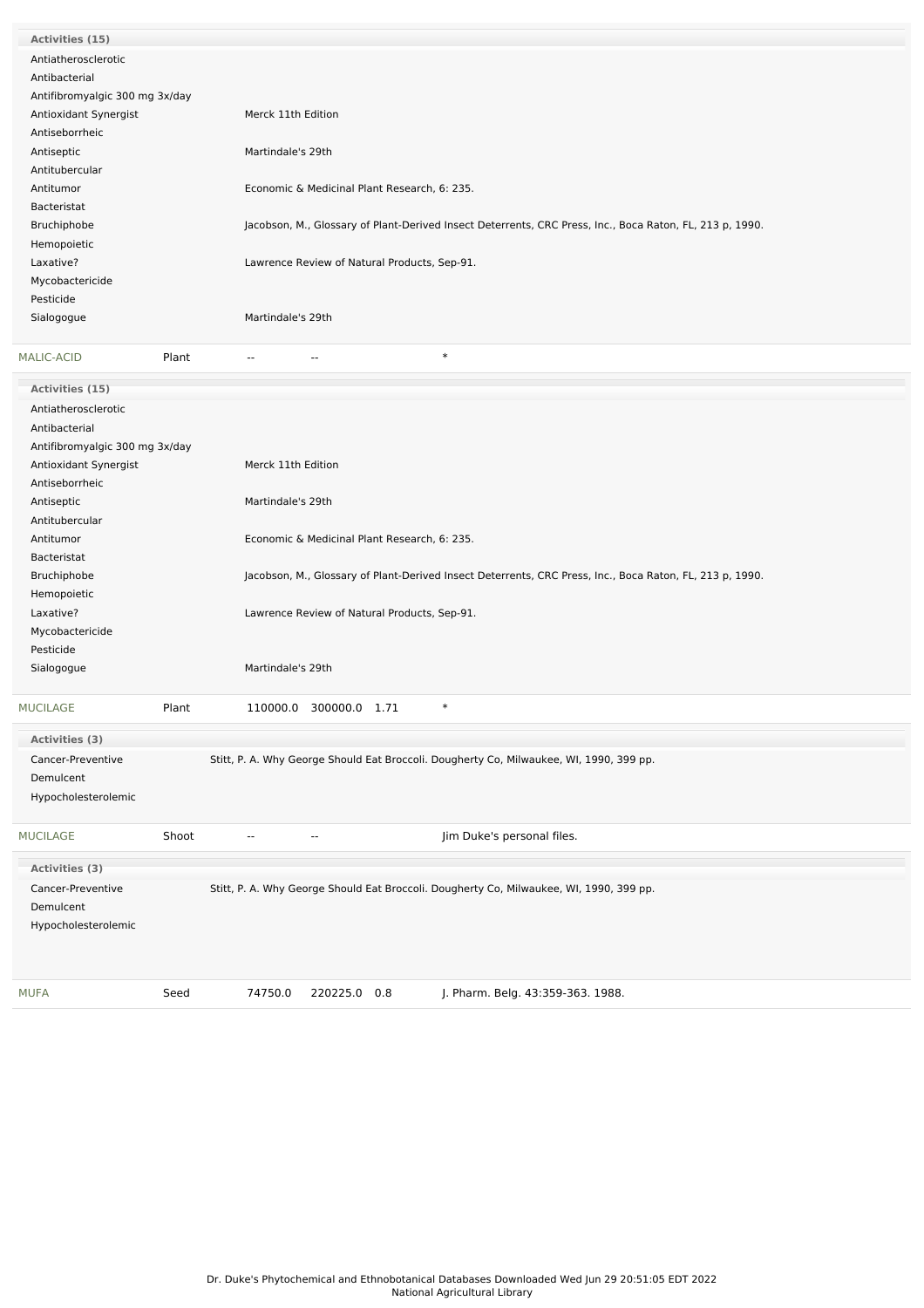| <b>Activities (13)</b>               |                                                                                                                                                                                                          |
|--------------------------------------|----------------------------------------------------------------------------------------------------------------------------------------------------------------------------------------------------------|
| Allergenic                           |                                                                                                                                                                                                          |
| Anemiagenic                          |                                                                                                                                                                                                          |
| Antiinflammatory<br>$IC50=21$ uM     |                                                                                                                                                                                                          |
| Antileukotriene-D4<br>$IC50 = 21$ uM |                                                                                                                                                                                                          |
| Cancer-Preventive                    | Stitt, P. A. Why George Should Eat Broccoli. Dougherty Co, Milwaukee, WI, 1990, 399 pp.                                                                                                                  |
| Choleretic 5 ml/man                  |                                                                                                                                                                                                          |
| Dermatitigenic                       |                                                                                                                                                                                                          |
| FLavor FEMA 1-30                     | Aloe Research Council - Duke writeup of non-peer reviewd book by Coats and draft by Henry                                                                                                                |
| Hypocholesterolemic                  | Spiller, G. A. 1996 (Spiller, G. A. Ed. 1996. CRC Handbook of Lipids in Human Nutrition. CRC Press. Boca Raton, FL. 233 pp.)                                                                             |
| Insectifuge                          | Jacobson, M., Glossary of Plant-Derived Insect Deterrents, CRC Press, Inc., Boca Raton, FL, 213 p, 1990.                                                                                                 |
| Irritant                             | Merck 11th Edition                                                                                                                                                                                       |
| Percutaneostimulant                  | Seki, T., Toeda, C., Kawaguchi, T., Juni, K., Sugibayashi, K., and Morimoto, Y. 1990. Enhanced Transdermal Delivery of Zidovudine in Rats and<br>Human Skin. Chem. Pharm. Bull. 38(11): 3086-3089, 1990. |
| Perfumery                            | Aloe Research Council - Duke writeup of non-peer reviewd book by Coats and draft by Henry                                                                                                                |

| <b>NIACIN</b>                                 | Leaf | 9.0               | 129.0 | 0.38 | USDA's Ag Handbook 8 and sequelae)                                                                                                                        |
|-----------------------------------------------|------|-------------------|-------|------|-----------------------------------------------------------------------------------------------------------------------------------------------------------|
| <b>Activities (39)</b>                        |      |                   |       |      |                                                                                                                                                           |
| Allergenic                                    |      |                   |       |      | Werbach, M. 1993. Healing with Food. Harper Collins, New York, 443 pp.                                                                                    |
| AntiLyme 50 mg/day                            |      |                   |       |      |                                                                                                                                                           |
| AntiMeniere's                                 |      |                   |       |      | Duke, J. A. Writeups or information summaries on approximately 2,000 economic plants, USDA, ARS, Beltsville, MD 20705.                                    |
| AntiRaynaud's 1,500-4,000<br>mg/day           |      |                   |       |      |                                                                                                                                                           |
| Antiacrodynic                                 |      |                   |       |      |                                                                                                                                                           |
| Antiallergic 50 mg/2x/day                     |      |                   |       |      | Werbach, M. 1993. Healing with Food. Harper Collins, New York, 443 pp.                                                                                    |
| Antialzheimeran                               |      |                   |       |      |                                                                                                                                                           |
| Antiamblyopic                                 |      |                   |       |      |                                                                                                                                                           |
| Antianginal                                   |      |                   |       |      |                                                                                                                                                           |
| Anticataract                                  |      |                   |       |      |                                                                                                                                                           |
| Antichilblain                                 |      |                   |       |      | Jeffery B. Harborne and H. Baxter, eds. 1983. Phytochemical Dictionary. A Handbook of Bioactive Compounds from Plants. Taylor &<br>Frost, London. 791 pp. |
| Anticonvulsant 3 g/day                        |      |                   |       |      | Werbach, M. 1993. Healing with Food. Harper Collins, New York, 443 pp.                                                                                    |
| Antidementia                                  |      |                   |       |      |                                                                                                                                                           |
| Antidermatitic                                |      |                   |       |      | Davies, S., and Stewart, A. 1990. Nutritional Medicine. Avon Books, New York. 509pp.                                                                      |
| Antidiabetic                                  |      |                   |       |      |                                                                                                                                                           |
| Antidysphagic                                 |      |                   |       |      |                                                                                                                                                           |
| Antiepileptic 3 g/day                         |      |                   |       |      | Werbach, M. 1993. Healing with Food. Harper Collins, New York, 443 pp.                                                                                    |
| Antihangover 50 mg                            |      |                   |       |      |                                                                                                                                                           |
| Antihistaminic 50 mg 2x/day                   |      |                   |       |      | Werbach, M. 1993. Healing with Food. Harper Collins, New York, 443 pp.                                                                                    |
| Antihyperactivity 1.5-6 g/day                 |      |                   |       |      | Werbach, M. 1993. Healing with Food. Harper Collins, New York, 443 pp.                                                                                    |
| Antiinsomnic 1 g/day                          |      |                   |       |      | Werbach, M. 1993. Healing with Food. Harper Collins, New York, 443 pp.                                                                                    |
| Antineuralgic                                 |      |                   |       |      |                                                                                                                                                           |
| Antiparkinsonian 100 mg/day                   |      |                   |       |      | Werbach, M. 1993. Healing with Food. Harper Collins, New York, 443 pp.                                                                                    |
| Antipellagric                                 |      |                   |       |      | Davies, S., and Stewart, A. 1990. Nutritional Medicine. Avon Books, New York. 509pp.                                                                      |
| Antiscotomic                                  |      |                   |       |      |                                                                                                                                                           |
| Antispasmodic 100 mg 2x/day<br>Antivertigo    |      |                   |       |      | Werbach, M. 1993. Healing with Food. Harper Collins, New York, 443 pp.                                                                                    |
| Cancer-Preventive                             |      |                   |       |      | Stitt, P. A. Why George Should Eat Broccoli. Dougherty Co, Milwaukee, WI, 1990, 399 pp.                                                                   |
| Cardioprotective                              |      |                   |       |      |                                                                                                                                                           |
| Circulotonic                                  |      |                   |       |      |                                                                                                                                                           |
| Fibrinolytic                                  |      |                   |       |      |                                                                                                                                                           |
| Hepatoprotective                              |      |                   |       |      |                                                                                                                                                           |
| Hepatotoxic                                   |      |                   |       |      |                                                                                                                                                           |
| Hypocholesterolemic 50-100 mg<br>3x/day       |      |                   |       |      |                                                                                                                                                           |
| Hypoglycemic                                  |      |                   |       |      |                                                                                                                                                           |
| Hypolipidemic                                 |      |                   |       |      |                                                                                                                                                           |
| Sedative                                      |      |                   |       |      | Pizzorno, J.E. and Murray, M.T. 1985. A Textbook of Natural Medicine. John Bastyr College Publications, Seattle, Washington                               |
| Serotoninergic                                |      | (Looseleaf).      |       |      | Pizzorno, J.E. and Murray, M.T. 1985. A Textbook of Natural Medicine. John Bastyr College Publications, Seattle, Washington                               |
|                                               |      | (Looseleaf).      |       |      |                                                                                                                                                           |
| Vasodilator                                   |      | Martindale's 29th |       |      |                                                                                                                                                           |
| OCTADECA-6,9,12,15-<br><b>TETRAENOIC-ACID</b> | Seed |                   |       |      | Jim Duke's personal files.                                                                                                                                |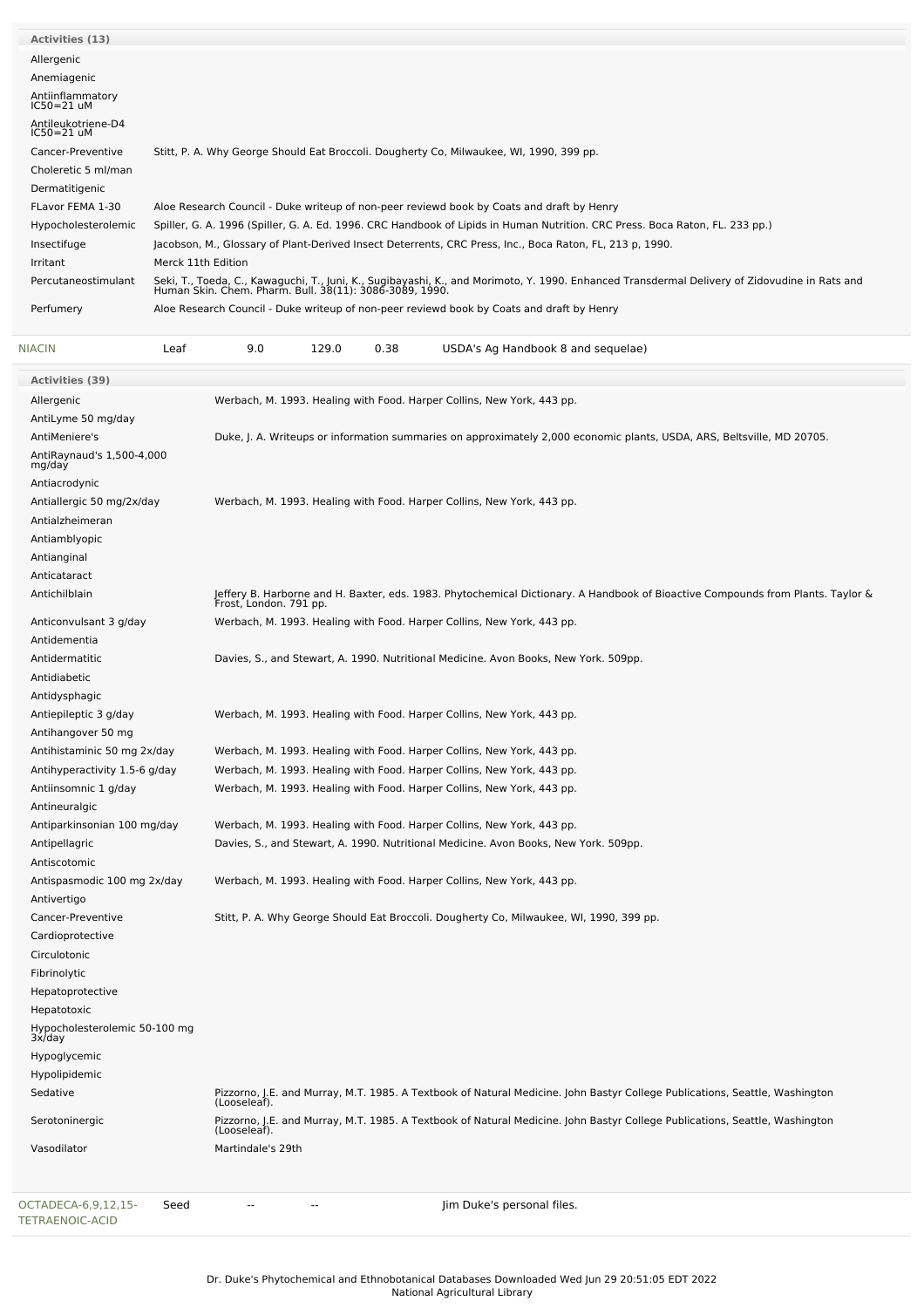| OCTADECADIENOIC-<br><b>ACID</b>        | Seed                                                                                      |                                                                                                                              |                |      | Jim Duke's personal files.                                                                                                                                                                               |  |  |  |  |  |
|----------------------------------------|-------------------------------------------------------------------------------------------|------------------------------------------------------------------------------------------------------------------------------|----------------|------|----------------------------------------------------------------------------------------------------------------------------------------------------------------------------------------------------------|--|--|--|--|--|
| OCTADECATETRA-<br>6,9,12,15-ENOIC-ACID | Seed                                                                                      |                                                                                                                              | $\overline{a}$ |      | Jim Duke's personal files.                                                                                                                                                                               |  |  |  |  |  |
| OCTADECATRIENOIC-<br><b>ACID</b>       | Seed                                                                                      | --                                                                                                                           |                |      | Jim Duke's personal files.                                                                                                                                                                               |  |  |  |  |  |
| OCTADECENOIC-ACID                      | Seed                                                                                      | --                                                                                                                           |                |      | Jim Duke's personal files.                                                                                                                                                                               |  |  |  |  |  |
| OLEIC-ACID                             | Seed                                                                                      | 22100.0                                                                                                                      | 100000.0 -0.16 |      | $\ast$                                                                                                                                                                                                   |  |  |  |  |  |
| Activities (18)                        |                                                                                           |                                                                                                                              |                |      |                                                                                                                                                                                                          |  |  |  |  |  |
| 5-Alpha-Reductase-<br>Inhibitor        |                                                                                           |                                                                                                                              |                |      |                                                                                                                                                                                                          |  |  |  |  |  |
| Allergenic                             |                                                                                           |                                                                                                                              |                |      |                                                                                                                                                                                                          |  |  |  |  |  |
| Alpha-Reductase-<br>Inhibitor          |                                                                                           |                                                                                                                              |                |      |                                                                                                                                                                                                          |  |  |  |  |  |
|                                        |                                                                                           |                                                                                                                              |                |      |                                                                                                                                                                                                          |  |  |  |  |  |
| Anemiagenic                            |                                                                                           |                                                                                                                              |                |      |                                                                                                                                                                                                          |  |  |  |  |  |
| Antialopecic<br>Antiandrogenic         |                                                                                           |                                                                                                                              |                |      |                                                                                                                                                                                                          |  |  |  |  |  |
|                                        |                                                                                           |                                                                                                                              |                |      |                                                                                                                                                                                                          |  |  |  |  |  |
| Antiinflammatory<br>IC50=21 uM         |                                                                                           |                                                                                                                              |                |      |                                                                                                                                                                                                          |  |  |  |  |  |
| Antileukotriene-D4<br>$IC50 = 21$ uM   |                                                                                           |                                                                                                                              |                |      |                                                                                                                                                                                                          |  |  |  |  |  |
| Cancer-Preventive                      |                                                                                           |                                                                                                                              |                |      | Stitt, P. A. Why George Should Eat Broccoli. Dougherty Co, Milwaukee, WI, 1990, 399 pp.                                                                                                                  |  |  |  |  |  |
| Choleretic 5 ml/man                    |                                                                                           |                                                                                                                              |                |      |                                                                                                                                                                                                          |  |  |  |  |  |
| Dermatitigenic                         |                                                                                           |                                                                                                                              |                |      |                                                                                                                                                                                                          |  |  |  |  |  |
| FLavor FEMA 1-30                       |                                                                                           |                                                                                                                              |                |      | Aloe Research Council - Duke writeup of non-peer reviewd book by Coats and draft by Henry                                                                                                                |  |  |  |  |  |
| Hypocholesterolemic                    |                                                                                           | Spiller, G. A. 1996 (Spiller, G. A. Ed. 1996. CRC Handbook of Lipids in Human Nutrition. CRC Press. Boca Raton, FL. 233 pp.) |                |      |                                                                                                                                                                                                          |  |  |  |  |  |
| Insectifuge                            |                                                                                           |                                                                                                                              |                |      | Jacobson, M., Glossary of Plant-Derived Insect Deterrents, CRC Press, Inc., Boca Raton, FL, 213 p, 1990.                                                                                                 |  |  |  |  |  |
| Irritant                               | Merck 11th Edition                                                                        |                                                                                                                              |                |      |                                                                                                                                                                                                          |  |  |  |  |  |
| Percutaneostimulant                    |                                                                                           |                                                                                                                              |                |      | Seki, T., Toeda, C., Kawaguchi, T., Juni, K., Sugibayashi, K., and Morimoto, Y. 1990. Enhanced Transdermal Delivery of Zidovudine in Rats and<br>Human Skin. Chem. Pharm. Bull. 38(11): 3086-3089, 1990. |  |  |  |  |  |
| Perfumery                              | Aloe Research Council - Duke writeup of non-peer reviewd book by Coats and draft by Henry |                                                                                                                              |                |      |                                                                                                                                                                                                          |  |  |  |  |  |
| Propecic                               |                                                                                           |                                                                                                                              |                |      |                                                                                                                                                                                                          |  |  |  |  |  |
| OLEIC-ACID                             | Seed Essent.<br>Oil                                                                       | $\sim$                                                                                                                       | 200000.0 1.41  |      | Jim Duke's personal files.                                                                                                                                                                               |  |  |  |  |  |
| <b>Activities (18)</b>                 |                                                                                           |                                                                                                                              |                |      |                                                                                                                                                                                                          |  |  |  |  |  |
| 5-Alpha-Reductase-                     |                                                                                           |                                                                                                                              |                |      |                                                                                                                                                                                                          |  |  |  |  |  |
| <b>INNIDILOI</b>                       |                                                                                           |                                                                                                                              |                |      |                                                                                                                                                                                                          |  |  |  |  |  |
| Allergenic                             |                                                                                           |                                                                                                                              |                |      |                                                                                                                                                                                                          |  |  |  |  |  |
| Alpha-Reductase-<br>Inhibitor          |                                                                                           |                                                                                                                              |                |      |                                                                                                                                                                                                          |  |  |  |  |  |
| Anemiagenic                            |                                                                                           |                                                                                                                              |                |      |                                                                                                                                                                                                          |  |  |  |  |  |
| Antialopecic                           |                                                                                           |                                                                                                                              |                |      |                                                                                                                                                                                                          |  |  |  |  |  |
| Antiandrogenic                         |                                                                                           |                                                                                                                              |                |      |                                                                                                                                                                                                          |  |  |  |  |  |
| Antiinflammatory<br>$IC50 = 21$ uM     |                                                                                           |                                                                                                                              |                |      |                                                                                                                                                                                                          |  |  |  |  |  |
| Antileukotriene-D4<br>$IC50 = 21$ uM   |                                                                                           |                                                                                                                              |                |      |                                                                                                                                                                                                          |  |  |  |  |  |
| Cancer-Preventive                      |                                                                                           |                                                                                                                              |                |      | Stitt, P. A. Why George Should Eat Broccoli. Dougherty Co, Milwaukee, WI, 1990, 399 pp.                                                                                                                  |  |  |  |  |  |
| Choleretic 5 ml/man                    |                                                                                           |                                                                                                                              |                |      |                                                                                                                                                                                                          |  |  |  |  |  |
| Dermatitigenic                         |                                                                                           |                                                                                                                              |                |      |                                                                                                                                                                                                          |  |  |  |  |  |
| FLavor FEMA 1-30                       |                                                                                           |                                                                                                                              |                |      | Aloe Research Council - Duke writeup of non-peer reviewd book by Coats and draft by Henry                                                                                                                |  |  |  |  |  |
| Hypocholesterolemic                    |                                                                                           |                                                                                                                              |                |      | Spiller, G. A. 1996 (Spiller, G. A. Ed. 1996. CRC Handbook of Lipids in Human Nutrition. CRC Press. Boca Raton, FL. 233 pp.)                                                                             |  |  |  |  |  |
|                                        |                                                                                           |                                                                                                                              |                |      |                                                                                                                                                                                                          |  |  |  |  |  |
| Insectifuge                            |                                                                                           |                                                                                                                              |                |      | Jacobson, M., Glossary of Plant-Derived Insect Deterrents, CRC Press, Inc., Boca Raton, FL, 213 p, 1990.                                                                                                 |  |  |  |  |  |
| Irritant                               | Merck 11th Edition                                                                        |                                                                                                                              |                |      |                                                                                                                                                                                                          |  |  |  |  |  |
| Percutaneostimulant                    |                                                                                           |                                                                                                                              |                |      | Seki, T., Toeda, C., Kawaguchi, T., Juni, K., Sugibayashi, K., and Morimoto, Y. 1990. Enhanced Transdermal Delivery of Zidovudine in Rats and<br>Human Skin. Chem. Pharm. Bull. 38(11): 3086-3089, 1990. |  |  |  |  |  |
| Perfumery                              |                                                                                           |                                                                                                                              |                |      | Aloe Research Council - Duke writeup of non-peer reviewd book by Coats and draft by Henry                                                                                                                |  |  |  |  |  |
| Propecic                               |                                                                                           |                                                                                                                              |                |      |                                                                                                                                                                                                          |  |  |  |  |  |
| PALMITIC-ACID                          | Seed                                                                                      | 15600.0                                                                                                                      | 46600.0        | 0.26 | $\ast$                                                                                                                                                                                                   |  |  |  |  |  |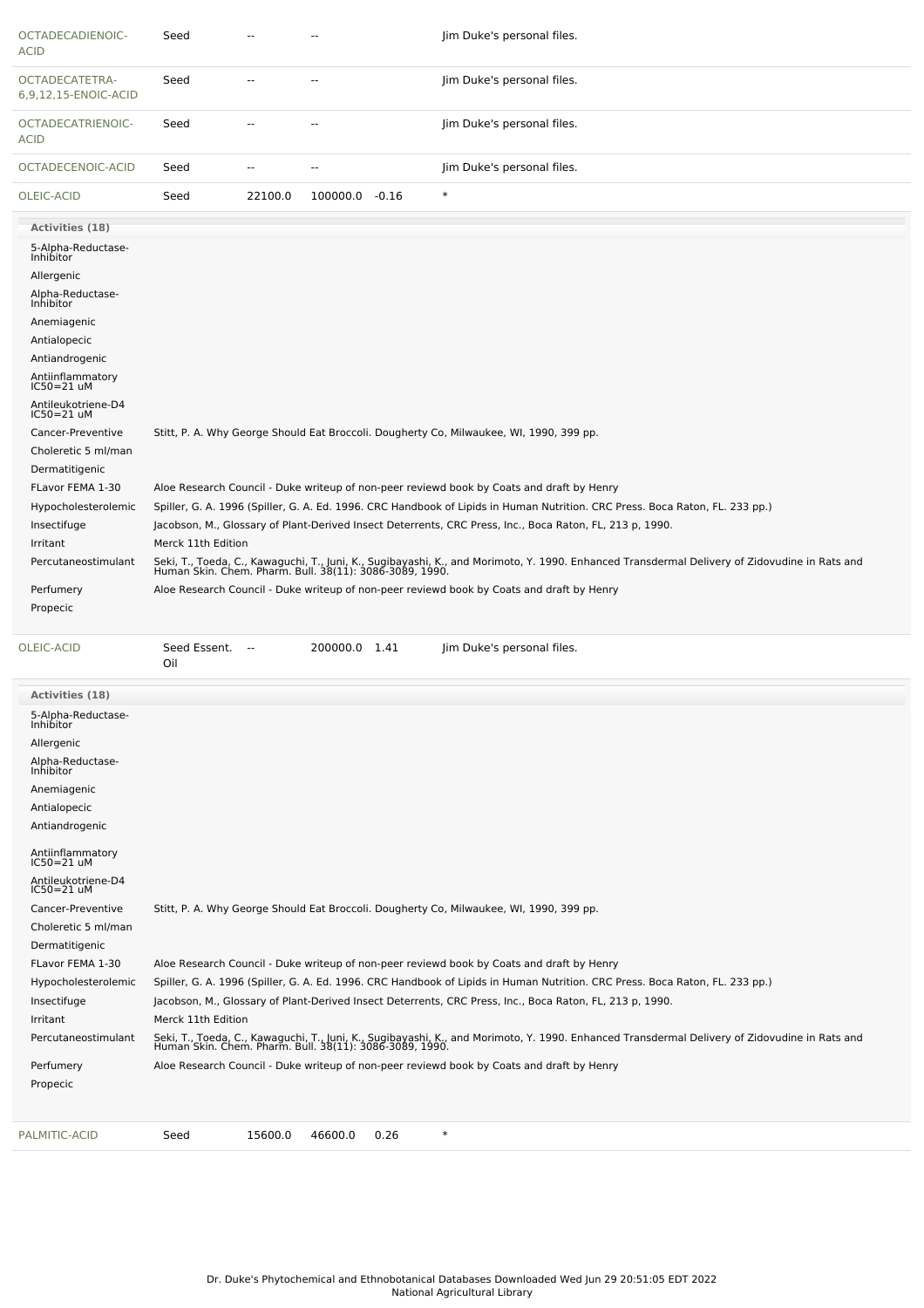| Activities (13)                              |                                                                                                   |                                                                                                                              |                |         |                                                                                                                                                                                                            |  |  |  |  |  |
|----------------------------------------------|---------------------------------------------------------------------------------------------------|------------------------------------------------------------------------------------------------------------------------------|----------------|---------|------------------------------------------------------------------------------------------------------------------------------------------------------------------------------------------------------------|--|--|--|--|--|
| 5-Alpha-Reductase-<br>Inhibitor              |                                                                                                   |                                                                                                                              |                |         |                                                                                                                                                                                                            |  |  |  |  |  |
| Antialopecic                                 |                                                                                                   |                                                                                                                              |                |         |                                                                                                                                                                                                            |  |  |  |  |  |
| Antiandrogenic                               |                                                                                                   |                                                                                                                              |                |         |                                                                                                                                                                                                            |  |  |  |  |  |
| Antifibrinolytic                             |                                                                                                   |                                                                                                                              |                |         |                                                                                                                                                                                                            |  |  |  |  |  |
| Antioxidant IC40=60                          | Economic & Medicinal Plant Research, 1: 53.                                                       |                                                                                                                              |                |         |                                                                                                                                                                                                            |  |  |  |  |  |
| FLavor FEMA 1                                | Aloe Research Council - Duke writeup of non-peer reviewd book by Coats and draft by Henry         |                                                                                                                              |                |         |                                                                                                                                                                                                            |  |  |  |  |  |
| Hemolytic                                    | Bisset, N.G., ed. 1994. Herbal Drugs and Phytopharmaceuticals. CRC Press. Boca Raton, FL. 566 pp. |                                                                                                                              |                |         |                                                                                                                                                                                                            |  |  |  |  |  |
| Hypercholesterolemic                         |                                                                                                   | Spiller, G. A. 1996 (Spiller, G. A. Ed. 1996. CRC Handbook of Lipids in Human Nutrition. CRC Press. Boca Raton, FL. 233 pp.) |                |         |                                                                                                                                                                                                            |  |  |  |  |  |
| Lubricant                                    | Londón. 791 pp.                                                                                   |                                                                                                                              |                |         | Jeffery B. Harborne and H. Baxter, eds. 1983. Phytochemical Dictionary. A Handbook of Bioactive Compounds from Plants. Taylor & Frost,                                                                     |  |  |  |  |  |
| Nematicide                                   |                                                                                                   |                                                                                                                              |                |         | Nigg, H.N. and Seigler, D.S., eds. 1992. Phytochemical Resources for Medicine and Agriculture. Plenum Press, New York. 445 pp.                                                                             |  |  |  |  |  |
| Pesticide                                    |                                                                                                   |                                                                                                                              |                |         |                                                                                                                                                                                                            |  |  |  |  |  |
| Propecic                                     |                                                                                                   |                                                                                                                              |                |         |                                                                                                                                                                                                            |  |  |  |  |  |
| Soap                                         |                                                                                                   |                                                                                                                              |                |         | Jeffery B. Harborne and H. Baxter, eds. 1983. Phytochemical Dictionary. A Handbook of Bioactive Compounds from Plants. Taylor & Frost,<br>London. 791 pp.                                                  |  |  |  |  |  |
|                                              |                                                                                                   |                                                                                                                              |                |         |                                                                                                                                                                                                            |  |  |  |  |  |
| <b>PHOSPHORUS</b>                            | Leaf                                                                                              | 530.0                                                                                                                        | 7579.0         | 0.48    | USDA's Ag Handbook 8 and sequelae)                                                                                                                                                                         |  |  |  |  |  |
| <b>Activities (4)</b>                        |                                                                                                   |                                                                                                                              |                |         |                                                                                                                                                                                                            |  |  |  |  |  |
| Antiosteoporotic<br>Anxiolytic               |                                                                                                   |                                                                                                                              |                |         | Davies, S., and Stewart, A. 1990. Nutritional Medicine. Avon Books, New York. 509pp.                                                                                                                       |  |  |  |  |  |
| Immunostimulant                              |                                                                                                   |                                                                                                                              |                |         | Davies, S., and Stewart, A. 1990. Nutritional Medicine. Avon Books, New York. 509pp.                                                                                                                       |  |  |  |  |  |
| Osteogenic                                   |                                                                                                   |                                                                                                                              |                |         | Davies, S., and Stewart, A. 1990. Nutritional Medicine. Avon Books, New York. 509pp.                                                                                                                       |  |  |  |  |  |
|                                              |                                                                                                   |                                                                                                                              |                |         |                                                                                                                                                                                                            |  |  |  |  |  |
| <b>POTASSIUM</b>                             | Leaf                                                                                              | 4700.0                                                                                                                       | 67210.0        | 1.63    | USDA's Ag Handbook 8 and sequelae)                                                                                                                                                                         |  |  |  |  |  |
| Activities (14)                              |                                                                                                   |                                                                                                                              |                |         |                                                                                                                                                                                                            |  |  |  |  |  |
| Angiotensin-Receptor-Blocker                 |                                                                                                   |                                                                                                                              |                |         |                                                                                                                                                                                                            |  |  |  |  |  |
| Antiarrhythmic                               |                                                                                                   |                                                                                                                              |                |         | Davies, S., and Stewart, A. 1990. Nutritional Medicine. Avon Books, New York. 509pp.                                                                                                                       |  |  |  |  |  |
| Antidepressant                               |                                                                                                   |                                                                                                                              |                |         | Davies, S., and Stewart, A. 1990. Nutritional Medicine. Avon Books, New York. 509pp.                                                                                                                       |  |  |  |  |  |
| Antifatigue                                  |                                                                                                   |                                                                                                                              |                |         | Davies, S., and Stewart, A. 1990. Nutritional Medicine. Avon Books, New York. 509pp.                                                                                                                       |  |  |  |  |  |
| Antihypertensive                             |                                                                                                   |                                                                                                                              |                |         |                                                                                                                                                                                                            |  |  |  |  |  |
| Antispasmodic                                |                                                                                                   |                                                                                                                              |                |         | Davies, S., and Stewart, A. 1990. Nutritional Medicine. Avon Books, New York. 509pp.                                                                                                                       |  |  |  |  |  |
| Antistroke                                   |                                                                                                   |                                                                                                                              |                |         |                                                                                                                                                                                                            |  |  |  |  |  |
| Anxiolytic                                   |                                                                                                   |                                                                                                                              |                |         |                                                                                                                                                                                                            |  |  |  |  |  |
| Beta-Blocker                                 |                                                                                                   |                                                                                                                              |                |         |                                                                                                                                                                                                            |  |  |  |  |  |
| Cardioprotective 3,000-5,000 mg              |                                                                                                   |                                                                                                                              |                |         |                                                                                                                                                                                                            |  |  |  |  |  |
| Cardiotoxic 18,000 mg/man/day<br>Diuretic    |                                                                                                   |                                                                                                                              |                |         |                                                                                                                                                                                                            |  |  |  |  |  |
| Hypotensive                                  |                                                                                                   |                                                                                                                              |                |         |                                                                                                                                                                                                            |  |  |  |  |  |
| Vasodilator                                  |                                                                                                   |                                                                                                                              |                |         |                                                                                                                                                                                                            |  |  |  |  |  |
|                                              |                                                                                                   |                                                                                                                              |                |         |                                                                                                                                                                                                            |  |  |  |  |  |
| <b>PROTEIN</b>                               | Seed                                                                                              | $\overline{\phantom{a}}$                                                                                                     | 209000.0 -0.22 |         | $\ast$                                                                                                                                                                                                     |  |  |  |  |  |
| <b>PROTEIN</b>                               | Leaf                                                                                              | 18000.0                                                                                                                      | 257400.0       | 0.45    | USDA's Ag Handbook 8 and sequelae)                                                                                                                                                                         |  |  |  |  |  |
| <b>PUFA</b>                                  | Seed                                                                                              | 27300.0                                                                                                                      | 80430.0        | $-0.19$ | J. Pharm. Belg. 43:359-363. 1988.                                                                                                                                                                          |  |  |  |  |  |
| <b>Activities (4)</b>                        |                                                                                                   |                                                                                                                              |                |         |                                                                                                                                                                                                            |  |  |  |  |  |
| AntiMS                                       |                                                                                                   |                                                                                                                              |                |         | Martindale's 28th                                                                                                                                                                                          |  |  |  |  |  |
| Antiacne                                     |                                                                                                   |                                                                                                                              |                |         | Martindale's 28th                                                                                                                                                                                          |  |  |  |  |  |
| Antieczemic                                  |                                                                                                   |                                                                                                                              |                |         | Martindale's 28th                                                                                                                                                                                          |  |  |  |  |  |
| Antipolyneuritic                             |                                                                                                   |                                                                                                                              |                |         | Martindale's 28th                                                                                                                                                                                          |  |  |  |  |  |
| <b>PYRROLIZIDINES</b>                        | Plant                                                                                             | 2.0                                                                                                                          | 100.0          |         | $\ast$                                                                                                                                                                                                     |  |  |  |  |  |
| QUERCETIN                                    | Plant                                                                                             | $\sim$                                                                                                                       | --             |         | Jim Duke's personal files.                                                                                                                                                                                 |  |  |  |  |  |
|                                              |                                                                                                   |                                                                                                                              |                |         |                                                                                                                                                                                                            |  |  |  |  |  |
| <b>Activities (176)</b>                      |                                                                                                   |                                                                                                                              |                |         |                                                                                                                                                                                                            |  |  |  |  |  |
| 11B-HSD-Inhibitor                            |                                                                                                   |                                                                                                                              |                |         |                                                                                                                                                                                                            |  |  |  |  |  |
| 5-Lipoxygenase-Inhibitor<br>IC50 (uM)=4      |                                                                                                   |                                                                                                                              |                |         |                                                                                                                                                                                                            |  |  |  |  |  |
| ATPase-Inhibitor                             |                                                                                                   |                                                                                                                              |                |         | Nigg, H.N. and Seigler, D.S., eds. 1992. Phytochemical Resources for Medicine and Agriculture. Plenum Press, New York. 445 pp.                                                                             |  |  |  |  |  |
| Aldehyde-Oxidase-<br>Inhibitor IC70-96=10 uM |                                                                                                   |                                                                                                                              |                |         |                                                                                                                                                                                                            |  |  |  |  |  |
| Aldose-Reductase-<br>Inhibitor 100 uM        |                                                                                                   |                                                                                                                              |                |         |                                                                                                                                                                                                            |  |  |  |  |  |
| Aldose-Reductase-                            |                                                                                                   |                                                                                                                              |                |         |                                                                                                                                                                                                            |  |  |  |  |  |
| Inhibitor 4 ug/ml                            |                                                                                                   |                                                                                                                              |                |         | Ichikawa, K., et al. 1991. Isolation and Structure Determination of Aldose Reductase Inhibitors from Traditional Thai Medicine, and Syntheses of<br>Their Derivatives. Sankyo Kenkyusho Nempo, 43: 99-110. |  |  |  |  |  |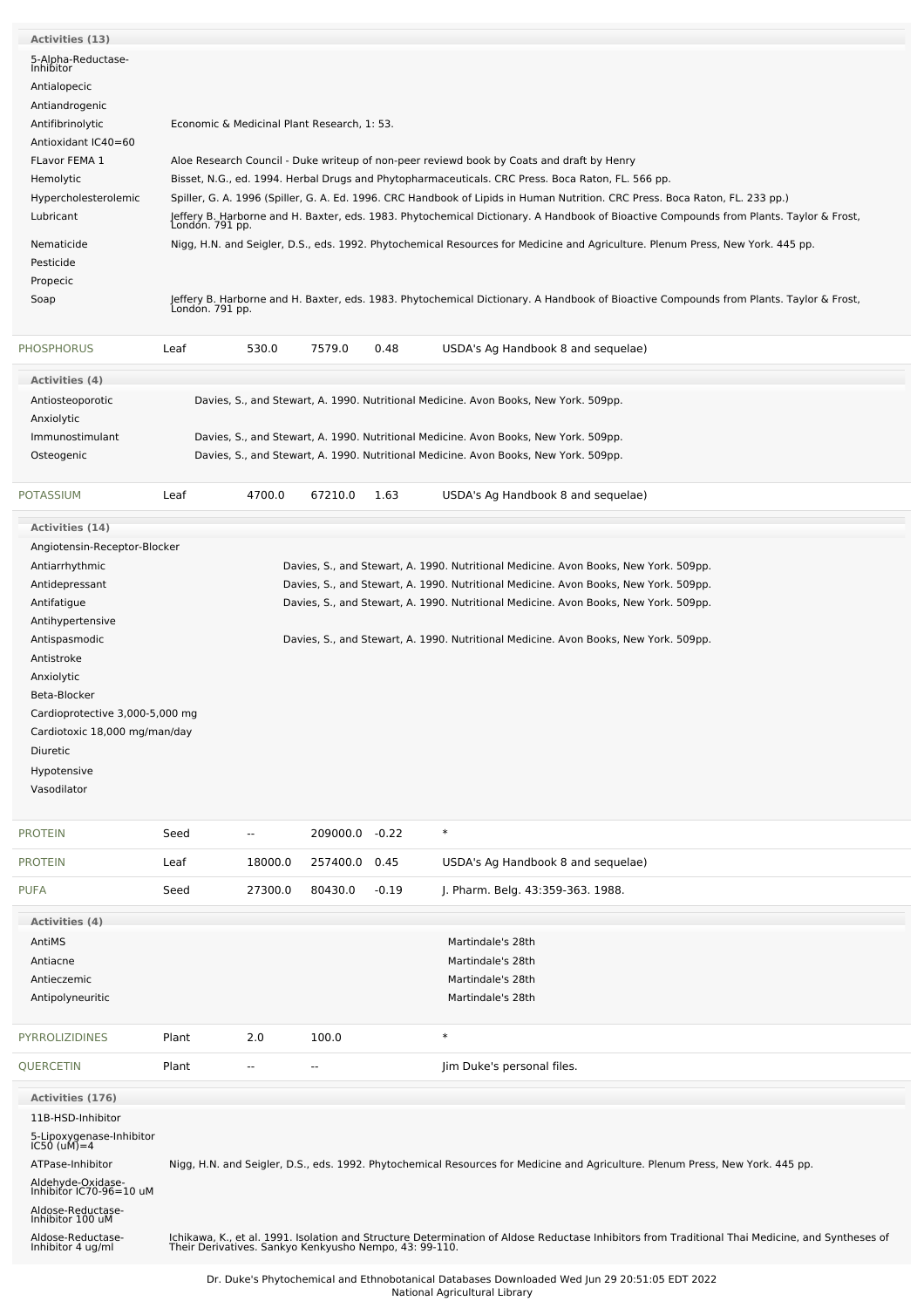| Aldose-Reductase-<br>Inhibitor IC50=0.84<br>ug/ml cow | Okada,Y,et al.1995.Search for Naturally Occurring Substances to Prevent the Complications of Diabetes.II.Inhibitory Effect of Coumarin and<br>Flavonoid Derivatives on Bovine Lens Aldose Reductase and Rabbit Platelet Aggregati |
|-------------------------------------------------------|-----------------------------------------------------------------------------------------------------------------------------------------------------------------------------------------------------------------------------------|
| Aldose-Reductase-<br>Inhibitor IC50=0.344 uM          | Mao, X. M., Zhang, J. Q. 1993. Inhibition of Aldose Reductase by Extracts of Chinese Herbal Medicine. Zhongguo Zhongyao Zazhi , 18(10): 623-<br>624.                                                                              |
| Allelochemic IC82=1 mM                                | Lydon, J. & Duke, S., The potential of pesticides from plants, pp. 1-41 in Craker, L. & Simon, J., eds, Herbs, Spices & Medicinal Plants: Recent<br>Advances in Botany, Horticulture, & Pharmacology, v. 4, Oryx Press, Phoenix,  |
| Allergenic                                            | Jeffery B. Harborne and H. Baxter, eds. 1983. Phytochemical Dictionary. A Handbook of Bioactive Compounds from Plants. Taylor & Frost,<br>London. 791 pp.                                                                         |
| Analgesic                                             |                                                                                                                                                                                                                                   |
| AntiCrohn's 400<br>mg/man/3x/day                      | Pizzorno, J.E. and Murray, M.T. 1985. A Textbook of Natural Medicine. John Bastyr College Publications, Seattle, Washington (Looseleaf).                                                                                          |
| AntiGTF ID50=120 ug/ml                                |                                                                                                                                                                                                                                   |
| AntiHIV                                               |                                                                                                                                                                                                                                   |
| AntiPMS 500<br>mg/2x/day/wmn                          | Pizzorno, J.E. and Murray, M.T. 1985. A Textbook of Natural Medicine. John Bastyr College Publications, Seattle, Washington (Looseleaf).                                                                                          |
| Antiaflatoxin IC50=25<br>uМ                           |                                                                                                                                                                                                                                   |
| Antiaflatoxin IC50=7.5<br>ppm                         |                                                                                                                                                                                                                                   |
| Antiaggregant IC50=55<br>uМ                           | Economic & Medicinal Plant Research, 5: 333.                                                                                                                                                                                      |
| Antiaggregant 30 uM                                   |                                                                                                                                                                                                                                   |
| Antiaging                                             |                                                                                                                                                                                                                                   |
| Antiallergic IC50=14 uM                               | Jim Duke's personal files.                                                                                                                                                                                                        |
| Antialzheimeran                                       |                                                                                                                                                                                                                                   |
| Antianaphylactic                                      | Meli, R., Autore, G., Di Carlo, G., Capasso, F. Inhibitory Action of Quercetin on Intestinal Transit in Mice. Phytotherapy Research 4(5): 201, 1990.                                                                              |
| Antiangiogenic<br>Antiarthritic                       |                                                                                                                                                                                                                                   |
| Antiasthmatic IC50=14                                 |                                                                                                                                                                                                                                   |
| uМ                                                    |                                                                                                                                                                                                                                   |
| Antiatherosclerotic<br>Antibacterial                  | Jeffery B. Harborne and H. Baxter, eds. 1983. Phytochemical Dictionary. A Handbook of Bioactive Compounds from Plants. Taylor & Frost,                                                                                            |
|                                                       | London. 791 pp.                                                                                                                                                                                                                   |
| Anticarcinomic (Breast)<br>IC50=1.5 uM                | Medline (post 1990 searches filed in my computer)                                                                                                                                                                                 |
| Anticariogenic ID50=120<br>ug/ml                      |                                                                                                                                                                                                                                   |
| Anticataract                                          |                                                                                                                                                                                                                                   |
| Anticolitic 400<br>mg/man/3x/day                      | Pizzorno, J.E. and Murray, M.T. 1985. A Textbook of Natural Medicine. John Bastyr College Publications, Seattle, Washington (Looseleaf).                                                                                          |
| Anticomplementary                                     |                                                                                                                                                                                                                                   |
| Anticystitic 1,000<br>mg/day/4 weeks                  |                                                                                                                                                                                                                                   |
| Antidepressant                                        |                                                                                                                                                                                                                                   |
| Antidermatitic                                        | Pizzorno, J.E. and Murray, M.T. 1985. A Textbook of Natural Medicine. John Bastyr College Publications, Seattle, Washington (Looseleaf).                                                                                          |
| Antidiabetic                                          |                                                                                                                                                                                                                                   |
| Antielastase IC50=0.8<br>ug/ml                        |                                                                                                                                                                                                                                   |
| Antiencephalitic                                      | Economic & Medicinal Plant Research, 5: 199.                                                                                                                                                                                      |
| Antiescherichic                                       |                                                                                                                                                                                                                                   |
| Antiestrogenic                                        |                                                                                                                                                                                                                                   |
| Antifeedant IC52=<br>$<$ 1,000 ppm diet               | Lydon, J. & Duke, S., The potential of pesticides from plants, pp. 1-41 in Craker, L. & Simon, J., eds, Herbs, Spices & Medicinal Plants: Recent<br>Advances in Botany, Horticulture, & Pharmacology, v. 4, Oryx Press, Phoenix,  |
| Antifibrosarcomic                                     |                                                                                                                                                                                                                                   |
| Antiflu                                               | Vlietinck, A.J. and Dommisse, R.A. eds. 1985. Advances in Medicinal Plant Research. Wiss. Verlag. Stuttgart.                                                                                                                      |
| Antigastric                                           | Rastitel'nye Resursy, 21: 85.                                                                                                                                                                                                     |
| Antigonadotropic                                      | Jeffery B. Harborne and H. Baxter, eds. 1983. Phytochemical Dictionary. A Handbook of Bioactive Compounds from Plants. Taylor & Frost,<br>London. 791 pp.                                                                         |
| Antihepatotoxic                                       | Joyeux, M., Rolland, A., Fleurentin, J., Mortier, F., and Dorfman, P. 1989. Tert-Butyl Hydroperoxide-Induced Injury in Isolated Rat Hepatocytes: A<br>Model for Studying Anti-Hepatotoxic Crude Drugs. Planta Medica 56(2): 171-1 |
| Antiherpetic 48-150<br>ug/ml                          |                                                                                                                                                                                                                                   |
| Antihistaminic IC50=<10<br>uМ                         |                                                                                                                                                                                                                                   |
| Antihydrophobic                                       | Vlietinck, A.J. and Dommisse, R.A. eds. 1985. Advances in Medicinal Plant Research. Wiss. Verlag. Stuttgart.                                                                                                                      |
| Antihypertensive                                      | Huang, K. C. 1993. The Pharmacology of Chinese Herbs. CRC Press, Boca Raton, FL 388 pp.                                                                                                                                           |
| Antiinflammatory 20-150<br>mg/kg                      | Fitoterapia No.5-1990.                                                                                                                                                                                                            |
| Antileishmanic IC50=64                                |                                                                                                                                                                                                                                   |
| Antileukemic IC50=10<br>uМ                            | Economic & Medicinal Plant Research, 5: 225.                                                                                                                                                                                      |
| Antileukemic IC50=>10<br>ug/ml                        | Life Sciences 55: 1061.                                                                                                                                                                                                           |
| Antileukemic 5.5-60 uM                                |                                                                                                                                                                                                                                   |
| Antileukotriene                                       | Pizzorno, J.E. and Murray, M.T. 1985. A Textbook of Natural Medicine. John Bastyr College Publications, Seattle, Washington (Looseleaf).                                                                                          |
| Antilipoperoxidant<br>IC67≐50                         |                                                                                                                                                                                                                                   |
| Antimalarial IC50=1-6.4<br>ug/ml                      | Medicinal and Poisonous Plants of the Tropics. Leeuwenberg, A.J.M., ed. Pudoc, Wageningen. 1987.                                                                                                                                  |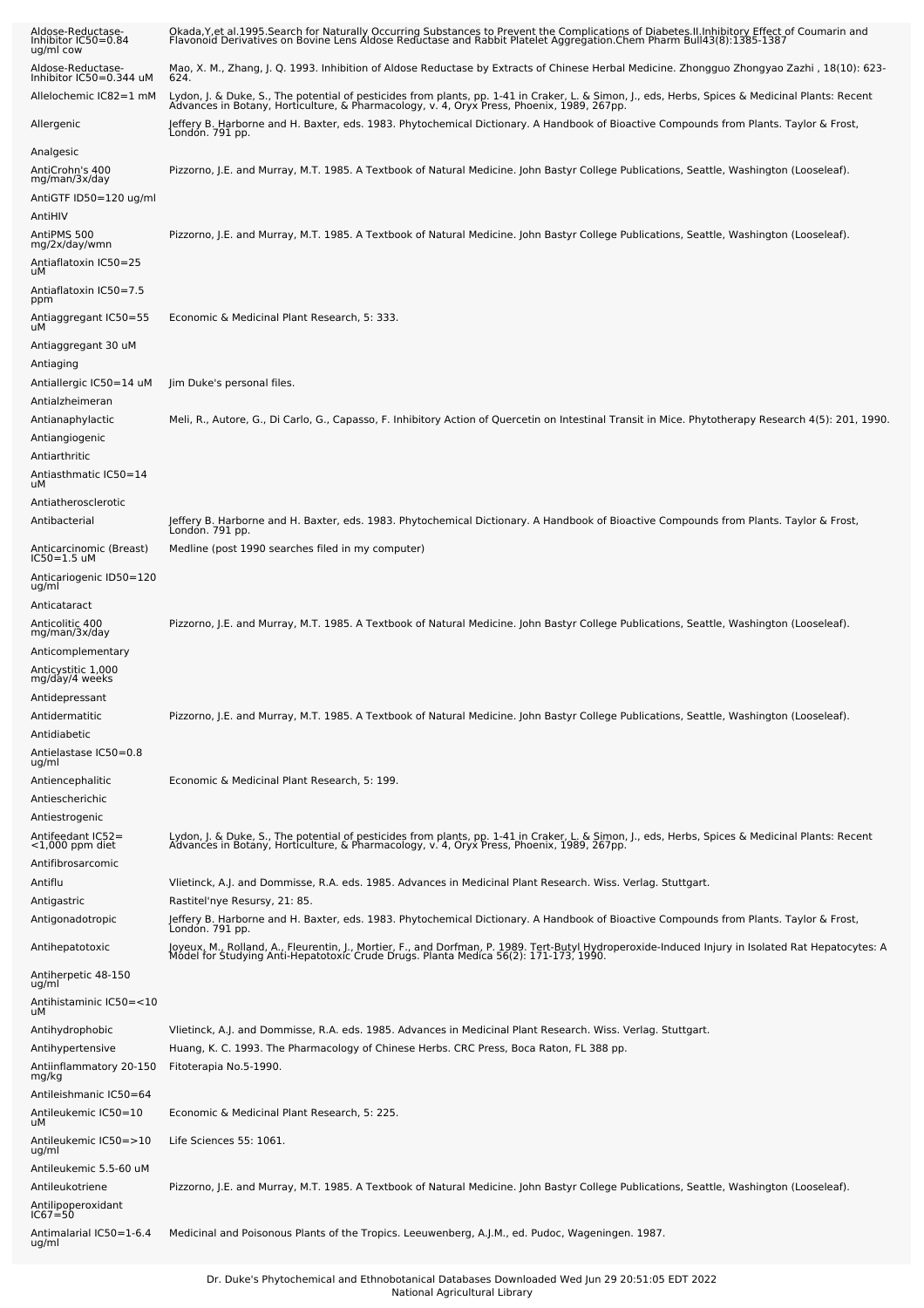| Antimelanomic                                                  |                                                                                                                                                                                                                                                                                      |
|----------------------------------------------------------------|--------------------------------------------------------------------------------------------------------------------------------------------------------------------------------------------------------------------------------------------------------------------------------------|
| Antimetastatic<br>Antimutagenic ID50=2-5                       |                                                                                                                                                                                                                                                                                      |
| nМ                                                             | Phenolic Compounds in Food and Their Effects on Health. Antioxidants & Cancer Prevention. Huang, M.T., Ho, C.T. and Lee, C.Y. eds. 1992. ACS<br>Symposium Series 507.ACS, Washington 402 pp.                                                                                         |
| Antimutagenic<br>ID50=0.62 ug/ml                               |                                                                                                                                                                                                                                                                                      |
| Antimyocarditic                                                | Economic & Medicinal Plant Research, 5: 199.                                                                                                                                                                                                                                         |
| Antinitrosaminic                                               |                                                                                                                                                                                                                                                                                      |
| Antinociceptive                                                |                                                                                                                                                                                                                                                                                      |
| Antioxidant IC96=300<br>ppm                                    | Phenolic Compounds in Food and Their Effects on Health. Antioxidants & Cancer Prevention. Huang, M.T., Ho, C.T. and Lee, C.Y. eds. 1992. ACS<br>Symposium Series 507.ACS, Washington 402 pp.                                                                                         |
| Antioxidant ED50=2.3<br>uМ<br>Antioxidant 4.7 x Vit. E         | Seidel, V., Verholle, M., Malard, Y., Tillequin, F., Fruchart, J-C., Duriez, P., Bailleul, F., Teissier, E. 2000. Phenylpropanoids from Ballota nigra L.<br>Inhibit in vitro LDL Peroxidation. Phytotherapy Research, 14(2): 93-9                                                    |
| Antioxidant IC47=10 uM                                         |                                                                                                                                                                                                                                                                                      |
| Antipancreatitic                                               | Joseph, J., Nadeau, D. and Underwood, A. 2001. The Color Code. Hyperion, NY.                                                                                                                                                                                                         |
| Antiperiodontal<br>Antiperistaltic                             | Pizzorno, J.E. and Murray, M.T. 1985. A Textbook of Natural Medicine. John Bastyr College Publications, Seattle, Washington (Looseleaf).                                                                                                                                             |
| Antipermeability                                               |                                                                                                                                                                                                                                                                                      |
| Antiperoxidant                                                 | Planta Medica, 57: A110, 1991.                                                                                                                                                                                                                                                       |
| Antipharyngitic<br>Antiplaque<br>Antiplasmodial IC50=13-<br>64 | Pizzorno, J.E. and Murray, M.T. 1985. A Textbook of Natural Medicine. John Bastyr College Publications, Seattle, Washington (Looseleaf).<br>Pizzorno, J.E. and Murray, M.T. 1985. A Textbook of Natural Medicine. John Bastyr College Publications, Seattle, Washington (Looseleaf). |
| Antipodriac                                                    |                                                                                                                                                                                                                                                                                      |
| Antipolio<br>Antiproliferant 10 nM                             | Pizzorno, J.E. and Murray, M.T. 1985. A Textbook of Natural Medicine. John Bastyr College Publications, Seattle, Washington (Looseleaf).                                                                                                                                             |
| Antiprostanoid<br>Antiprostatitic                              |                                                                                                                                                                                                                                                                                      |
| Antipsoriac<br>Antiradicular IC50=4.6<br>uМ                    | Joseph, J., Nadeau, D. and Underwood, A. 2001. The Color Code. Hyperion, NY.<br>Pizzorno, J.E. and Murray, M.T. 1985. A Textbook of Natural Medicine. John Bastyr College Publications, Seattle, Washington (Looseleaf).<br>Planta Medica, 56(6): 695, 1990.                         |
| Antispasmodic                                                  |                                                                                                                                                                                                                                                                                      |
| Antistreptococcic<br>ID50=120 ug/ml                            |                                                                                                                                                                                                                                                                                      |
| Antithiamin<br>Antithrombic                                    | Phenolic Compounds in Food and Their Effects on Health, 69.                                                                                                                                                                                                                          |
| Antitrypanosomic                                               |                                                                                                                                                                                                                                                                                      |
| IC50≓13                                                        |                                                                                                                                                                                                                                                                                      |
| Antitumor 10 uM<br>Antitumor (Bladder)<br>Antitumor (Breast)   |                                                                                                                                                                                                                                                                                      |
| Antitumor (Colon)                                              |                                                                                                                                                                                                                                                                                      |
| Antitumor (Lung)                                               |                                                                                                                                                                                                                                                                                      |
| Antitumor (Ovary)                                              |                                                                                                                                                                                                                                                                                      |
| Antitumor (Skin) 20 uM<br>Antitumor-Promoter<br>Antiulcer      | Pizzorno, J.E. and Murray, M.T. 1985. A Textbook of Natural Medicine. John Bastyr College Publications, Seattle, Washington (Looseleaf).                                                                                                                                             |
| Antiviral IC50=10 uM                                           | Economic & Medicinal Plant Research, 5: 225.                                                                                                                                                                                                                                         |
| Antiviral 48-150 ug/ml                                         | Amoros, M., Simoes, C.M.O., Girre, L., et al. Synergistic Effect Of Flavones And Flavonols Against Herpes Simplex Virus Type 1 In Cell Culture.<br>Comparison With The Antiviral Activity Of Propolis. J. of Natural Products 55(                                                    |
| Apoptotic 20-60 uM<br>Bacteristat 10 mg/ml                     |                                                                                                                                                                                                                                                                                      |
| Bradycardiac<br>COMT-Inhibitor                                 | Huang, K. C. 1993. The Pharmacology of Chinese Herbs. CRC Press, Boca Raton, FL 388 pp.                                                                                                                                                                                              |
| COX-2-Inhibitor <40 uM                                         |                                                                                                                                                                                                                                                                                      |
| Calmodulin-Antagonist                                          | Pizzorno, J.E. and Murray, M.T. 1985. A Textbook of Natural Medicine. John Bastyr College Publications, Seattle, Washington (Looseleaf).                                                                                                                                             |
| Cancer-Preventive<br>Candidicide                               | Stitt, P. A. Why George Should Eat Broccoli. Dougherty Co, Milwaukee, WI, 1990, 399 pp.                                                                                                                                                                                              |
| Capillariprotective                                            | Merck 11th Edition                                                                                                                                                                                                                                                                   |
| Carcinogenic 40,000<br>ppm (diễt) mus<br>Catabolic             | Nigg, H.N. and Seigler, D.S., eds. 1992. Phytochemical Resources for Medicine and Agriculture. Plenum Press, New York. 445 pp.                                                                                                                                                       |
| Copper-Chelator                                                |                                                                                                                                                                                                                                                                                      |
| Cyclooxygenase-Inhibitor<br>Cytochrome-P450-1A2-<br>Inhibitor  |                                                                                                                                                                                                                                                                                      |
| Cytotoxic ED50=70<br>ug/ml                                     | Matsukawa, Y., et al. The Effect of Quercetin and Other Flavonoids on Cell Cycle Progresssion and Growth of Human Gastric Cancer Cells. Planta<br>Medica, 56(6): 677, 1990.                                                                                                          |
| Cytotoxic IC82=100<br>ug/ml                                    | Planta Medica, 57: A113, 1991.                                                                                                                                                                                                                                                       |
| Deiodinase-Inhibitor                                           | Jim Duke's personal files.                                                                                                                                                                                                                                                           |
| Diaphoretic?                                                   | Lawrence Review of Natural Products, Dec-90.                                                                                                                                                                                                                                         |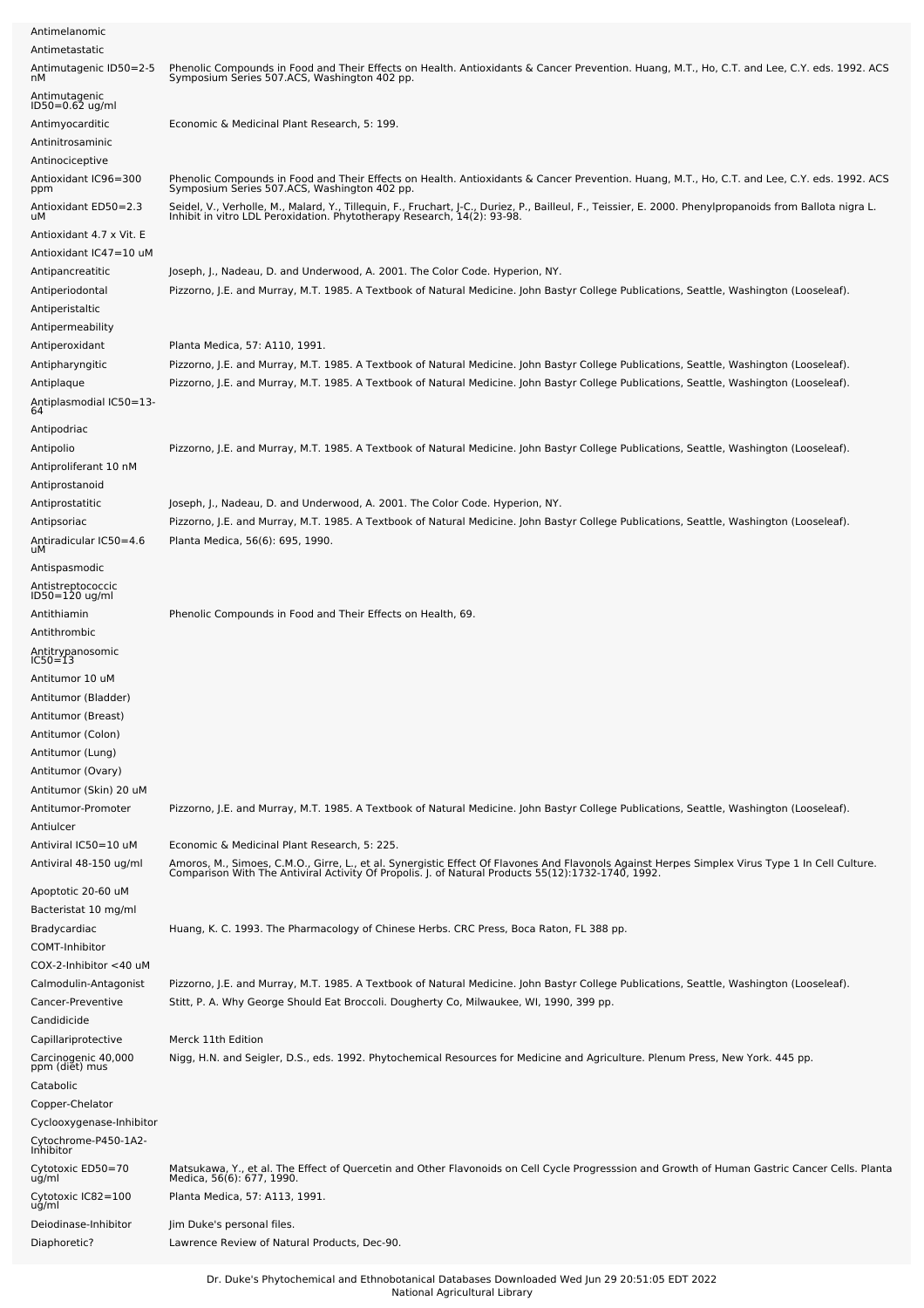| Differentiator 5.5 uM                                          |                                                                                                                                                                                                                                         |
|----------------------------------------------------------------|-----------------------------------------------------------------------------------------------------------------------------------------------------------------------------------------------------------------------------------------|
| Estrogenic 10% genistein                                       |                                                                                                                                                                                                                                         |
| Fungicide<br>Glucosyl-Transferase-<br>Inhibitor ID50=120 ug/ml |                                                                                                                                                                                                                                         |
|                                                                | HIV-RT-Inhibitor IC50=<1 Nakane, H., Fukushima, M., and Ono*, K. Differential Inhibition Of Reverse Transcriptase And Various DNA Polymerases By Digallic Acid And Its                                                                  |
| ug/ml                                                          | Derivatives. Journal of Natural Products, 53(5): 1234-1240, 1990.                                                                                                                                                                       |
| Hemostat<br>Hepatomagenic 5,000                                | Huang, K. C. 1993. The Pharmacology of Chinese Herbs. CRC Press, Boca Raton, FL 388 pp.<br>Phenolic Compounds in Food and Their Effects on Health. Antioxidants & Cancer Prevention. Huang, M.T., Ho, C.T. and Lee, C.Y. eds. 1992. ACS |
| ppm (diet) rat<br>Hepatoprotective                             | Symposium Series 507.ACS, Washington 402 pp.                                                                                                                                                                                            |
| Hypoglycemic 100 mg/kg<br>orl rat                              | Ivorra, M.D., Paya, M., and Villar, A. 1989. A Review of Natural Products and Plants as Potential Antidiabetic Drugs. Journal of                                                                                                        |
| Inotropic                                                      | Ethnopharmacology, 27: 243-275, 1989.                                                                                                                                                                                                   |
| Insulinogenic                                                  | Pizzorno, J.E. and Murray, M.T. 1985. A Textbook of Natural Medicine. John Bastyr College Publications, Seattle, Washington (Looseleaf).                                                                                                |
| Juvabional                                                     | Lydon, J. & Duke, S., The potential of pesticides from plants, pp. 1-41 in Craker, L. & Simon, J., eds, Herbs, Spices & Medicinal Plants: Recent<br>Advances in Botany, Horticulture, & Pharmacology, v. 4, Oryx Press, Phoenix,        |
| Larvistat 8,000 ppm diet                                       | Lydon, J. & Duke, S., The potential of pesticides from plants, pp. 1-41 in Craker, L. & Simon, J., eds, Herbs, Spices & Medicinal Plants: Recent<br>Advances in Botany, Horticulture, & Pharmacology, v. 4, Oryx Press, Phoenix,        |
| Lipoxygenase-Inhibitor<br>IC11=1.25 mM                         | Oszmianski, J. and Lee, C.Y. 1990. Inhibitory Effect of Phenolics on Carotene Bleaching in Vegetables. J. Agric. Food Chem. 38: 688-690.                                                                                                |
| Lipoxygenase-Inhibitor                                         |                                                                                                                                                                                                                                         |
| IC50=0.1-5 uM<br>MAO-A-Inhibitor                               |                                                                                                                                                                                                                                         |
| MMP-9-Inhibitor 20 uM                                          |                                                                                                                                                                                                                                         |
| Mast-Cell-Stabilizer                                           |                                                                                                                                                                                                                                         |
| Metal-Chelator (Copper)                                        | Seidel, V., Verholle, M., Malard, Y., Tillequin, F., Fruchart, J-C., Duriez, P., Bailleul, F., Teissier, E. 2000. Phenylpropanoids from Ballota nigra L.<br>Inhibit in vitro LDL Peroxidation. Phytotherapy Research, 14(2): 93-9       |
| Metalloproteinase-<br>Inhibitor IC50=>42 uM                    |                                                                                                                                                                                                                                         |
| Mutagenic                                                      |                                                                                                                                                                                                                                         |
| NADH-Oxidase-Inhibitor<br>NEP-Inhibitor IC50=>42               |                                                                                                                                                                                                                                         |
| uМ                                                             |                                                                                                                                                                                                                                         |
| NF-kB-Inhibitor<br>NO-Inhibitor IC>50=125                      |                                                                                                                                                                                                                                         |
| uМ<br>NO-Inhibitor IC50=20 uM                                  |                                                                                                                                                                                                                                         |
| NO-Synthase-Inhibitor 5-<br>50 uM                              |                                                                                                                                                                                                                                         |
| Neuroprotective 5-25 uM                                        |                                                                                                                                                                                                                                         |
| Ornithine-Decarboxylase-<br>Inhibitor <10 uM                   |                                                                                                                                                                                                                                         |
| P450-Inducer 5 uM                                              | Father Nature's Farmacy: The aggregate of all these three-letter citations.                                                                                                                                                             |
|                                                                | P450-Inhibitor 50-100 uM Father Nature's Farmacy: The aggregate of all these three-letter citations.                                                                                                                                    |
| PGE2-Inhibitor<br>PTK-Inhibitor 0.4-24 uM                      |                                                                                                                                                                                                                                         |
| Pesticide                                                      |                                                                                                                                                                                                                                         |
| Phospholipase-Inhibitor                                        |                                                                                                                                                                                                                                         |
| Plasmodicide<br>Proliferant                                    | Neuwinger, H. D. 1996. African Ethnobotany - Poisons and Drugs. Chapman & Hall, New York. 941 pp.                                                                                                                                       |
| Prostaglandin-Synthesis-<br>Inhibitor 40 ug/ml                 | Ibewuike, J. C., Ogungbamila, F. O., Ogundaini, A. O., Okeke, I. N., Bohlin, L. 1997. Antiinflammatory and Antibacterial Activities of C-<br>methylflavonol from Piliostigma thonningii. Phytotherapy Research, 11(4): 281-284.         |
| Protein-Kinase-C-                                              | Naim, M., Zehavi, U., Nagy, S., and Rouseff, R.L. Hydroxycinnamic Acids as Off-Flavor Precursors in Citrus Fruits and Their Products. Phenolic                                                                                          |
| Inhibitor<br>Quinone-Reductase-                                | Compounds in Food and Their Effects on Health, Ch.14.                                                                                                                                                                                   |
| Inducer 6 uM<br>Quinone-Reductase-                             | Uda, Y., Price, K. R., Williamson, G., Rhodes, M. J. C. 1997. Induction of the Anticarcinogenic Marker Enzyme, Quinone Reductase, in Murine<br>Hepatoma Cells In Vitro by Flavonoids. Cancer Lett., 120 (2): 213-216.                   |
| Inducer 13 uM                                                  |                                                                                                                                                                                                                                         |
| TNF-alpha-Inhibitor<br>$IC50 = 3.11$ uM                        |                                                                                                                                                                                                                                         |
| Teratologic                                                    |                                                                                                                                                                                                                                         |
| Topoisomerase-I-<br>Inhibitor IC50=12.8<br>ug/ml               |                                                                                                                                                                                                                                         |
| Topoisomerase-I-<br>Inhibitor IC50=42 uM                       |                                                                                                                                                                                                                                         |
| Topoisomerase-II-<br>Inhibitor IC50=1-6.9<br>ug/ml             |                                                                                                                                                                                                                                         |
| Topoisomerase-II-<br>Inhibitor IC50=23-40 uM                   |                                                                                                                                                                                                                                         |
| Tumorigenic 0.1% diet                                          | Jim Duke's personal files.                                                                                                                                                                                                              |
| orl rat/yr<br>Tyrosinase-Inhibitor<br>ID50=70 uM               |                                                                                                                                                                                                                                         |
|                                                                | Tyrosine-Kinase-Inhibitor Economic & Medicinal Plant Research, 6: 170.                                                                                                                                                                  |
| <b>VEGF-Inhibitor</b>                                          |                                                                                                                                                                                                                                         |
| Vasodilator                                                    |                                                                                                                                                                                                                                         |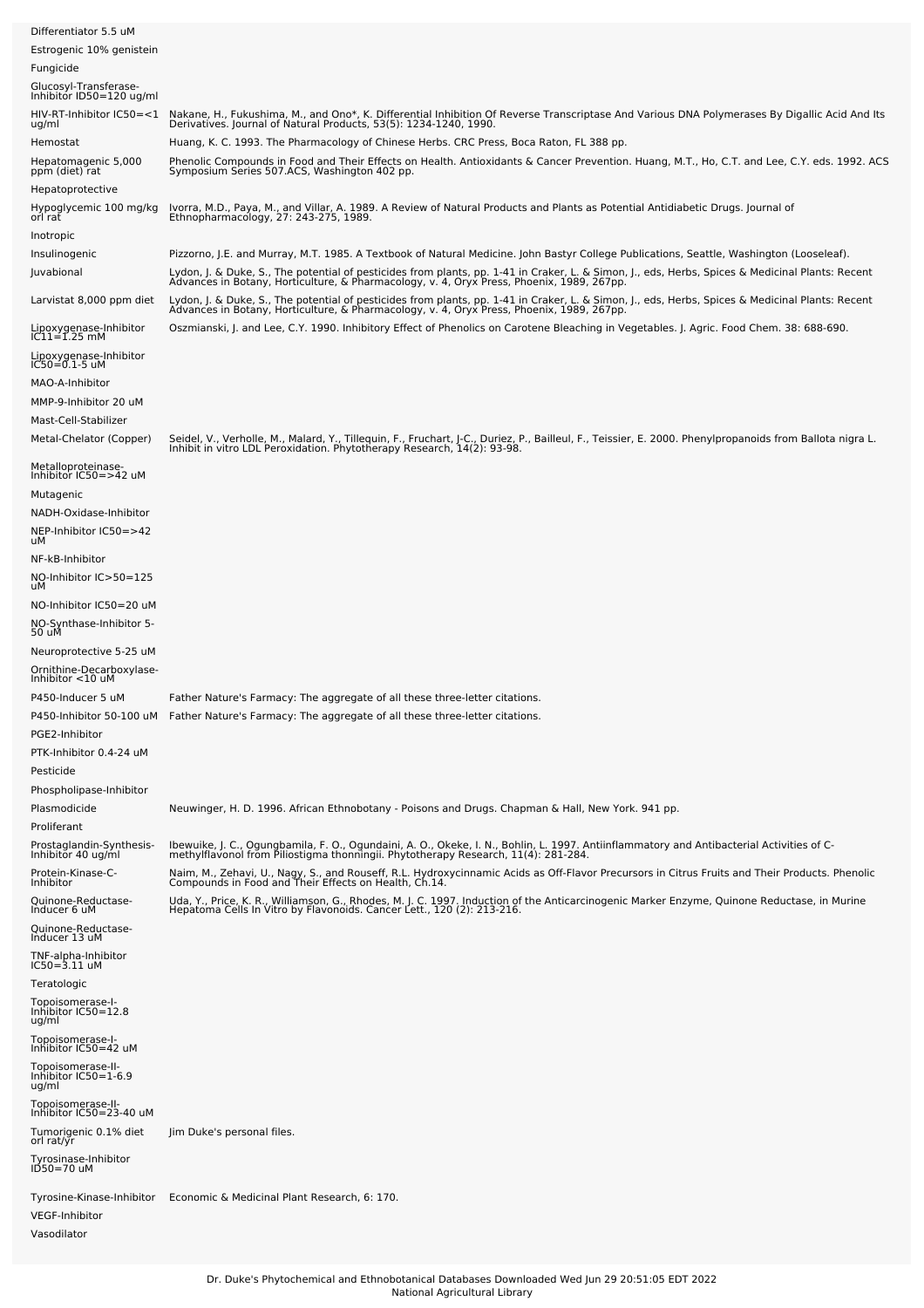| Xanthine-Oxidase-<br>Inhibitor IC50=>0.4<br>ug/ml | Chem. & Pharm. Bull. 38: 1772.                 |                   |         |                                                                                                                                                                 |
|---------------------------------------------------|------------------------------------------------|-------------------|---------|-----------------------------------------------------------------------------------------------------------------------------------------------------------------|
| Xanthine-Oxidase-<br>Inhibitor IC50=10.6<br>ug/ml |                                                |                   |         |                                                                                                                                                                 |
| Xanthine-Oxidase-<br>Inhibitor 3.1 uM             |                                                |                   |         |                                                                                                                                                                 |
| CAMP-<br>Phosphodiesterase-<br>Inhibitor          |                                                |                   |         | Pizzorno, J.E. and Murray, M.T. 1985. A Textbook of Natural Medicine. John Bastyr College Publications, Seattle, Washington (Looseleaf).                        |
| iNOS-Inhibitor IC50=20<br>uМ                      |                                                |                   |         |                                                                                                                                                                 |
| <b>RESIN</b>                                      | Plant<br>$\overline{\phantom{a}}$              | --                |         | $\ast$                                                                                                                                                          |
| <b>RIBOFLAVIN</b>                                 | Leaf<br>1.0                                    | 21.0              | $-0.08$ | USDA's Ag Handbook 8 and sequelae)                                                                                                                              |
| Activities (15)                                   |                                                |                   |         |                                                                                                                                                                 |
| AntiLyme 50 mg/day                                |                                                |                   |         |                                                                                                                                                                 |
| Antiarabiflavinotic 2-10 mg/day orl               |                                                | Martindale's 28th |         |                                                                                                                                                                 |
| Anticarpal-Tunnel 50 mg/day                       |                                                |                   |         | Werbach, M. 1993. Healing with Food. Harper Collins, New York, 443 pp.                                                                                          |
| Anticataract 15 mg/day                            |                                                |                   |         | Werbach, M. 1993. Healing with Food. Harper Collins, New York, 443 pp.                                                                                          |
| Anticephalagic                                    |                                                |                   |         |                                                                                                                                                                 |
| Anticervicaldysplasic 1.6-10 mg/day               |                                                |                   |         |                                                                                                                                                                 |
| Anticheilitic                                     |                                                |                   |         |                                                                                                                                                                 |
| Antidecubitic                                     |                                                |                   |         |                                                                                                                                                                 |
| Antiglossitic                                     |                                                |                   |         | Davies, S., and Stewart, A. 1990. Nutritional Medicine. Avon Books, New York. 509pp.                                                                            |
| Antikeratitic                                     |                                                |                   |         |                                                                                                                                                                 |
| Antimigraine                                      |                                                |                   |         |                                                                                                                                                                 |
| Antioxidant                                       |                                                |                   |         |                                                                                                                                                                 |
| Antipellagric                                     |                                                |                   |         |                                                                                                                                                                 |
| Antiphotophobic                                   |                                                |                   |         | Davies, S., and Stewart, A. 1990. Nutritional Medicine. Avon Books, New York. 509pp.                                                                            |
| Cancer-Preventive                                 |                                                |                   |         | Stitt, P. A. Why George Should Eat Broccoli. Dougherty Co, Milwaukee, WI, 1990, 399 pp.                                                                         |
| ROSMARINIC-ACID                                   | 500.0<br>Plant                                 | 7000.0            | $-1.3$  | Fitoterapia No.62: 166.                                                                                                                                         |
| Activities (57)                                   |                                                |                   |         |                                                                                                                                                                 |
| ABeta-Inhibitor                                   |                                                |                   |         |                                                                                                                                                                 |
| Adenylate-Cyclase-Inhibitor                       |                                                |                   |         |                                                                                                                                                                 |
| Aldose-Reductase-Inhibitor                        |                                                |                   |         |                                                                                                                                                                 |
| AntiHIV EC50=40 ug/ml                             |                                                |                   |         |                                                                                                                                                                 |
| Antiaggregant                                     |                                                |                   |         | Leung, A. Y. and Foster, S. 1995. Encyclopedia of Common Natural Ingredients 2nd Ed. John Wiley & Sons, New York. 649 pp.                                       |
| Antiallergic<br>Antialzheimeran                   |                                                |                   |         |                                                                                                                                                                 |
| Antianaphylactic 1-100                            | Int. J. Immunopharmacology. Vol 10: 729, 1988. |                   |         |                                                                                                                                                                 |
| mg/kg orl                                         |                                                |                   |         |                                                                                                                                                                 |
| Antianaphylactic ID50=1<br>mg/kg ivn rat          |                                                |                   |         |                                                                                                                                                                 |
| Antianaphylactic ID50=10<br>mg/kg ims rat         |                                                |                   |         |                                                                                                                                                                 |
| Antiatherosclerotic<br>IC50=0.74 uM               |                                                |                   |         |                                                                                                                                                                 |
| Antibacterial                                     | Planta Medica, 55: 663.                        |                   |         |                                                                                                                                                                 |
| Anticoagulant<br>Anticomplementary 1/2            |                                                |                   |         | Leung, A. Y. and Foster, S. 1995. Encyclopedia of Common Natural Ingredients 2nd Ed. John Wiley & Sons, New York. 649 pp.                                       |
| aspirin<br>Anticomplementary 20<br>mg/kg ivn      |                                                |                   |         | Newall, C. A., Anderson, L. A. and Phillipson, J. D. 1996. Herbal Medicine - A Guide for Health-care Professionals. The Pharmaceutical Press,<br>London. 296pp. |
| Antidepressant                                    |                                                |                   |         |                                                                                                                                                                 |
| Antiedemic 0.316-3.16<br>mg/kg ims                | Int. J. Immunopharmacology. Vol 10: 729, 1988. |                   |         |                                                                                                                                                                 |
| Antigonadotropic<br>Antihemolytic IC70=5-10       | Int. J. Immunopharmacology. Vol 10: 729, 1988. |                   |         |                                                                                                                                                                 |
| um/l<br>Antihepatotoxic                           |                                                |                   |         |                                                                                                                                                                 |
| Antiherpetic 50 ug/ml<br>Antiherpetic EC50=20     |                                                |                   |         | Vlietinck, A.J. and Dommisse, R.A. eds. 1985. Advances in Medicinal Plant Research. Wiss. Verlag. Stuttgart.                                                    |
| ug/ml<br>Antihyperthyroid                         |                                                |                   |         |                                                                                                                                                                 |
| Antiinflammatory<br>IC~58=1,000 uM                |                                                |                   |         |                                                                                                                                                                 |
|                                                   |                                                |                   |         |                                                                                                                                                                 |
| Antiintegrase 10 ug/ml                            |                                                |                   |         |                                                                                                                                                                 |
| Antileukotriene<br>Antilipoperoxidant             |                                                |                   |         |                                                                                                                                                                 |
| Antimutagenic                                     |                                                |                   |         |                                                                                                                                                                 |
| Antinephritic                                     |                                                |                   |         |                                                                                                                                                                 |
|                                                   |                                                |                   |         |                                                                                                                                                                 |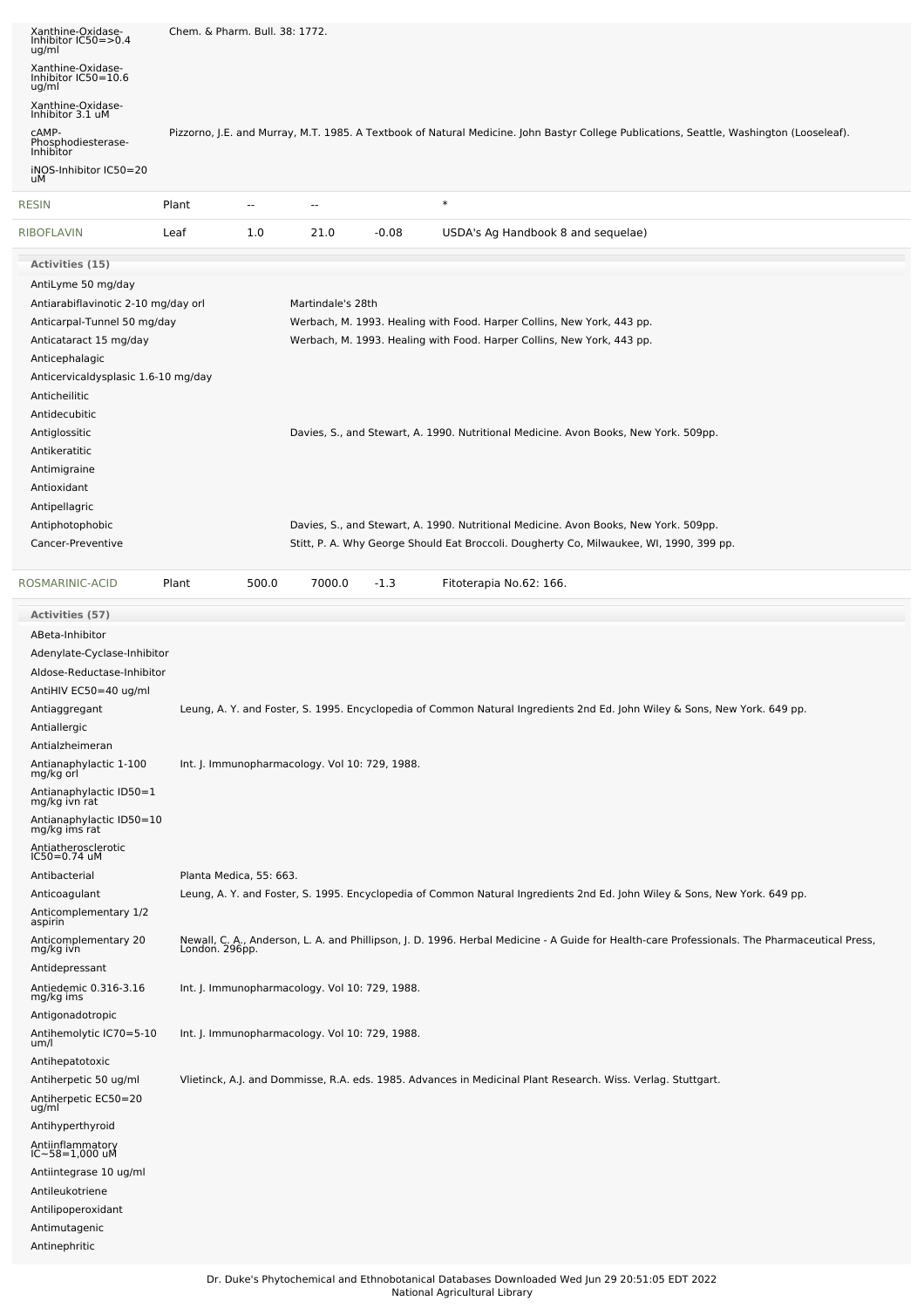| Antioxidant EC50=2.7<br>ug/ml                                | Parveen, N. 1991. Antifilarial Activity of Vitex negundo Against Setaria cervi. Fitoterapia, 62(2): 163, 1991.                                                                                                |
|--------------------------------------------------------------|---------------------------------------------------------------------------------------------------------------------------------------------------------------------------------------------------------------|
| Antioxidant 10 uM                                            |                                                                                                                                                                                                               |
| Antioxidant (LDL)                                            |                                                                                                                                                                                                               |
| IC50=0.74 uM                                                 |                                                                                                                                                                                                               |
| Antiplaque                                                   |                                                                                                                                                                                                               |
| Antiproliferant<br>Antiprostaglandin 20<br>mg/kg ivn         | Newall, C. A., Anderson, L. A. and Phillipson, J. D. 1996. Herbal Medicine - A Guide for Health-care Professionals. The Pharmaceutical Press,<br>London. 296pp.                                               |
| Antiproteolytic IC50=0.9<br>mol 1                            | Hansel, R., Keller, K., Rimpler, H., and Schneider, G. eds. 1992. Hager's Handbuch der Pharmazeutischen Praxis, Drogen (A-D), 1209 pp., 1993<br>(E-O), 970 pp., 1994 (P-Z), 1196 pp. Springer-Verlag, Berlin. |
| Antipulmonotic                                               | Tyler, V.E., 1994.                                                                                                                                                                                            |
| Antiradicular                                                |                                                                                                                                                                                                               |
| Antishock                                                    | Int. J. Immunopharmacology. Vol 10: 735, 1988.                                                                                                                                                                |
| Antithyreotropic                                             |                                                                                                                                                                                                               |
| Antithyroid                                                  | Jim Duke's personal files.                                                                                                                                                                                    |
| Antiuremic                                                   |                                                                                                                                                                                                               |
| Antiviral EC50=40 ug/ml                                      |                                                                                                                                                                                                               |
| Anxiolytic                                                   |                                                                                                                                                                                                               |
| Apoptotic                                                    |                                                                                                                                                                                                               |
| COX-1-Inhibitor<br>IC58=1,000 uM                             |                                                                                                                                                                                                               |
| COX-2-Inhibitor<br>IC>58=1,000 uM                            |                                                                                                                                                                                                               |
| Calcium-Antagonist<br>IC50=1.2 uM rbt                        |                                                                                                                                                                                                               |
| Cancer-Preventive                                            | Stitt, P. A. Why George Should Eat Broccoli. Dougherty Co, Milwaukee, WI, 1990, 399 pp.                                                                                                                       |
| Cytotoxic TC50=100-150                                       |                                                                                                                                                                                                               |
| ug/ml                                                        |                                                                                                                                                                                                               |
| Deiodinase-Inhibitor<br>Immunomodulator                      | Jim Duke's personal files.                                                                                                                                                                                    |
| Immunostimulant                                              |                                                                                                                                                                                                               |
| Lipoxygenase-Inhibitor                                       |                                                                                                                                                                                                               |
| Neuroprotective                                              |                                                                                                                                                                                                               |
| Pesticide                                                    |                                                                                                                                                                                                               |
| Radioprotective                                              |                                                                                                                                                                                                               |
|                                                              |                                                                                                                                                                                                               |
| ROSMARINIC-ACID                                              | Shoot<br>500.0<br>$-0.83$<br>Jim Duke's personal files.<br>$\overline{a}$                                                                                                                                     |
|                                                              |                                                                                                                                                                                                               |
| <b>Activities (57)</b><br>ABeta-Inhibitor                    |                                                                                                                                                                                                               |
| Adenylate-Cyclase-Inhibitor                                  |                                                                                                                                                                                                               |
| Aldose-Reductase-Inhibitor                                   |                                                                                                                                                                                                               |
| AntiHIV EC50=40 ug/ml                                        |                                                                                                                                                                                                               |
|                                                              |                                                                                                                                                                                                               |
| Antiaggregant                                                | Leung, A. Y. and Foster, S. 1995. Encyclopedia of Common Natural Ingredients 2nd Ed. John Wiley & Sons, New York. 649 pp.                                                                                     |
| Antiallergic                                                 |                                                                                                                                                                                                               |
| Antialzheimeran                                              |                                                                                                                                                                                                               |
| Antianaphylactic 1-100<br>mg/kg orl                          | Int. J. Immunopharmacology. Vol 10: 729, 1988.                                                                                                                                                                |
| Antianaphylactic ID50=1<br>mg/kg ivn rat                     |                                                                                                                                                                                                               |
| Antianaphylactic ID50=10<br>mg/kg ims rat                    |                                                                                                                                                                                                               |
| Antiatherosclerotic<br>$IC50 = 0.74$ uM                      |                                                                                                                                                                                                               |
| Antibacterial                                                | Planta Medica, 55: 663.                                                                                                                                                                                       |
| Anticoagulant                                                | Leung, A. Y. and Foster, S. 1995. Encyclopedia of Common Natural Ingredients 2nd Ed. John Wiley & Sons, New York. 649 pp.                                                                                     |
| Anticomplementary 1/2<br>aspirin                             |                                                                                                                                                                                                               |
| Anticomplementary 20<br>mg/kg ivn                            | Newall, C. A., Anderson, L. A. and Phillipson, J. D. 1996. Herbal Medicine - A Guide for Health-care Professionals. The Pharmaceutical Press,<br>London. 296pp.                                               |
| Antidepressant                                               |                                                                                                                                                                                                               |
| Antiedemic 0.316-3.16<br>mg/kg ims                           | Int. J. Immunopharmacology. Vol 10: 729, 1988.                                                                                                                                                                |
| Antigonadotropic                                             |                                                                                                                                                                                                               |
| Antihemolytic IC70=5-10<br>um/l                              | Int. J. Immunopharmacology. Vol 10: 729, 1988.                                                                                                                                                                |
| Antihepatotoxic                                              |                                                                                                                                                                                                               |
| Antiherpetic 50 ug/ml                                        | Vlietinck, A.J. and Dommisse, R.A. eds. 1985. Advances in Medicinal Plant Research. Wiss. Verlag. Stuttgart.                                                                                                  |
| Antiherpetic EC50=20<br>ug/ml                                |                                                                                                                                                                                                               |
| Antihyperthyroid                                             |                                                                                                                                                                                                               |
|                                                              |                                                                                                                                                                                                               |
| Antiinflammatory<br>IC~58=1,000 uM<br>Antiintegrase 10 ug/ml |                                                                                                                                                                                                               |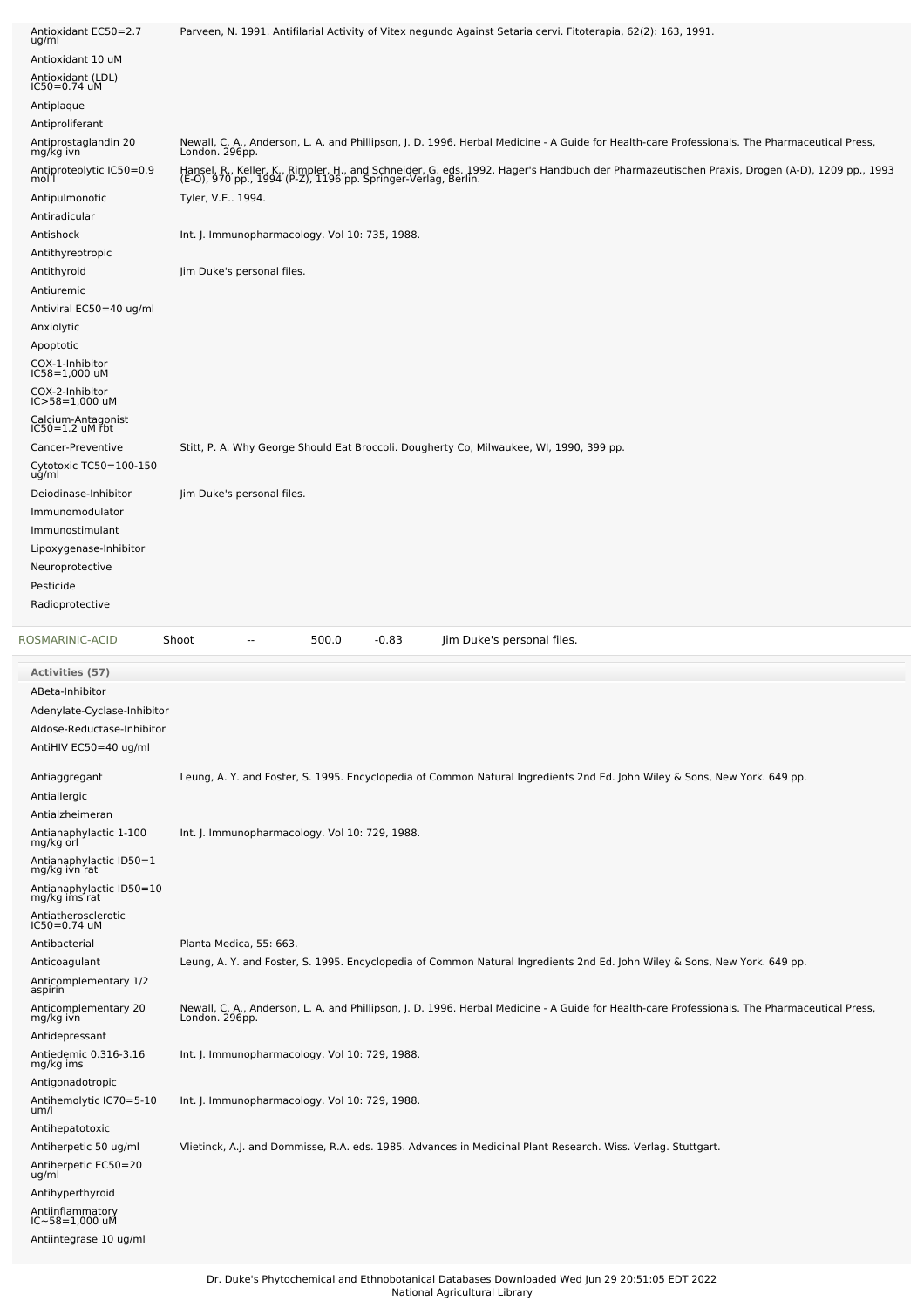| Antileukotriene                                      |                                                                                                                                                                                                               |
|------------------------------------------------------|---------------------------------------------------------------------------------------------------------------------------------------------------------------------------------------------------------------|
| Antilipoperoxidant                                   |                                                                                                                                                                                                               |
| Antimutagenic                                        |                                                                                                                                                                                                               |
| Antinephritic                                        |                                                                                                                                                                                                               |
| Antioxidant EC50=2.7<br>ug/ml                        | Parveen, N. 1991. Antifilarial Activity of Vitex negundo Against Setaria cervi. Fitoterapia, 62(2): 163, 1991.                                                                                                |
| Antioxidant 10 uM                                    |                                                                                                                                                                                                               |
| Antioxidant (LDL)<br>IC50=0.74 uM                    |                                                                                                                                                                                                               |
| Antiplaque                                           |                                                                                                                                                                                                               |
| Antiproliferant                                      |                                                                                                                                                                                                               |
| Antiprostaglandin 20<br>mg/kg ivn                    | Newall, C. A., Anderson, L. A. and Phillipson, J. D. 1996. Herbal Medicine - A Guide for Health-care Professionals. The Pharmaceutical Press,<br>London. 296pp.                                               |
| Antiproteolytic IC50=0.9<br>mol 1                    | Hansel, R., Keller, K., Rimpler, H., and Schneider, G. eds. 1992. Hager's Handbuch der Pharmazeutischen Praxis, Drogen (A-D), 1209 pp., 1993<br>(E-O), 970 pp., 1994 (P-Z), 1196 pp. Springer-Verlag, Berlin. |
| Antipulmonotic                                       | Tyler, V.E., 1994.                                                                                                                                                                                            |
| Antiradicular                                        |                                                                                                                                                                                                               |
| Antishock                                            | Int. J. Immunopharmacology. Vol 10: 735, 1988.                                                                                                                                                                |
| Antithyreotropic                                     |                                                                                                                                                                                                               |
| Antithyroid                                          | Jim Duke's personal files.                                                                                                                                                                                    |
| Antiuremic                                           |                                                                                                                                                                                                               |
| Antiviral EC50=40 ug/ml                              |                                                                                                                                                                                                               |
| Anxiolytic                                           |                                                                                                                                                                                                               |
| Apoptotic                                            |                                                                                                                                                                                                               |
| COX-1-Inhibitor<br>IC58=1,000 uM                     |                                                                                                                                                                                                               |
| COX-2-Inhibitor<br>IC>58=1,000 uM                    |                                                                                                                                                                                                               |
| Calcium-Antagonist                                   |                                                                                                                                                                                                               |
| $IC50=1.2$ uM rbt                                    |                                                                                                                                                                                                               |
| Cancer-Preventive<br>Cytotoxic TC50=100-150<br>ug/ml | Stitt, P. A. Why George Should Eat Broccoli. Dougherty Co, Milwaukee, WI, 1990, 399 pp.                                                                                                                       |
| Deiodinase-Inhibitor                                 | Jim Duke's personal files.                                                                                                                                                                                    |
| Immunomodulator                                      |                                                                                                                                                                                                               |
| Immunostimulant                                      |                                                                                                                                                                                                               |
| Lipoxygenase-Inhibitor                               |                                                                                                                                                                                                               |
| Neuroprotective                                      |                                                                                                                                                                                                               |
| Pesticide                                            |                                                                                                                                                                                                               |
| Radioprotective                                      |                                                                                                                                                                                                               |
|                                                      |                                                                                                                                                                                                               |
| ROSMARINIC-ACID                                      | Jim Duke's personal files.<br>Inflorescence --                                                                                                                                                                |
|                                                      |                                                                                                                                                                                                               |
| <b>Activities (57)</b>                               |                                                                                                                                                                                                               |
| ABeta-Inhibitor                                      |                                                                                                                                                                                                               |
| Adenylate-Cyclase-Inhibitor                          |                                                                                                                                                                                                               |
| Aldose-Reductase-Inhibitor                           |                                                                                                                                                                                                               |
| AntiHIV EC50=40 ug/ml                                |                                                                                                                                                                                                               |
| Antiaggregant                                        | Leung, A. Y. and Foster, S. 1995. Encyclopedia of Common Natural Ingredients 2nd Ed. John Wiley & Sons, New York. 649 pp.                                                                                     |
| Antiallergic                                         |                                                                                                                                                                                                               |
| Antialzheimeran                                      |                                                                                                                                                                                                               |
| Antianaphylactic 1-100<br>mg/kg orl                  | Int. J. Immunopharmacology. Vol 10: 729, 1988.                                                                                                                                                                |
| Antianaphylactic ID50=1<br>mg/kg ivn rat             |                                                                                                                                                                                                               |
| Antianaphylactic ID50=10<br>mg/kg ims rat            |                                                                                                                                                                                                               |
| Antiatherosclerotic<br>IC50=0.74 uM                  |                                                                                                                                                                                                               |
| Antibacterial                                        | Planta Medica, 55: 663.                                                                                                                                                                                       |
| Anticoagulant                                        | Leung, A. Y. and Foster, S. 1995. Encyclopedia of Common Natural Ingredients 2nd Ed. John Wiley & Sons, New York. 649 pp.                                                                                     |
| Anticomplementary 1/2<br>aspirin                     |                                                                                                                                                                                                               |
| Anticomplementary 20<br>mg/kg ivn                    | Newall, C. A., Anderson, L. A. and Phillipson, J. D. 1996. Herbal Medicine - A Guide for Health-care Professionals. The Pharmaceutical Press,<br>London. 296pp.                                               |

Dr. Duke's Phytochemical and Ethnobotanical Databases Downloaded Wed Jun 29 20:51:05 EDT 2022 National Agricultural Library

Int. J. Immunopharmacology. Vol 10: 729, 1988.

Int. J. Immunopharmacology. Vol 10: 729, 1988.

Antiherpetic 50 ug/ml Vlietinck, A.J. and Dommisse, R.A. eds. 1985. Advances in Medicinal Plant Research. Wiss. Verlag. Stuttgart.

Antidepressant Antiedemic 0.316-3.16 mg/kg ims

Antigonadotropic

Antihepatotoxic

Antihemolytic IC70=5-10 um/l

Antiherpetic EC50=20 ug/ml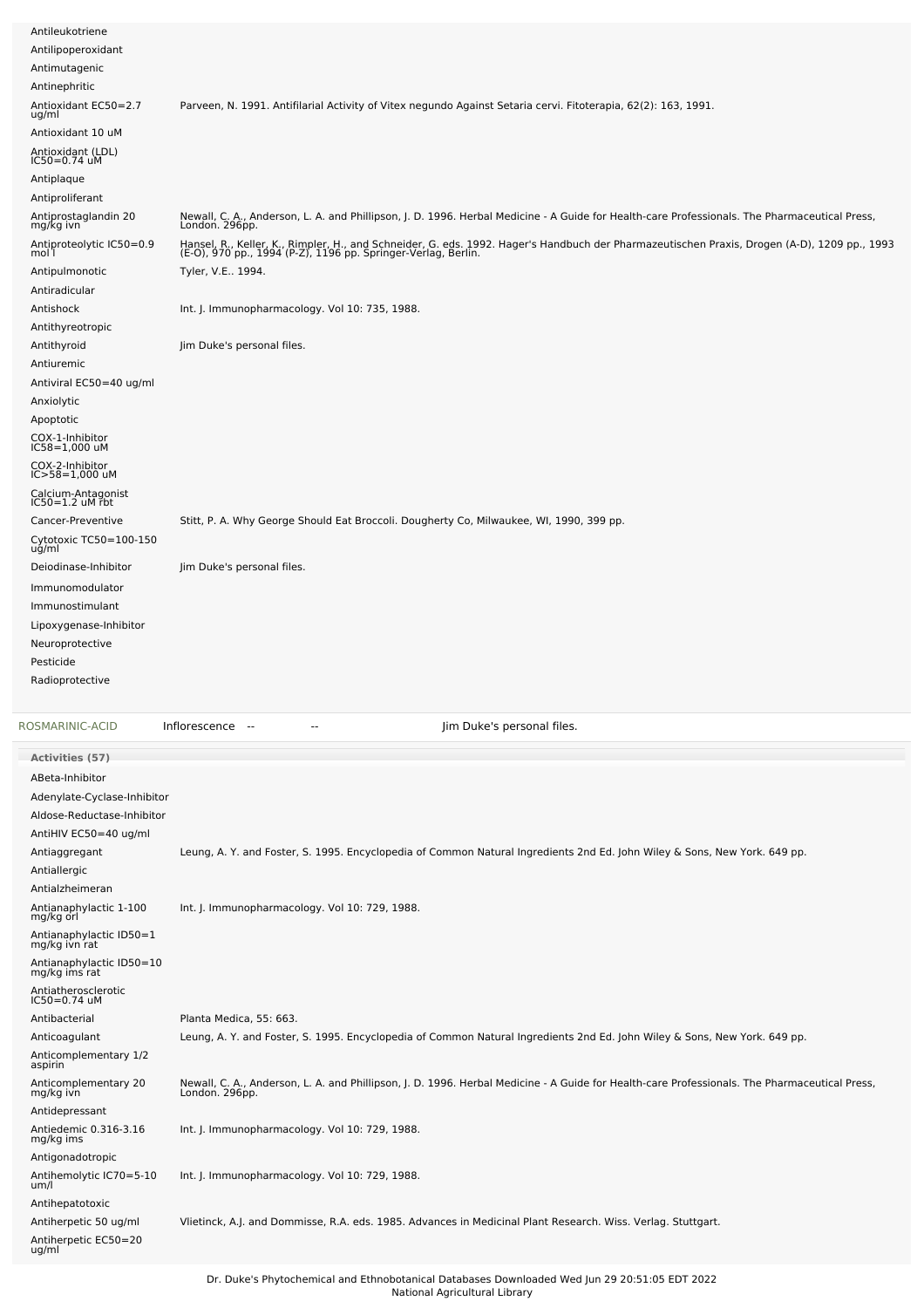| Antihyperthyroid<br>Antiinflammatory<br>IC~58=1,000 uM<br>Antiintegrase 10 ug/ml<br>Antileukotriene<br>Antilipoperoxidant<br>Antimutagenic<br>Antinephritic<br>Antioxidant EC50=2.7<br>ug/ml<br>Antioxidant 10 uM<br>Antioxidant (LDL)<br>IC50=0.74 uM<br>Antiplaque<br>Antiproliferant<br>Antiprostaglandin 20<br>mg/kg ivn<br>Antiproteolytic IC50=0.9<br>mol l | London. 296pp.     |                                                                              |                          |         | Parveen, N. 1991. Antifilarial Activity of Vitex negundo Against Setaria cervi. Fitoterapia, 62(2): 163, 1991.<br>Newall, C. A., Anderson, L. A. and Phillipson, J. D. 1996. Herbal Medicine - A Guide for Health-care Professionals. The Pharmaceutical Press,<br>Hansel, R., Keller, K., Rimpler, H., and Schneider, G. eds. 1992. Hager's Handbuch der Pharmazeutischen Praxis, Drogen (A-D), 1209 pp., 1993<br>(E-O), 970 pp., 1994 (P-Z), 1196 pp. Springer-Verlag, Berlin. |
|-------------------------------------------------------------------------------------------------------------------------------------------------------------------------------------------------------------------------------------------------------------------------------------------------------------------------------------------------------------------|--------------------|------------------------------------------------------------------------------|--------------------------|---------|----------------------------------------------------------------------------------------------------------------------------------------------------------------------------------------------------------------------------------------------------------------------------------------------------------------------------------------------------------------------------------------------------------------------------------------------------------------------------------|
| Antipulmonotic<br>Antiradicular                                                                                                                                                                                                                                                                                                                                   | Tyler, V.E 1994.   |                                                                              |                          |         |                                                                                                                                                                                                                                                                                                                                                                                                                                                                                  |
| Antishock<br>Antithyreotropic<br>Antithyroid<br>Antiuremic                                                                                                                                                                                                                                                                                                        |                    | Int. J. Immunopharmacology. Vol 10: 735, 1988.<br>Jim Duke's personal files. |                          |         |                                                                                                                                                                                                                                                                                                                                                                                                                                                                                  |
| Antiviral EC50=40 ug/ml<br>Anxiolytic<br>Apoptotic<br>COX-1-Inhibitor<br>IC58=1,000 uM<br>COX-2-Inhibitor<br>IC>58=1,000 uM<br>Calcium-Antagonist<br>IC50=1.2 uM rbt<br>Cancer-Preventive<br>Cytotoxic TC50=100-150                                                                                                                                               |                    |                                                                              |                          |         | Stitt, P. A. Why George Should Eat Broccoli. Dougherty Co, Milwaukee, WI, 1990, 399 pp.                                                                                                                                                                                                                                                                                                                                                                                          |
| ug/ml<br>Deiodinase-Inhibitor<br>Immunomodulator<br>Immunostimulant<br>Lipoxygenase-Inhibitor<br>Neuroprotective<br>Pesticide<br>Radioprotective                                                                                                                                                                                                                  |                    | Jim Duke's personal files.                                                   |                          |         |                                                                                                                                                                                                                                                                                                                                                                                                                                                                                  |
| <b>SAPONINS</b>                                                                                                                                                                                                                                                                                                                                                   | Leaf               | --                                                                           | ۰.                       |         | Newall, C. A., Anderson, L. A. and Phillipson, J. D. 1996. Herbal Medicine - A Guide for<br>Health-care Professionals. The Pharmaceutical Press, London. 296pp.                                                                                                                                                                                                                                                                                                                  |
| Activities (5)<br>Antihepatomic<br>Antimutagenic<br>Antitumor (Lung)<br>Antitumor (Ovary)<br>Immunomodulator                                                                                                                                                                                                                                                      |                    |                                                                              |                          |         |                                                                                                                                                                                                                                                                                                                                                                                                                                                                                  |
| <b>SERINE</b>                                                                                                                                                                                                                                                                                                                                                     | Leaf               |                                                                              | Ξ.                       |         | Jim Duke's personal files.                                                                                                                                                                                                                                                                                                                                                                                                                                                       |
| Activities (1)                                                                                                                                                                                                                                                                                                                                                    |                    |                                                                              |                          |         |                                                                                                                                                                                                                                                                                                                                                                                                                                                                                  |
| Cancer-Preventive                                                                                                                                                                                                                                                                                                                                                 |                    |                                                                              |                          |         | Stitt, P. A. Why George Should Eat Broccoli. Dougherty Co, Milwaukee, WI, 1990, 399 pp.                                                                                                                                                                                                                                                                                                                                                                                          |
| <b>SERINE</b>                                                                                                                                                                                                                                                                                                                                                     | Sprout<br>Seedling |                                                                              | $\overline{\phantom{a}}$ |         | Jim Duke's personal files.                                                                                                                                                                                                                                                                                                                                                                                                                                                       |
| Activities (1)                                                                                                                                                                                                                                                                                                                                                    |                    |                                                                              |                          |         |                                                                                                                                                                                                                                                                                                                                                                                                                                                                                  |
| Cancer-Preventive                                                                                                                                                                                                                                                                                                                                                 |                    |                                                                              |                          |         | Stitt, P. A. Why George Should Eat Broccoli. Dougherty Co, Milwaukee, WI, 1990, 399 pp.                                                                                                                                                                                                                                                                                                                                                                                          |
| <b>SFA</b>                                                                                                                                                                                                                                                                                                                                                        | Seed               | 21710.0                                                                      | 63960.0                  | 0.05    | J. Pharm. Belg. 43:359-363. 1988.                                                                                                                                                                                                                                                                                                                                                                                                                                                |
| SILICIC-ACID                                                                                                                                                                                                                                                                                                                                                      | Plant              | 15000.0                                                                      | 22000.0                  | $-1.05$ | $\ast$                                                                                                                                                                                                                                                                                                                                                                                                                                                                           |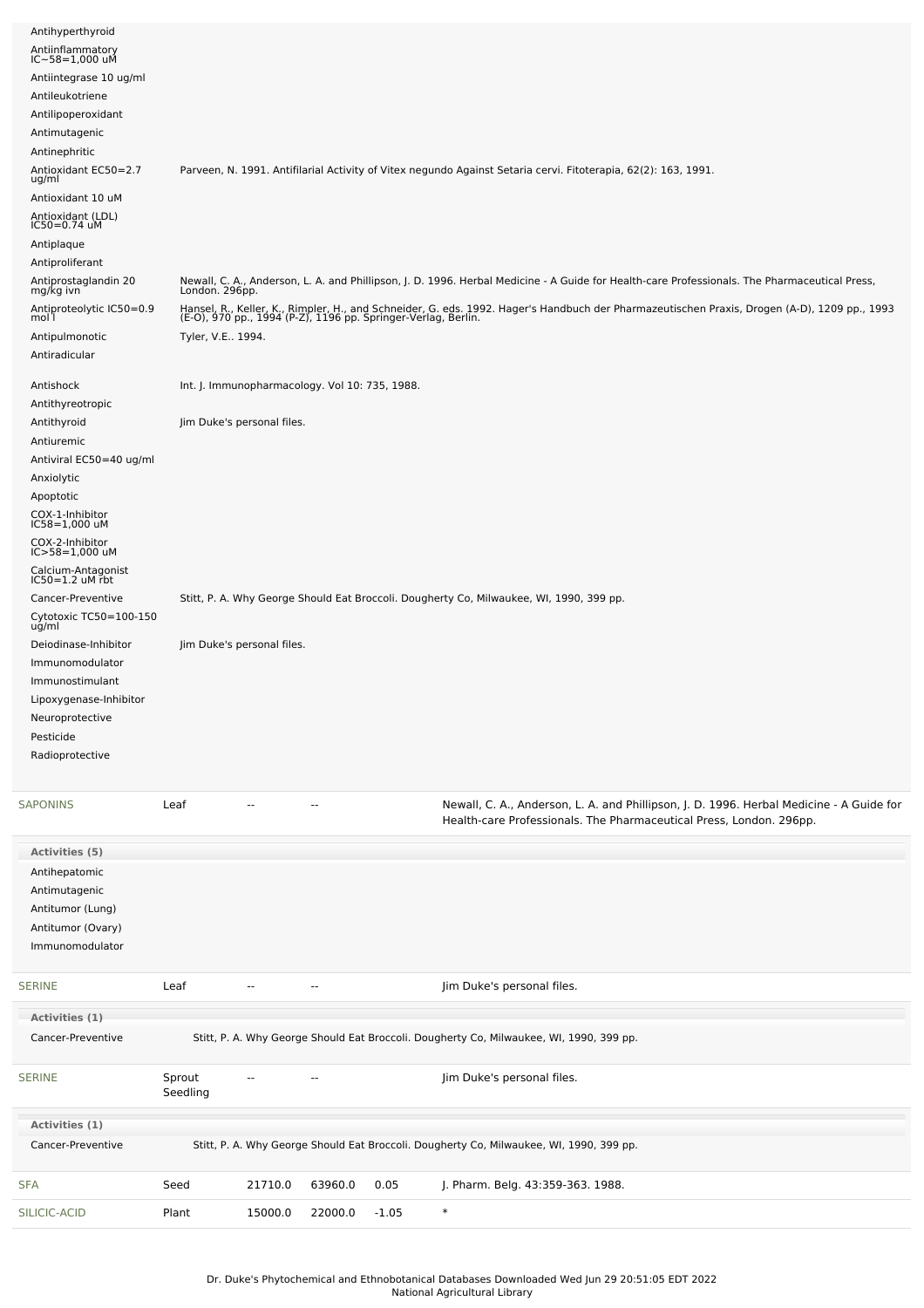| Activities (1)                        |                 |                |                          |         |                                                                                                                                                                                                                                                                                                                                                                                                                                                                                                                                                                                                                                                    |  |
|---------------------------------------|-----------------|----------------|--------------------------|---------|----------------------------------------------------------------------------------------------------------------------------------------------------------------------------------------------------------------------------------------------------------------------------------------------------------------------------------------------------------------------------------------------------------------------------------------------------------------------------------------------------------------------------------------------------------------------------------------------------------------------------------------------------|--|
| Antidiabetic?                         |                 |                |                          |         | Wichtl, M. 1984. Teedrogen. Ein Handbuch fur Apotheker und Arzte. Wissenschaftliche Verlagsgesellscharft. mbH Stuttgart. 393 pp.                                                                                                                                                                                                                                                                                                                                                                                                                                                                                                                   |  |
|                                       |                 |                |                          |         |                                                                                                                                                                                                                                                                                                                                                                                                                                                                                                                                                                                                                                                    |  |
| SODIUM                                | Plant           | 800.0          | 11440.0                  | 0.33    | $\ast$                                                                                                                                                                                                                                                                                                                                                                                                                                                                                                                                                                                                                                             |  |
| Activities (1)                        |                 |                |                          |         |                                                                                                                                                                                                                                                                                                                                                                                                                                                                                                                                                                                                                                                    |  |
| Hypertensive                          |                 |                |                          |         | Davies, S., and Stewart, A. 1990. Nutritional Medicine. Avon Books, New York. 509pp.                                                                                                                                                                                                                                                                                                                                                                                                                                                                                                                                                               |  |
| STEARIC-ACID                          | Seed            | 6110.0         | 18000.0                  | $-0.17$ | $\ast$                                                                                                                                                                                                                                                                                                                                                                                                                                                                                                                                                                                                                                             |  |
| <b>Activities (8)</b>                 |                 |                |                          |         |                                                                                                                                                                                                                                                                                                                                                                                                                                                                                                                                                                                                                                                    |  |
| 5-Alpha-Reductase-<br>Inhibitor       |                 |                |                          |         |                                                                                                                                                                                                                                                                                                                                                                                                                                                                                                                                                                                                                                                    |  |
| Cosmetic                              | London. 791 pp. |                |                          |         | Jeffery B. Harborne and H. Baxter, eds. 1983. Phytochemical Dictionary. A Handbook of Bioactive Compounds from Plants. Taylor & Frost,                                                                                                                                                                                                                                                                                                                                                                                                                                                                                                             |  |
| FLavor FEMA 2-4,000                   |                 |                |                          |         | Aloe Research Council - Duke writeup of non-peer reviewd book by Coats and draft by Henry                                                                                                                                                                                                                                                                                                                                                                                                                                                                                                                                                          |  |
| Hypocholesterolemic                   |                 |                |                          |         | Spiller, G. A. 1996 (Spiller, G. A. Ed. 1996. CRC Handbook of Lipids in Human Nutrition. CRC Press. Boca Raton, FL. 233 pp.)                                                                                                                                                                                                                                                                                                                                                                                                                                                                                                                       |  |
| Lubricant                             |                 |                |                          |         | Jeffery B. Harborne and H. Baxter, eds. 1983. Phytochemical Dictionary. A Handbook of Bioactive Compounds from Plants. Taylor & Frost,<br>London. 791 pp.                                                                                                                                                                                                                                                                                                                                                                                                                                                                                          |  |
| Perfumery                             |                 |                |                          |         | Aloe Research Council - Duke writeup of non-peer reviewd book by Coats and draft by Henry                                                                                                                                                                                                                                                                                                                                                                                                                                                                                                                                                          |  |
| Propecic                              |                 |                |                          |         |                                                                                                                                                                                                                                                                                                                                                                                                                                                                                                                                                                                                                                                    |  |
| Suppository                           | Londón. 791 pp. |                |                          |         | Jeffery B. Harborne and H. Baxter, eds. 1983. Phytochemical Dictionary. A Handbook of Bioactive Compounds from Plants. Taylor & Frost,                                                                                                                                                                                                                                                                                                                                                                                                                                                                                                             |  |
| STERIDONIC-ACID                       | Leaf            | $\overline{a}$ | $\overline{a}$           |         | Jim Duke's personal files.                                                                                                                                                                                                                                                                                                                                                                                                                                                                                                                                                                                                                         |  |
| <b>SUPINIDINE?</b>                    | Leaf            | --             | $\overline{\phantom{a}}$ |         | $\ast$                                                                                                                                                                                                                                                                                                                                                                                                                                                                                                                                                                                                                                             |  |
| <b>SUPININE</b>                       | Shoot           | --             | $\overline{\phantom{a}}$ |         | Jim Duke's personal files.                                                                                                                                                                                                                                                                                                                                                                                                                                                                                                                                                                                                                         |  |
| Activities (4)                        |                 |                |                          |         |                                                                                                                                                                                                                                                                                                                                                                                                                                                                                                                                                                                                                                                    |  |
| Antitumor<br>Hepatotoxic<br>Mutagenic |                 |                |                          |         | Anticholinergic Jeffery B. Harborne and H. Baxter, eds. 1983. Phytochemical Dictionary. A Handbook of Bioactive Compounds from Plants. Taylor & Frost, London. 791 pp.<br>Collins, D.J., Culvenor, C.C.J., Lamberton, J.A., Loder, J.W. and Price, J.R., Plants for Medicines, CSIRO, East Melbourne, Australia, 1990, 303 pp.<br>Jeffery B. Harborne and H. Baxter, eds. 1983. Phytochemical Dictionary. A Handbook of Bioactive Compounds from Plants. Taylor & Frost, London. 791 pp.<br>Jeffery B. Harborne and H. Baxter, eds. 1983. Phytochemical Dictionary. A Handbook of Bioactive Compounds from Plants. Taylor & Frost, London. 791 pp. |  |
| <b>SUPININE</b>                       | Leaf            | 0.1            | 3.0                      |         |                                                                                                                                                                                                                                                                                                                                                                                                                                                                                                                                                                                                                                                    |  |
| <b>Activities (4)</b>                 |                 |                |                          |         |                                                                                                                                                                                                                                                                                                                                                                                                                                                                                                                                                                                                                                                    |  |
|                                       |                 |                |                          |         | Anticholinergic Jeffery B. Harborne and H. Baxter, eds. 1983. Phytochemical Dictionary. A Handbook of Bioactive Compounds from Plants. Taylor & Frost, London. 791 pp.                                                                                                                                                                                                                                                                                                                                                                                                                                                                             |  |
|                                       |                 |                |                          |         | Collins, D.J., Culvenor, C.C.J., Lamberton, J.A., Loder, J.W. and Price, J.R., Plants for Medicines, CSIRO, East Melbourne, Australia, 1990, 303 pp.                                                                                                                                                                                                                                                                                                                                                                                                                                                                                               |  |
| Antitumor                             |                 |                |                          |         | Jeffery B. Harborne and H. Baxter, eds. 1983. Phytochemical Dictionary. A Handbook of Bioactive Compounds from Plants. Taylor & Frost, London. 791 pp.                                                                                                                                                                                                                                                                                                                                                                                                                                                                                             |  |
| Hepatotoxic                           |                 |                |                          |         |                                                                                                                                                                                                                                                                                                                                                                                                                                                                                                                                                                                                                                                    |  |
| Mutagenic                             |                 |                |                          |         | Jeffery B. Harborne and H. Baxter, eds. 1983. Phytochemical Dictionary. A Handbook of Bioactive Compounds from Plants. Taylor & Frost, London. 791 pp.                                                                                                                                                                                                                                                                                                                                                                                                                                                                                             |  |
| SUPININE-<br><b>VIRIDIFLORATE</b>     | Plant           |                |                          |         | $\ast$                                                                                                                                                                                                                                                                                                                                                                                                                                                                                                                                                                                                                                             |  |
| SUPININE-<br><b>VIRIDIFLORATE</b>     | Leaf            |                |                          |         | Wealth of India.                                                                                                                                                                                                                                                                                                                                                                                                                                                                                                                                                                                                                                   |  |
| <b>TANNIN</b>                         | Plant           | --             | 30000.0                  | $-0.78$ | $\ast$                                                                                                                                                                                                                                                                                                                                                                                                                                                                                                                                                                                                                                             |  |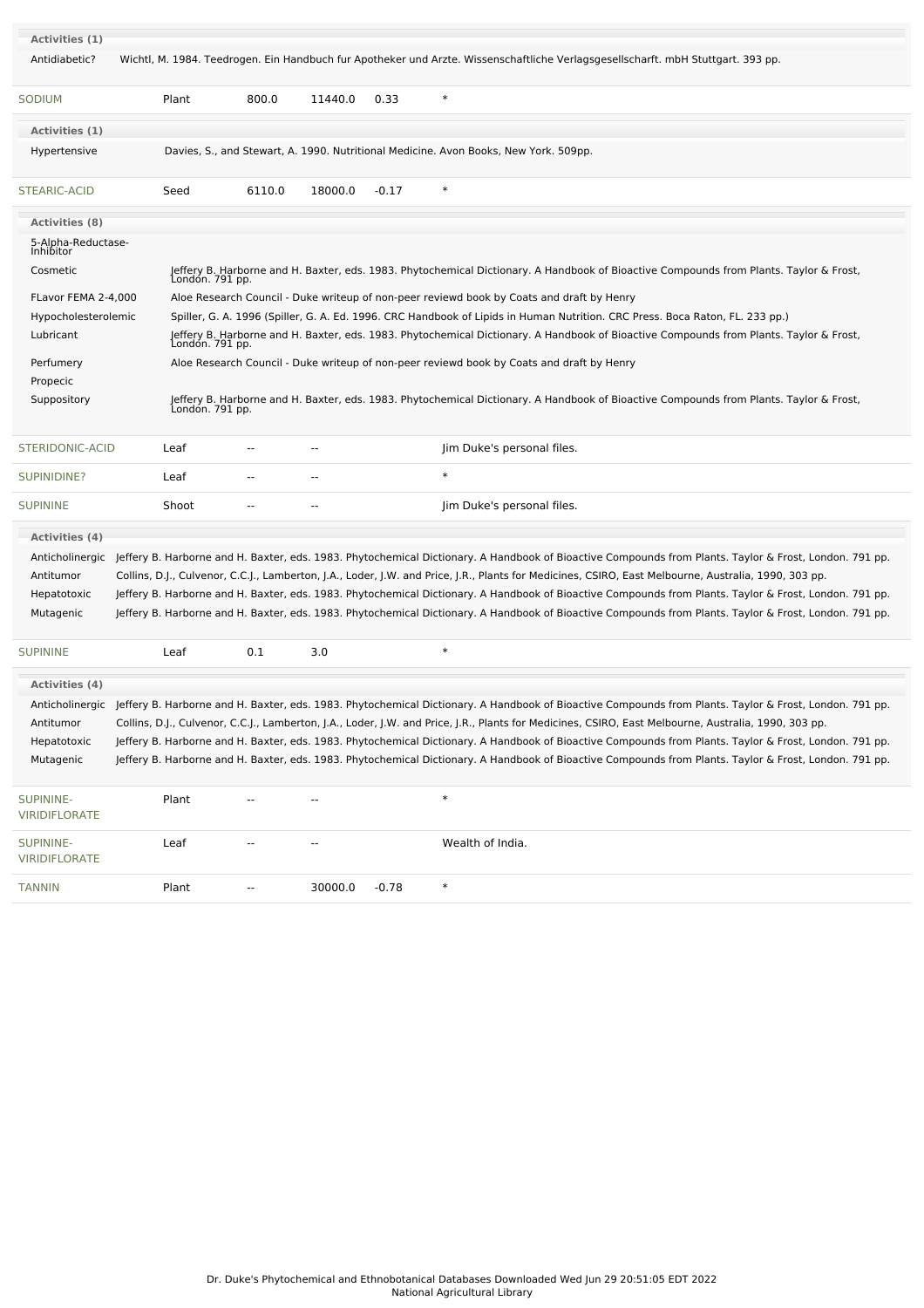| <b>Activities (35)</b>                    |                                              |                          |                          |                                                                                                                                                                                                                                   |
|-------------------------------------------|----------------------------------------------|--------------------------|--------------------------|-----------------------------------------------------------------------------------------------------------------------------------------------------------------------------------------------------------------------------------|
| Anthelmintic                              |                                              |                          |                          |                                                                                                                                                                                                                                   |
| AntiHIV                                   |                                              |                          |                          |                                                                                                                                                                                                                                   |
| Antibacterial                             |                                              |                          |                          |                                                                                                                                                                                                                                   |
| Anticancer                                |                                              |                          |                          |                                                                                                                                                                                                                                   |
| Anticariogenic                            |                                              |                          |                          |                                                                                                                                                                                                                                   |
| Antidiarrheic                             |                                              |                          |                          |                                                                                                                                                                                                                                   |
| Antidysenteric                            |                                              |                          |                          |                                                                                                                                                                                                                                   |
| Antihepatotoxic                           |                                              |                          |                          |                                                                                                                                                                                                                                   |
| Antihypertensive                          |                                              |                          |                          |                                                                                                                                                                                                                                   |
| Antilipolytic                             |                                              |                          |                          |                                                                                                                                                                                                                                   |
| Antimutagenic                             |                                              |                          |                          |                                                                                                                                                                                                                                   |
| Antinephritic                             |                                              |                          |                          | Uchida, U., Ohta, H., Niwa, M., Mori, A., Nonaka, G-i., Nishioka, I., and Zaki, M. 1989. Prolongation of Life Span of Stroke-Prone Spontaneously<br>Hypertensive Rats (SHRSP) Ingesting Persimmon Tannin. Chem. Pharm. Bull. 38(4 |
| Antiophidic                               | Economic & Medicinal Plant Research, 5: 363. |                          |                          |                                                                                                                                                                                                                                   |
| Antioxidant<br>IC50=1.44 ug/ml            |                                              |                          |                          |                                                                                                                                                                                                                                   |
| Antioxidant 1/3<br>quercetin              |                                              |                          |                          |                                                                                                                                                                                                                                   |
| Antiradicular 500<br>mg/kg/day orl mus    |                                              |                          |                          | Uchida, U., Ohta, H., Niwa, M., Mori, A., Nonaka, G-i., Nishioka, I., and Zaki, M. 1989. Prolongation of Life Span of Stroke-Prone Spontaneously<br>Hypertensive Rats (SHRSP) Ingesting Persimmon Tannin. Chem. Pharm. Bull. 38(4 |
| Antiradicular 1/3<br>quercetin            |                                              |                          |                          |                                                                                                                                                                                                                                   |
| Antirenitic                               |                                              |                          |                          | Uchida, U., Ohta, H., Niwa, M., Mori, A., Nonaka, G-i., Nishioka, I., and Zaki, M. 1989. Prolongation of Life Span of Stroke-Prone Spontaneously<br>Hypertensive Rats (SHRSP) Ingesting Persimmon Tannin. Chem. Pharm. Bull. 38(4 |
| Antitumor                                 |                                              |                          |                          |                                                                                                                                                                                                                                   |
| Antitumor-Promoter                        |                                              |                          |                          |                                                                                                                                                                                                                                   |
| Antiulcer                                 |                                              |                          |                          |                                                                                                                                                                                                                                   |
| Antiviral                                 |                                              |                          |                          |                                                                                                                                                                                                                                   |
| Cancer-Preventive                         | HerbalGram No. 22 - Spring 1990, page 14.    |                          |                          |                                                                                                                                                                                                                                   |
| Carcinogenic                              |                                              |                          |                          |                                                                                                                                                                                                                                   |
| Chelator                                  |                                              |                          |                          |                                                                                                                                                                                                                                   |
| Cyclooxygenase-<br>Inhibitor              |                                              |                          |                          |                                                                                                                                                                                                                                   |
| Glucosyl-<br>Transférase-Inhibitor        |                                              |                          |                          |                                                                                                                                                                                                                                   |
| Hepatoprotective                          |                                              |                          |                          |                                                                                                                                                                                                                                   |
| Immunosuppressant                         |                                              |                          |                          |                                                                                                                                                                                                                                   |
| Lipoxygenase-<br>Inhibitor                |                                              |                          |                          |                                                                                                                                                                                                                                   |
| MAO-Inhibitor                             |                                              |                          |                          |                                                                                                                                                                                                                                   |
| Ornithine-<br>Decarboxylase-<br>Inhibitor |                                              |                          |                          |                                                                                                                                                                                                                                   |
| Pesticide                                 |                                              |                          |                          |                                                                                                                                                                                                                                   |
| Psychotropic                              |                                              |                          |                          | Uchida, U., Ohta, H., Niwa, M., Mori, A., Nonaka, G-i., Nishioka, I., and Zaki, M. 1989. Prolongation of Life Span of Stroke-Prone Spontaneously<br>Hypertensive Rats (SHRSP) Ingesting Persimmon Tannin. Chem. Pharm. Bull. 38(4 |
| Xanthine-Oxidase-                         |                                              |                          |                          |                                                                                                                                                                                                                                   |
| Inhibitor                                 |                                              |                          |                          |                                                                                                                                                                                                                                   |
| <b>THESININE</b>                          | Seed Oil                                     | --                       | --                       | Jim Duke's personal files.                                                                                                                                                                                                        |
| <b>THESININE</b>                          | Flower                                       | $\overline{\phantom{a}}$ | $\overline{\phantom{a}}$ | Jim Duke's personal files.                                                                                                                                                                                                        |
| <b>THESININE</b>                          | Seed                                         | $\overline{\phantom{a}}$ | 200.0                    | $\ast$                                                                                                                                                                                                                            |

[THIAMIN](file:///phytochem/chemicals/show/17086) Leaf 1.0 9.0 0.14 USDA's Ag Handbook 8 and sequelae)

 $\overline{\phantom{a}}$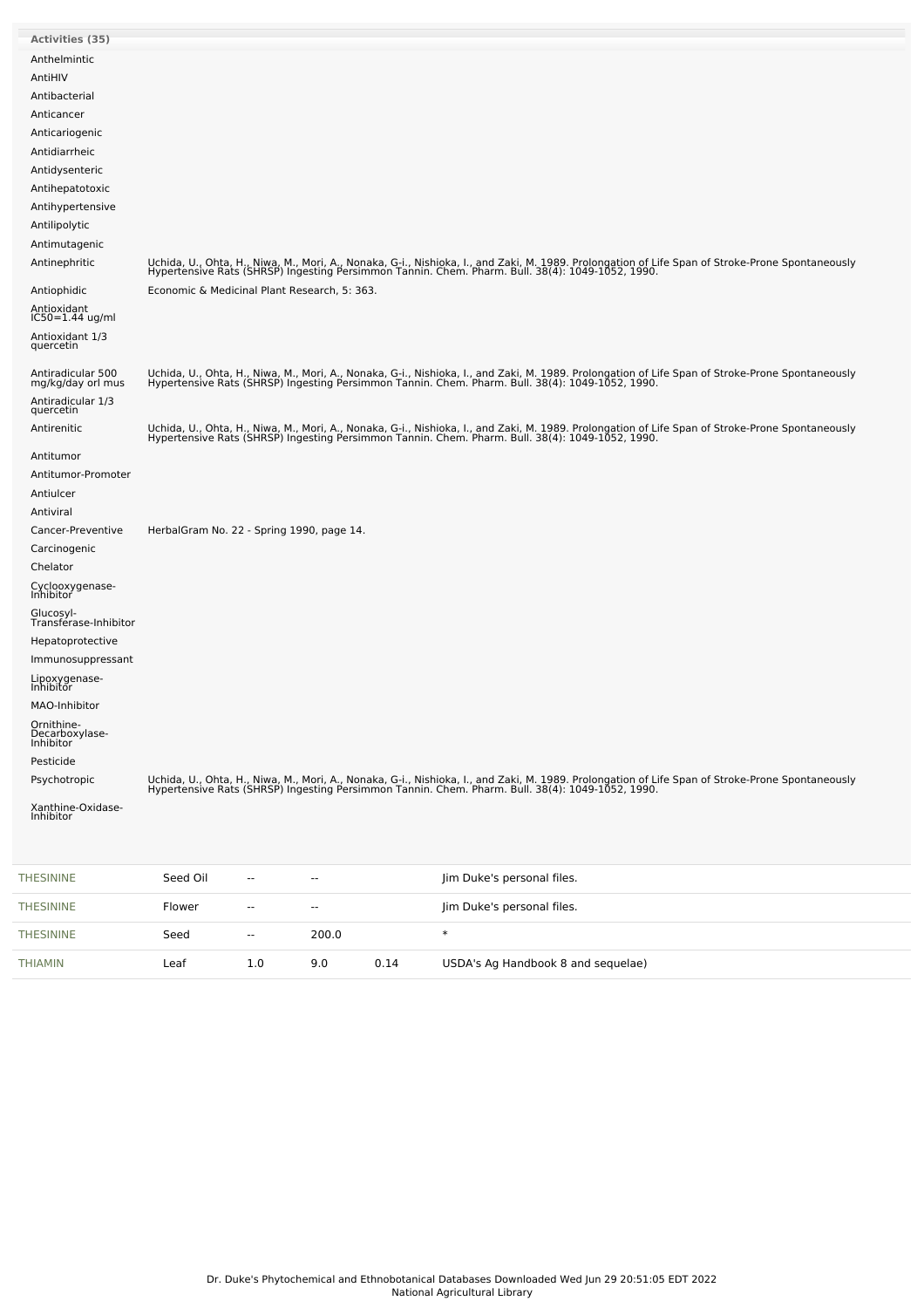| <b>Activities (31)</b>                    |                                                                                                                                                           |
|-------------------------------------------|-----------------------------------------------------------------------------------------------------------------------------------------------------------|
| Analgesic 1-4 g/day                       | Werbach, M. 1993. Healing with Food. Harper Collins, New York, 443 pp.                                                                                    |
| AntiLyme 50 mg                            |                                                                                                                                                           |
| Antialcoholic 50-100 mg/day               |                                                                                                                                                           |
| Antialzheimeran 100-3,000                 | Werbach, M. 1993. Healing with Food. Harper Collins, New York, 443 pp.                                                                                    |
| mg/day                                    |                                                                                                                                                           |
| Antianorectic                             | Jeffery B. Harborne and H. Baxter, eds. 1983. Phytochemical Dictionary. A Handbook of Bioactive Compounds from Plants. Taylor & Frost,<br>London. 791 pp. |
| Antibackache 1-4 g/day                    | Werbach, M. 1993. Healing with Food. Harper Collins, New York, 443 pp.                                                                                    |
|                                           |                                                                                                                                                           |
| Antiberiberi                              |                                                                                                                                                           |
| Anticanker                                |                                                                                                                                                           |
| Anticardiospasmic                         |                                                                                                                                                           |
| Anticataract                              |                                                                                                                                                           |
| Anticolitic                               |                                                                                                                                                           |
| Antidecubitic                             |                                                                                                                                                           |
| Antideliriant                             |                                                                                                                                                           |
| Antidementia                              |                                                                                                                                                           |
| Antidyspeptic                             |                                                                                                                                                           |
| Antiencephalopathic                       | Martindale's 29th                                                                                                                                         |
| Antifatigue                               |                                                                                                                                                           |
|                                           | Jeffery B. Harborne and H. Baxter, eds. 1983. Phytochemical Dictionary. A Handbook of Bioactive Compounds from Plants. Taylor & Frost,<br>London. 791 pp. |
| Antigastritic                             | Jeffery B. Harborne and H. Baxter, eds. 1983. Phytochemical Dictionary. A Handbook of Bioactive Compounds from Plants. Taylor & Frost,<br>London. 791 pp. |
| Antihangover 50 mg                        |                                                                                                                                                           |
| Antiheartburn                             |                                                                                                                                                           |
| Antiherpetic                              |                                                                                                                                                           |
| Antimigraine                              |                                                                                                                                                           |
| Antimyocarditic                           |                                                                                                                                                           |
| Antineuralgic 1-4 g/day                   | Werbach, M. 1993. Healing with Food. Harper Collins, New York, 443 pp.                                                                                    |
| Antineurasthenic                          |                                                                                                                                                           |
|                                           |                                                                                                                                                           |
| Antineuritic                              |                                                                                                                                                           |
| Antineuropathic 50 mg                     | Werbach, M. 1993. Healing with Food. Harper Collins, New York, 443 pp.                                                                                    |
| Antipoliomyelitic                         |                                                                                                                                                           |
| Insectifuge 75-150<br>mg/man/day          | Martindale's 28th                                                                                                                                         |
| Neuroprotective                           |                                                                                                                                                           |
| Pesticide                                 |                                                                                                                                                           |
|                                           |                                                                                                                                                           |
| VALINE<br>Leaf                            | Jim Duke's personal files.                                                                                                                                |
|                                           |                                                                                                                                                           |
| Activities (3)                            |                                                                                                                                                           |
| Antiencephalopathic                       | Martindale's 29th                                                                                                                                         |
| Essential                                 |                                                                                                                                                           |
|                                           |                                                                                                                                                           |
| FLavor FEMA 1,000-2,000                   | Aloe Research Council - Duke writeup of non-peer reviewd book by Coats and draft by Henry                                                                 |
|                                           |                                                                                                                                                           |
| WATER<br>Herb                             | 930000.0 -1.41<br>USDA's Ag Handbook 8 and sequelae)<br>--                                                                                                |
| ZINC<br>Plant                             | Abstract (See species file)<br>--<br>--                                                                                                                   |
| Activities (77)                           |                                                                                                                                                           |
| ACE-Inhibitor                             |                                                                                                                                                           |
| Analgesic                                 |                                                                                                                                                           |
|                                           |                                                                                                                                                           |
| AntiBPH 25-60 mg/day<br>AntiCrohn's       |                                                                                                                                                           |
|                                           | Davies, S., and Stewart, A. 1990. Nutritional Medicine. Avon Books, New York. 509pp.                                                                      |
| AntiHIV                                   |                                                                                                                                                           |
| Antiacne 135 mg/day                       |                                                                                                                                                           |
| Antiacrodermatitic 8-34<br>mg/day/orl/chd | Martindale's 29th                                                                                                                                         |
| Antialcoholic                             |                                                                                                                                                           |
| Antialopecic                              | Davies, S., and Stewart, A. 1990. Nutritional Medicine. Avon Books, New York. 509pp.                                                                      |
|                                           |                                                                                                                                                           |
| Antialzheimeran 50 mg/day                 | Werbach, M. 1993. Healing with Food. Harper Collins, New York, 443 pp.                                                                                    |
| Antiangiogenic                            |                                                                                                                                                           |
| Antianorexic                              | Martindale's 29th                                                                                                                                         |
| Antiarthritic 50<br>mg/3x/day/orl/man     |                                                                                                                                                           |
| Anticanker 100 mg/day                     | Werbach, M. 1993. Healing with Food. Harper Collins, New York, 443 pp.                                                                                    |
|                                           | Werbach, M. 1993. Healing with Food. Harper Collins, New York, 443 pp.                                                                                    |
| Anticataract 30 mg/day<br>Anticoeliac     | Martindale's 28th                                                                                                                                         |
|                                           |                                                                                                                                                           |
| Anticold 50 mg                            | Davies, S., and Stewart, A. 1990. Nutritional Medicine. Avon Books, New York. 509pp.                                                                      |